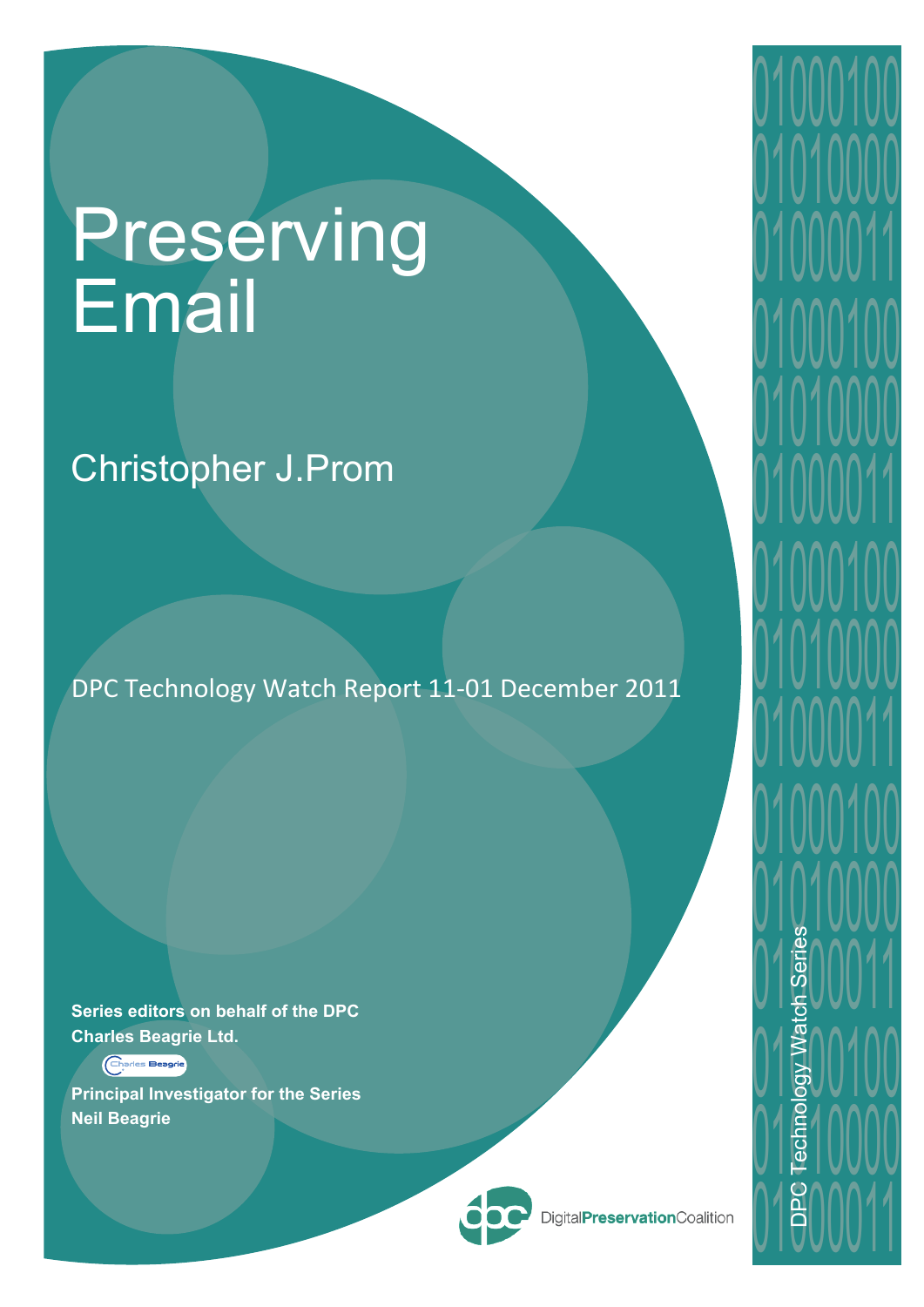# **© Digital Preservation Coalition 2011 and Christopher J. Prom 2011**

**Published in association with Charles Beagrie Ltd.**

**ISSN 2048-7916**

# **DOI http://dx.doi.org/10.7207/twr11-01**

All rights reserved. No part of this publication may be reproduced, stored in a retrieval system, or transmitted, in any form or by any means, without the prior permission in writing from the publisher.

The moral right of the author has been asserted.

First published in Great Britain in 2011 by the Digital Preservation Coalition.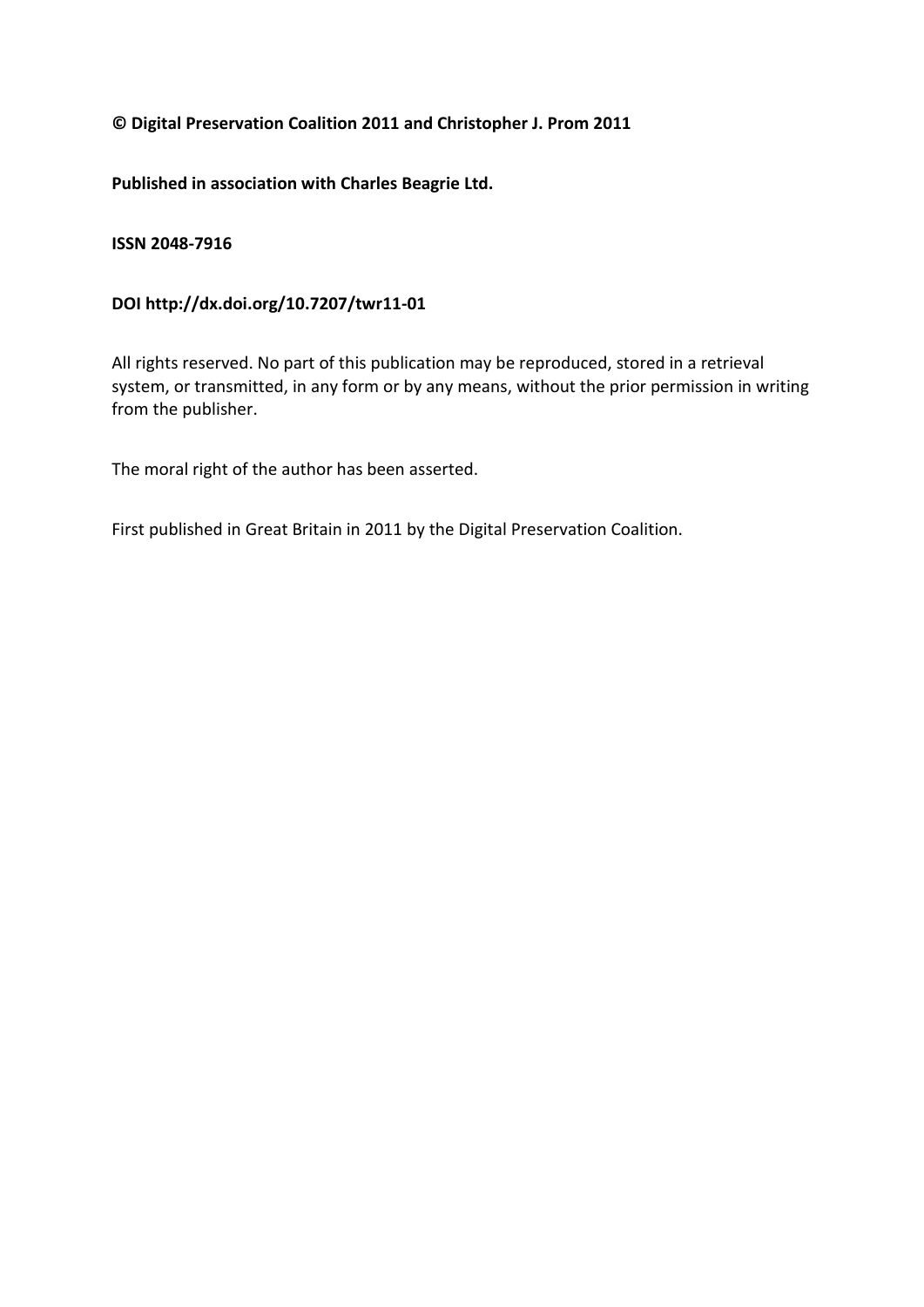# **Foreword**

The Digital Preservation Coalition (DPC) is an advocate and catalyst for digital preservation, enabling our members to deliver resilient long-term access to content and services, and helping them derive enduring value from digital collections. We raise awareness of the importance of the preservation of digital material and the attendant strategic, cultural and technological issues. We are a not-for-profit membership organization, and we support members through knowledge exchange, capacity building, assurance, advocacy and partnership. Our vision is to make our digital memory accessible tomorrow.

The *DPC Technology Watch Reports* identify, delineate, monitor and address topics that have a major bearing on ensuring that our collected digital memory will be available tomorrow. They provide an advanced introduction to support those charged with safeguarding a robust digital memory, and they are of general interest to a wide and international audience with interests in computing, information management, collections management and technology. The reports are commissioned from experts after consultation among DPC members about shared priorities and challenges, and are thoroughly scrutinized by peers before being released. We ask the authors to provide reports that are informed, current, concise and balanced; that lower the barriers to participation in digital preservation; and that are of wide utility. These reports are a distinctive and lasting contribution to the dissemination of good practice in digital preservation.

This report was written by Chris Prom, Assistant University Archivist at the University of Illinois, Urbana, USA. During 2009–10, as part of his Fulbright Distinguished Scholar Award, Prom directed a research project at the Centre for Archive and Information Studies at the University of Dundee, Scotland, on 'Practical Approaches to Identifying, Preserving, and Providing Access to Electronic Records'. This included a major focus on the preservation of email. The report is published by the DPC in association with Charles Beagrie Ltd. Neil Beagrie, Director of Consultancy at Charles Beagrie Ltd, was commissioned to act as principal investigator for and managing editor of this Series in 2011. He has been further supported by an Editorial Board drawn from DPC members and peer reviewers who comment on texts prior to release: William Kilbride (Chair), Neil Beagrie (Editor), Janet Delve (University of Portsmouth), Sarah Higgins (University of Aberystwyth), Tim Keefe (Trinity College Dublin), Andrew McHugh (University of Glasgow) and Dave Thompson (Wellcome Library).

#### **Acknowledgements**

Many people provided invaluable assistance during the drafting of this report. William Kilbride graciously hosted my attendance at a DPC briefing day, 'Preserving Email: Directions and Trends'. I learned much from each of the other presenters – Steve Bailey (JISC), Maureen Pennock (The British Library), Steven Howard (The Special Tribunal for Lebanon), Susan Thomas (Oxford) and Tom Jackson (Loughborough University) – as well as from the audience's searching questions and discussion. I owe Susan Thomas a particular debt, since she supplied information for one of the case studies cited in the text; Crawford Neilson from the Medical Research Council deserves similar thanks.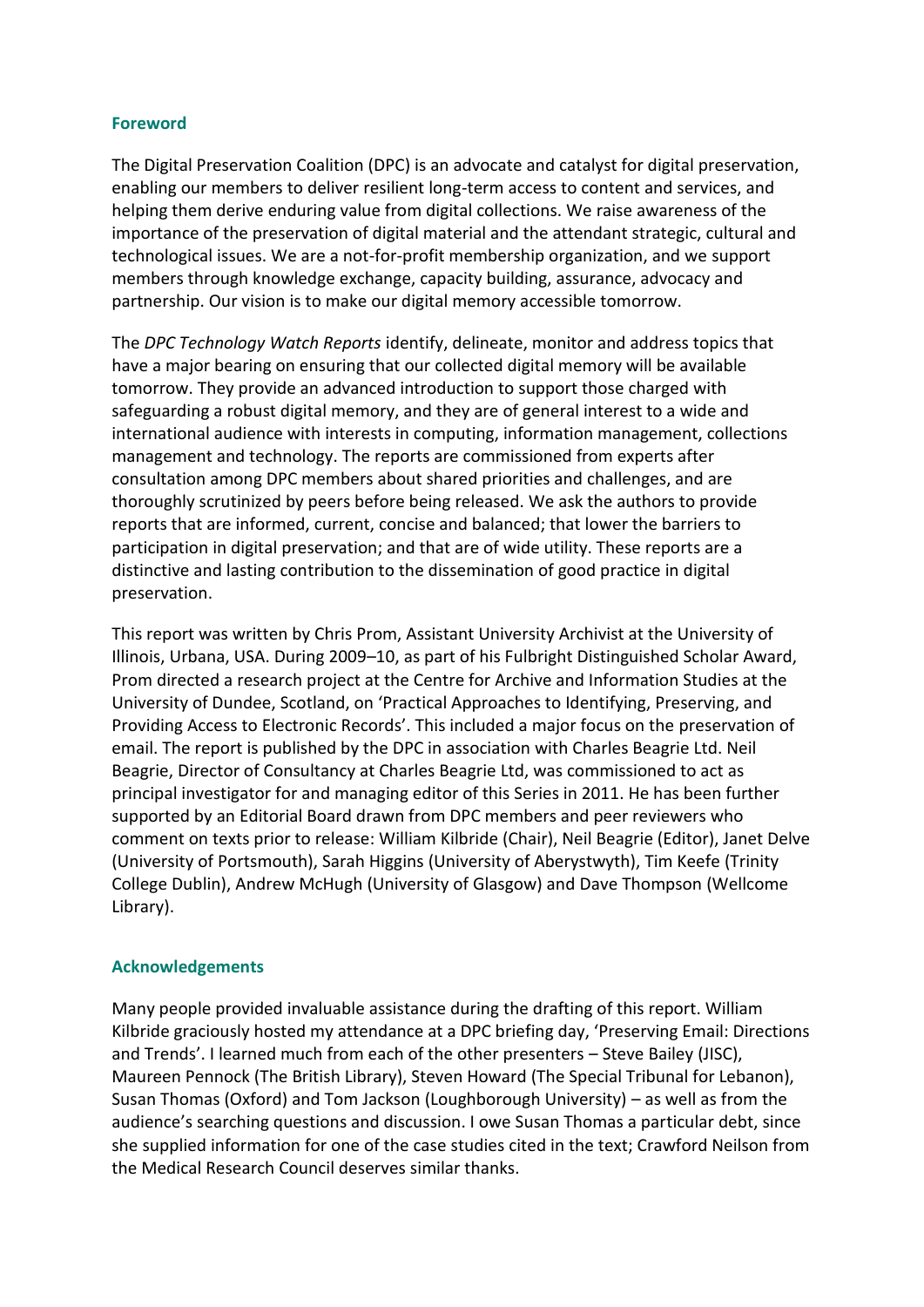My colleagues at the University of Illinois, William Maher, Melissa Salrin and Joanne Kaczmarek, all supplied helpful comments on drafts of this report, and graduate student Brandon Pieczko graciously let me see an article under preparation, providing several useful citations. In addition, I had useful and productive discussions about email preservation with Ricc Ferrante (Smithsonian Institution Archives), Ben Goldman (University of Wyoming), Michael Shallcross (University of Michigan), Kelly Eubank (North Carolina State Archives), Tim Gollins (The National Archives, UK), Wendy Gogel (Harvard University), Patricia Galloway (University of Texas), Richard Pearce-Moses (Clayton State University), Donald Post (Imerge Consulting), Claus Jensen (Danish Royal Library) and Hans Boserup (Danish Royal Library).

Neil Beagrie of Charles Beagrie Ltd provided consistent and useful editorial direction, and helped shape ideas presented in the final report; he also developed the report layout and design elements. Finally, I would like to thank my wife Linda and my children Andy, Grace and Molly for their support and patience as I researched and drafted this report over many evenings and weekends. Of course, any inconsistencies, gaps or errors in the final report are solely my fault.

Christopher J Prom December 2011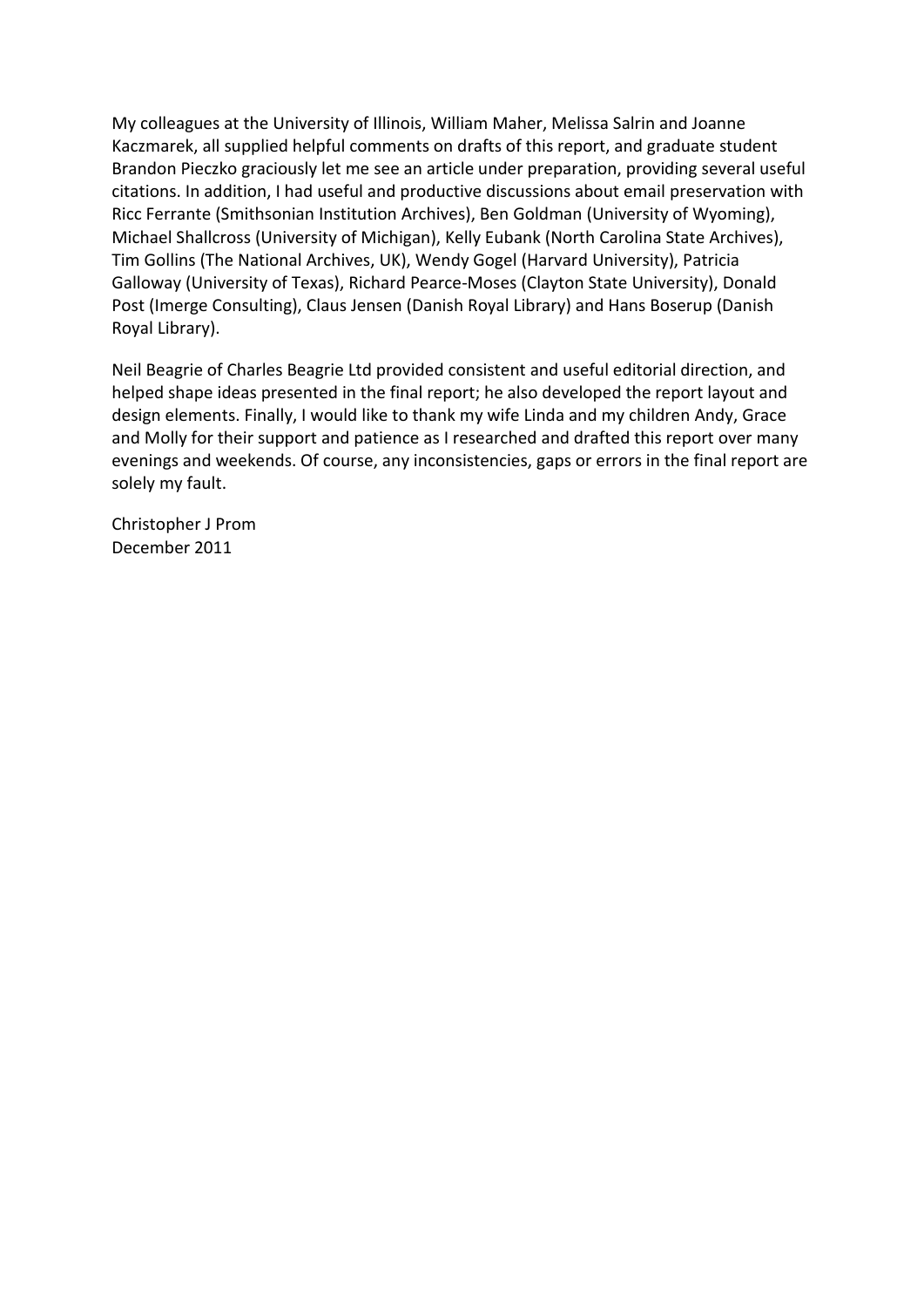# **Contents**

| 1.     |  |  |  |
|--------|--|--|--|
| 1.1.   |  |  |  |
| 1.2.   |  |  |  |
| 2.     |  |  |  |
| 2.1.   |  |  |  |
| 2.2.   |  |  |  |
| 2.3.   |  |  |  |
| 2.4.   |  |  |  |
| 2.5.   |  |  |  |
| 2.6.   |  |  |  |
| 3.     |  |  |  |
| 3.1.   |  |  |  |
| 3.2.   |  |  |  |
| 3.3.   |  |  |  |
| 3.4.   |  |  |  |
| 3.5.   |  |  |  |
| 3.6.   |  |  |  |
| 3.6.1. |  |  |  |
| 3.6.2. |  |  |  |
| 4.     |  |  |  |
| 4.1.   |  |  |  |
| 4.2.   |  |  |  |
| 4.3.   |  |  |  |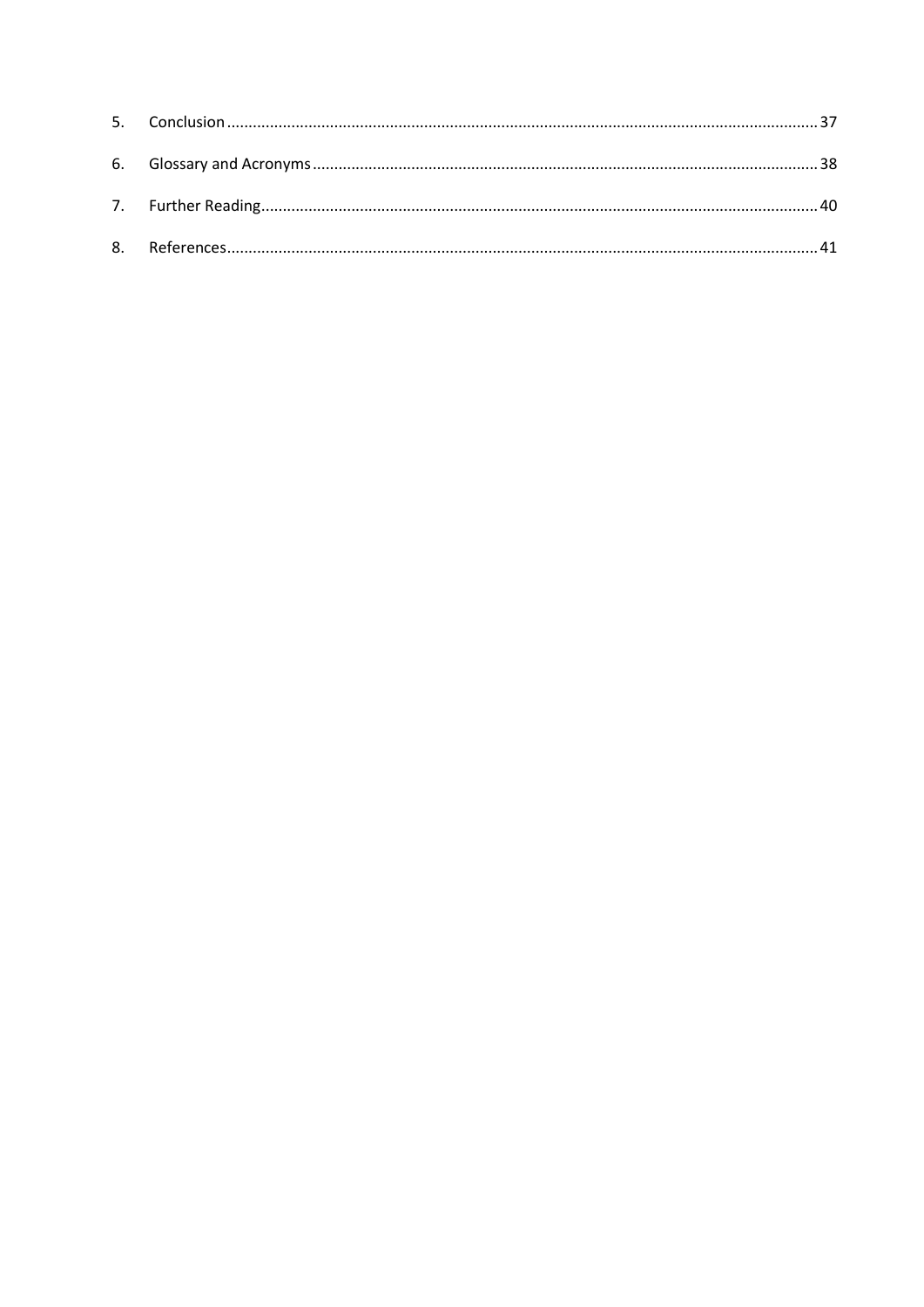# **Abstract**

<span id="page-6-0"></span>Over 40 years after the invention of email, relatively few institutions have developed policies, implementation strategies, procedures, tools and services that support the longterm preservation of records generated via this transformative communication mechanism. However, a close examination of recent literature reveals that significant progress has been achieved in developing the essential elements that can be used to build an effective email preservation programme. By implementing appropriate technical standards, new capture methods and emerging technologies, archivists, curators, records managers and other information professionals working in the cultural heritage sector can take practical steps to preserve email for its legal, administrative or historical value.

# **Executive Summary**

<span id="page-6-1"></span>The use of email technologies is increasing and is becoming more embedded in our daily lives. Since email systems generate a constantly evolving yet fragile stream of evidence concerning people's activities, the messages and attachments they transmit can comprise rich documentary research resources. Like the letters of yesteryear, email will be of widespread interest not only to its original senders and recipients, but also to students, scholars and members of the public seeking evidence and information about the past.

Experimentation about the past.<br>
Legal and administrative value, few organizations<br>
ness that are dedicated to preserving it. Several<br>
ical barriers and legal mandates favouring<br>
mors pursue policies that amount to little In spite of email's potential historical, legal and administrative value, few organizations have developed sustainable programmes that are dedicated to preserving it. Several factors, including perceived technological barriers and legal mandates favouring destruction, have led many organizations pursue policies that amount to little more than benign neglect. As a result, the end users of email systems frequently shoulder the ultimate responsibility for managing and preserving their own email, thus exposing important documentary records to needless and counterproductive risk of loss.

By understanding the technical standards that underlie email systems, by undertaking appropriate preservation strategies and by implementing new technologies, individuals and organizations can lay the foundation for effective email preservation programmes. The following activities will be essential elements of such efforts:

- analysing current email systems vis-à-vis end user needs and behaviours;
- prioritizing long-term access over minimum legal retention periods;
- developing short and easy-to-follow email management guidelines;
- building procedures and tools that make email preservation an integral, transparent and effortless part of email users' communication practices; and
- capturing email in a standards-based, system-neutral format that preserves its significant properties.

As part of these activities, organizational leaders, records managers, archivists, curators and information technology professionals should pursue one or more strategies, as appropriate to local circumstances. They can offer guidance, helping email users engage in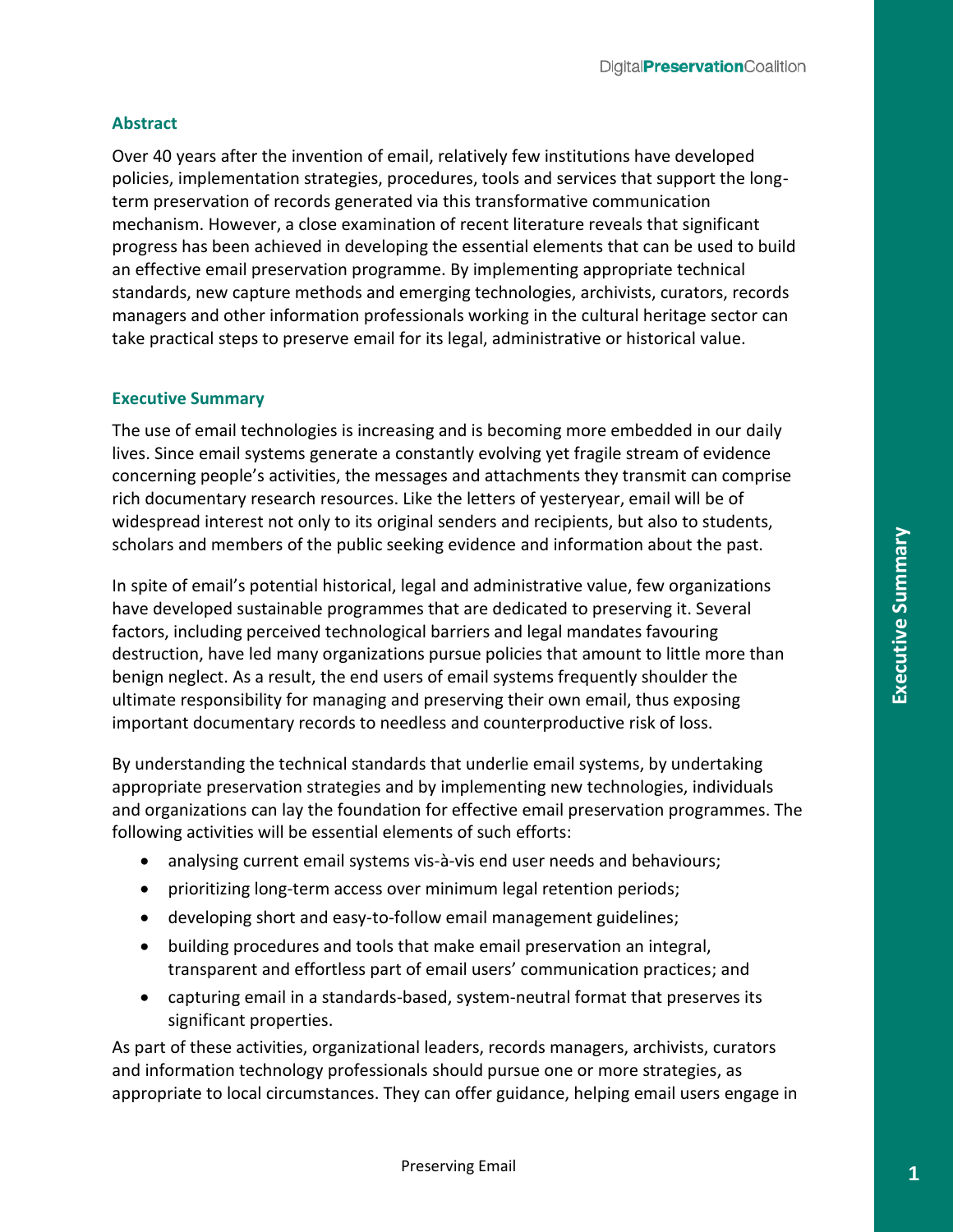behaviours that support preservation. They can capture individual messages or groups of messages on a case-by-case basis. They can selectively preserve entire email accounts, using client- or web-based migration and capture tools. They can preserve entire email ecosystems by using open source or proprietary email archiving software.

While these approaches will be effective for short- to medium-term preservation, additional work is needed if the community is to effect a long-term preservation environment that supports the capture, storage and access of email. The development of such a preservation environment will be advanced if members of the digital preservation community undertake the following activities:

- articulating the importance of email preservation by demonstrating the value that specific email collections can play in protecting rights, ensuring accountability, documenting events and facilitating research;
- prioritizing the funding of email preservation relative to complementary or competing digital preservation initiatives; and
- initiating research and development efforts to build tools, services, and programs that support the storage, indexing, retrieval, querying and display of email in a self-describing and system-neutral format.

# <span id="page-7-0"></span>**1. Introduction**

ris sent what were perhaps the world's first<br>
ring the mail function that they developed for the<br>
"S Compatible Time Sharing System (CTTS) (Van<br>
command in CTTS and tis successor system, MULTICS<br>
ing Service), embraced the In 1965, Tom Van Vleck and Noel Morris sent what were perhaps the world's first electronic messages to each other, using the mail function that they developed for the Massachusetts Institute of Technology's Compatible Time Sharing System (CTTS) (Van Vleck 2010). Those who used the mail command in CTTS and its successor system, MULTICS (Multiplexed Information and Computing Service), embraced the technology with fervour (Multicians.org 2011). However, by the late 1960s, these users noted that it was becoming difficult to find information concerning the development of the system because '[t]he [system design] memos seem to have been superseded by email'. The paper documentation for MULTICS – which has survived and been accessioned to the MIT archives – thins out in both quantity and quality after that point (Morris 2011). Even the first email messages exchanged by Van Vleck and Morris have long since gone missing, deemed too trivial to preserve.

Over 40 years later, it is still the case that a relatively small number of institutions have acknowledged that email should be actively preserved for historical purposes. A subset has embraced the responsibility to preserve it for the long-term; an even smaller number have developed policies, implementation strategies, procedures, tools and services that systematically do so.

This report reviews those efforts and offers recommendations for organizational leaders, records managers, IT professionals, librarians, archivists and curators (a group hereafter referred to as information professionals) who are seeking to preserve email for its cultural,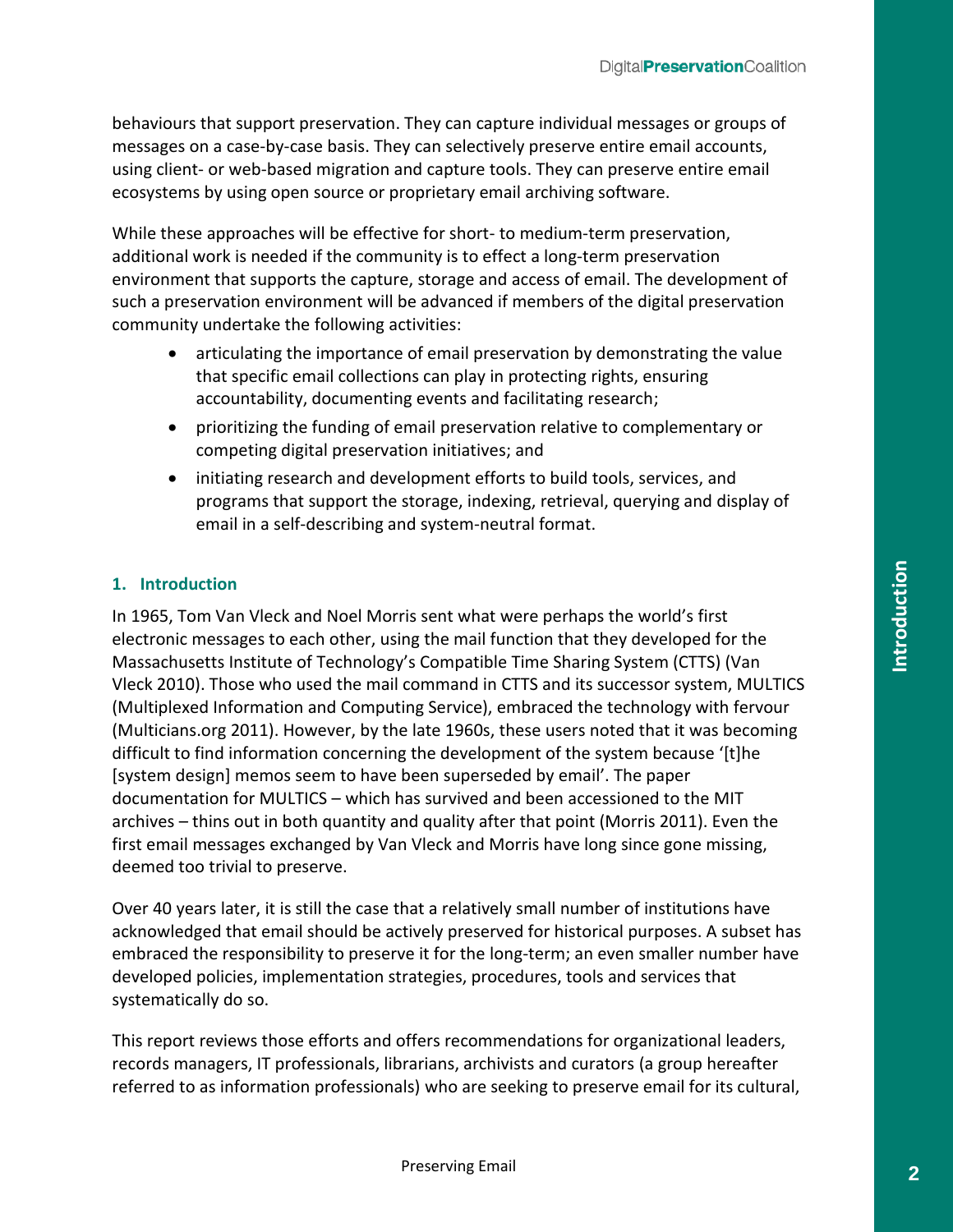legal or administrative value. It also provides guidance to private individuals who may wish to preserve their email correspondence and to deposit it in a cultural heritage institution. It concludes with a call for leaders in the information technology and cultural heritage communities to develop new standards and tools that facilitate the preservation of email.

This guide does not provide assistance in developing policies or systems to manage email over the short-term, solely for the purpose of complying with laws, regulations or records management imperatives, except to the extent that such efforts may facilitate or impede attempts to preserve email for its historic, cultural or administrative value. Instead, it builds on analysis and advice offered in past work completed by the records management, archives, digital preservation and computer science communities, to outline options that individuals and institutions can use to preserve this most important genre of records.

# **1.1. The Importance of Preserving Email**

l

<span id="page-8-0"></span>A recent survey of Internet usage trends in the United States by the Pew Internet and American Life Project found that email is the most commonly used Internet technology among people of every age group (Zickuhr 2010). In addition, 60 percent of business and IT professionals name it as the single most critical business application (Smallwood 2008, p. 15). Although journalists never tire of proclaiming email's imminent demise (for a typical example from several years ago, discredited by subsequent events, see Lorenz 2007), over 94 percent of all computer-using adults use the technology (Zickuhr 2010, p. 11).

edited by subsequent events, see Lorenz 2007), over<br>s use the technology (Zickuhr 2010, p. 11).<br>that email use is declining, and several facts refute<br>evices to read and send email has risen in an amount<br>strates that the te Little evidence substantiates the claim that email use is declining, and several facts refute it. For example, the use of handheld devices to read and send email has risen in an amount exceeding the claimed decline in desktop use (ExactTarget 2010; comScore, Inc. 2011). The use of email on alternative devices illustrates that the technology has become more, rather than less, embedded in people's daily lives. In addition, email usage rises as children outgrow adolescence, assume daily work responsibilities and expand their engagement in civic, social, political, cultural or religious organizations (Ritchel 2010). The percentage of those using email is highest among those between 18 and 33 years old: 96 per cent. $^{\rm 1}$  As a further sign of its pervasive attraction, personal email use is growing rapidly among the older population, many of whom never used it during their working lives (Zickuhr 2010, pp.  $11-15$ ).

Several facts further illustrate email's technological reach. For example, the number of email accounts worldwide continues to grow. Over 3.1 billion email accounts currently exist, and the average business user sends 33 email messages per day (Radicati Group, Inc. 2011a). The existence of resources dedicated to controlling the flood of daily messages,

 $<sup>1</sup>$  The Pew study also shows that of people in that age group, 83 percent use social</sup> networking sites, 66 percent use instant messaging services and 18 percent use blog authoring software It should be noted that on a time of use basis, 18- to 33-year-olds use email less frequently than their elders.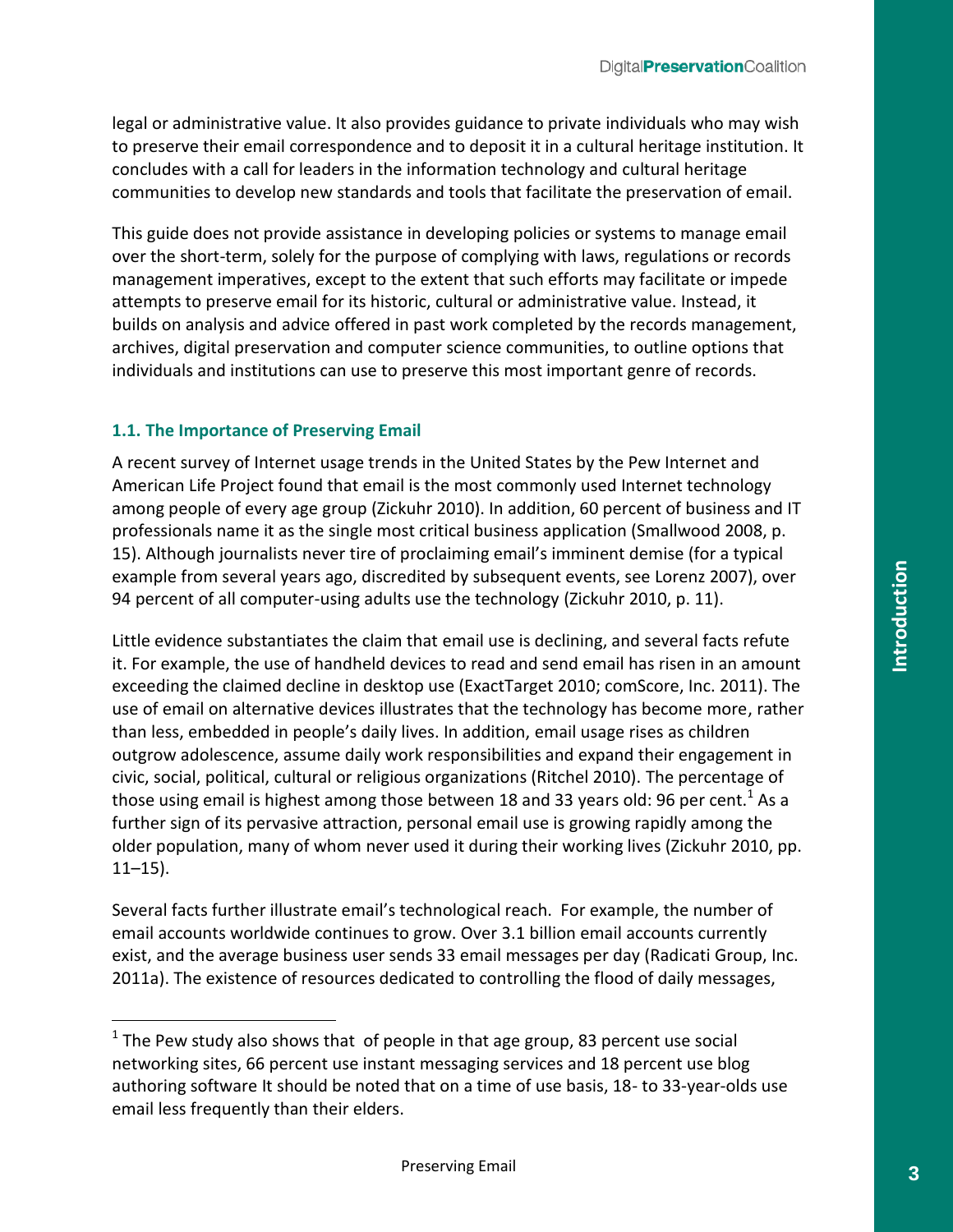such as the 'email charter' and the resources provided by Thomas Jackson, testify to the singular importance of this technology in people's daily lives (Anderson 2011; Jackson 2009). Email is the one essential Internet technology that is used by nearly every Internet user.

Recent trends show that email usage is growing and becoming more deeply embedded in our work and personal lives, blurring the line between business and personal communication. One recent study found that 77 percent of email users forward business messages to personal accounts – a practice that not only poses risks to an organization but also complicates email preservation efforts (Smallwood 2008, p. 14). Research regarding people's personal information management practices shows that many people use free online email services as a strategy to keep a record of their activities and to back up their important documents (Marshall 2008a). In addition, a significant minority of email users supplement email messaging with blog posts, text messages or social network updates (for example Twitter and Facebook updates).

Taken as a whole, these trends present an archival paradox. Email and other electronic messages are both ubiquitous and ephemeral, documenting people's professional and personal lives in a chaotic stream of messages and relationships, calling for a new documentary practice (Maher 1992).

Email communications saturate many people's lives and comprise a large portion of Internet traffic, but they are rarely captured in large-scale Internet preservation projects. Of course, a great deal of business and personal activity takes place through blogs, social networking sites, instant messaging programs, video chat services and other electronic messaging systems. The Library of Congress is capturing an archive of all public tweets worldwide. Several agencies provide website harvesting (UK Web Archive 2011; Internet Memory Foundation 2011; Internet Archive 2011; California Digital Library 2011). Blog preservation projects, with significant external funding, are also underway (BlogForever Project 2011). These worthy efforts must continue. But in comparison, email preservation has taken a backseat, with few grant-funded projects and relatively little institutional support.

people's lives and comprise a large portion of<br>thured in large-scale Internet preservation projects.<br>I personal activity takes place through blogs, social<br>ograms, video chat services and other electronic<br>gress is capturing This is particularly unfortunate because email messages frequently contain evidence of a type and quality that is strikingly different from and complementary to publicly available resources such as web pages, blogs and social media postings (see Beagrie 2005, see Figure 1 and related text). Email generates a constantly evolving yet fragile record of actions taken by organizations or individuals. When an individual sends an email message, the software that executes the transaction leaves an embedded trail of evidence in the email header; this trail can demonstrate how people lived and worked within a network of colleagues, friends and family members. Several articles and projects show the potential for documenting and understanding social networks via email analysis (Sudarsky and Hjelsvold 2002; Viegas, et al., 2004; Perer, et al., 2006; Gorton, et al., 2007; and Stanford University, Mobisocial Laboratory 2011).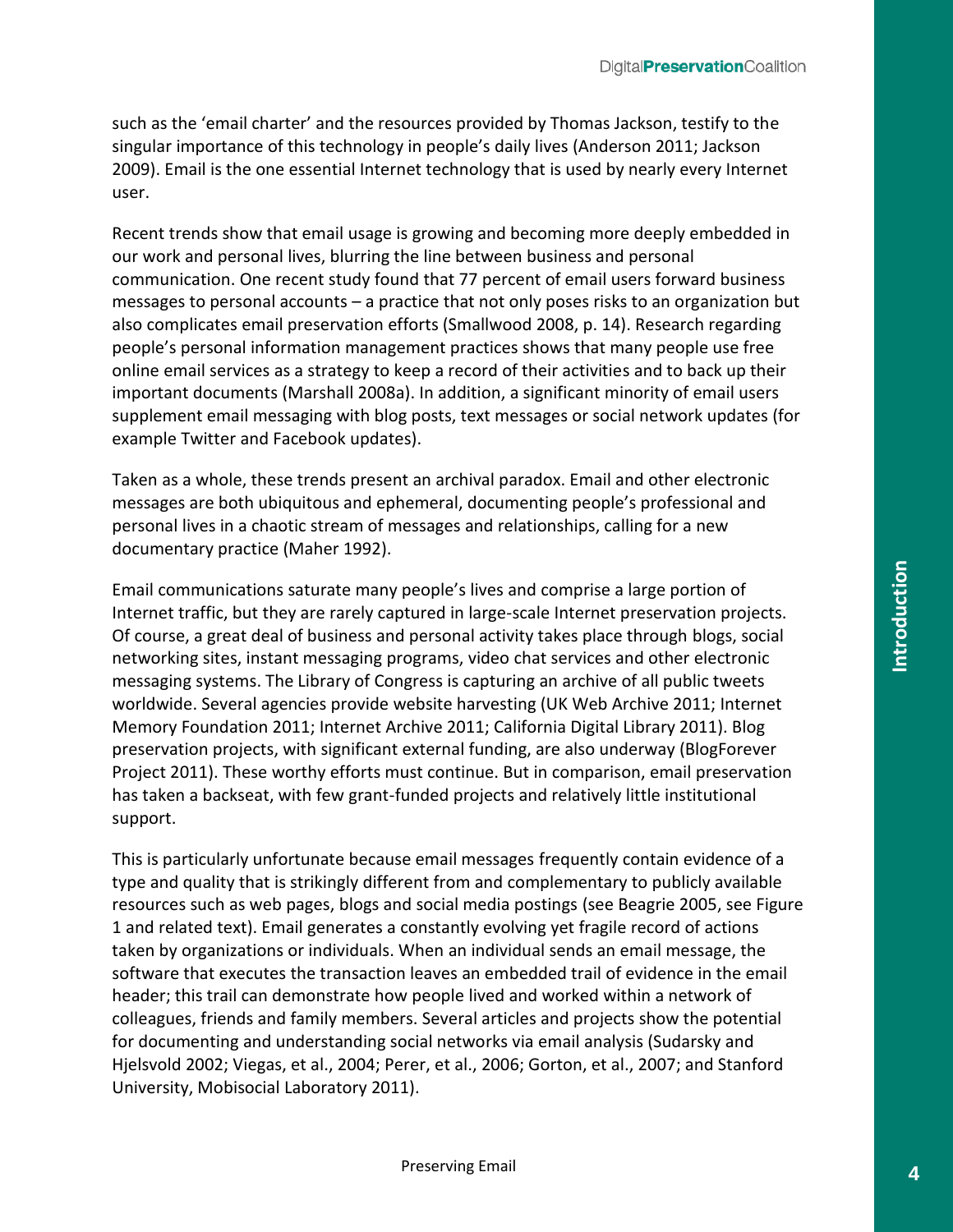Email is particularly valuable because people typically use it to record information that was not intended for wide revelation at the time of sending. Since email communicates private information, it is unlikely that the technologies supporting it will disappear anytime soon. Unsurprisingly, email is frequently the target of hackers, who go to great lengths to procure it. The theft or leaks of email has resulted in two of the more controversial episodes in recent history, the Wikileaks and Climategate scandals (Crook 2010; The Guardian 2011; Leigh 2011). Information contained in email has helped destroy entire corporations, such as the American power trading company Enron and its auditor, accounting giant Arthur Andersen (Hunter 2007). In the long-term, it is likely that the historical value of email messages will only increase, since correspondence is a documentary form that, skilfully interpreted in the light of other evidence, lays bare the sinews of history (Barzun and Graff 1992, pp. 114–17; Vanhoutte and den Branden 2009, pp. 77–78). Email records can be used alongside other types of records to develop complete and nuanced narratives. As Winton Solberg, an eminent historian of American higher education, remarked to the author recently, 'historical research will be absolutely impossible in the future unless your profession finds a way to save email'.

Nevertheless, it is far from obvious to the public at large and even to many members of the cultural heritage community that email constitutes an appropriate object of long-term historical preservation, demanding management for that goal. Information professionals must make the case for preserving it, and in doing so they must address technical, legal and organizational constraints that will colour local attitudes and approaches to preserving email.

# <span id="page-10-0"></span>**1.2. Overview of Past Work**

l

and in doing so they must address technical, legal<br>
Il colour local attitudes and approaches to preserving<br>
Theoremonic and approaches to preserving<br>
they preserving 2011; Guy 2011; Ashenfelder<br>
reviewed reports or article Over the past 20 years, many authors have provided informal advice to those seeking to manage personal email more effectively (Schmitz Fuhrig 2011; Guy 2011; Ashenfelder 2011a). However, relatively few peer-reviewed reports or articles have emerged concerning the topic of email preservation. A few individuals have issued calls for libraries, archives and museums to preserve email correspondence for its cultural value (Hyry and Onuf 1997; Enneking 1998; Marshall 2007; Cox 2008). Others have provided project reports and implementation advice (Paquet 2000; Mackenzie 2002; Schmitz Fuhrig and Adgent 2008; Goethals and Gogel 2010). A systematic review of literature indexing services yielded only four pieces devoted to the technical aspects of email preservation (Li and Somayaji 2005; Milicchio and Gehrke 2007; Srinivasan and Baone 2008; Wagner, et al., 2008a) as well as several publications discussing tangential but important topics such as user behaviour, the history of email, personal management practices or email visualization systems.<sup>2</sup> While these sources provide interesting background reading, the digital curation

<sup>&</sup>lt;sup>2</sup> See Mackenzie 2002; Billsus and Hilbert n.d.; Beebe 2008; Brogan and Vreugdenburg 2008; Chatelain and Garrie 2007; Cole and Eklund 1999; Gorton et al. 2007; Meyer 2009; Partridge 2008; Perry 1992; Potter 2002; Pukkawanna, et al., 2006; Sudarsky et al. 2002; Viegas et al. 2004; and Whittaker and Sidner 1996.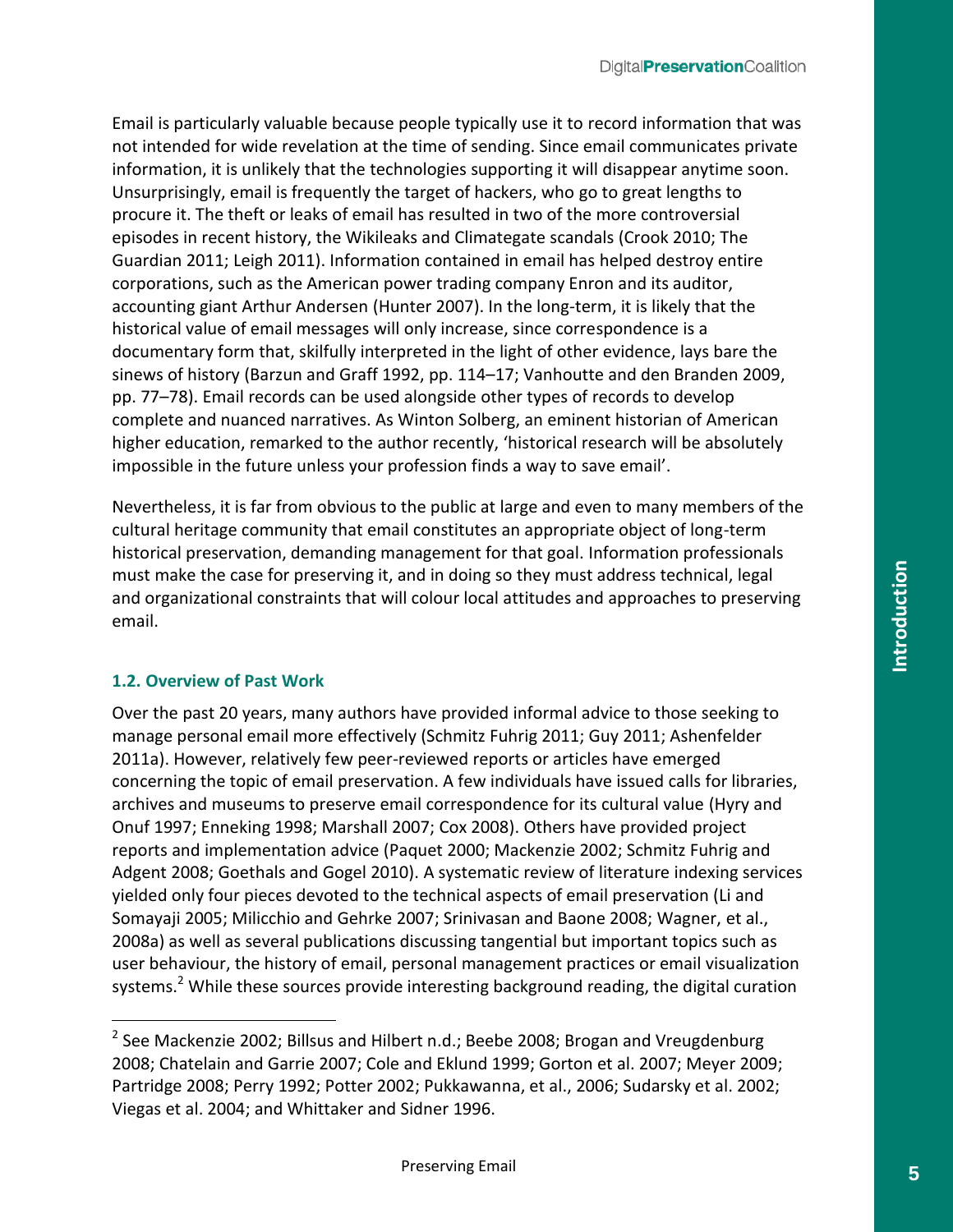community lacks a systematic research agenda to establish a theory and practice of email preservation.

Nevertheless, four works provide particularly useful starting points: David Bearman's 1994 article 'Managing Electronic Mail;' Filip Boudrez and Sofia Van den Eynde's 2003 report for the 'DAVID' Project *Archiving Email*; The Digital Preservation Testbed Project's final report, *From Digital Volatility to Digital Permanence: Preserving Email*; and Maureen Pennock's 2006 entry in the Digital Curation Centre's *Digital Curation Manual*, 'Curating E-Mails: A Life-cycle Approach to the Management and Preservation of E-mail Messages'. Each of these works place attention on the entire range of cultural, legal, ethical, professional and technical considerations that must be addressed if an organization wishes to identify email of permanent value, preserve it in an authentic form, and render it for future use.

Bearman argued persuasively that because email is governed by so few conventions, those wishing to preserve it must use a holistic and systematic method that preserves its value as evidence regarding a particular decision, function or activity. Writing from the perspective of an archivist but with an eye toward business process analysis, he proposed that institutions pursue four strategies to implement this goal:

- **e** educate users about email system operations;
- analyse the organization's objectives, structures and workflows, in order to identify functions or activities that must or should be documented;
- design systems to capture 'record' messages that document these functions or activities; and
- develop and deploy standards that support the long-term preservation of email records for their evidential value (Bearman 1994).

Extractes and working, in order to dealing<br>that support the long-term preservation of email<br>ord' messages that documented;<br>The (Bearman 1994).<br>Let (Bearman 1994).<br>The current attempts to capture email, although<br>are no long Bearman's overall approach should influence current attempts to capture email, although some of his specific recommendations are no longer feasible. In particular, he placed a great deal of faith in the ability of automated tools to filter and capture 'record' emails into the types of electronic records management systems (ERMS) that he believed might serve as an external store for both structured data and for semi-structured records like email. However, the software available at the time he wrote was not fit for the task of realizing his vision.

In the late 90s and early 2000s several institutions attempted to apply Bearman's recommendations concerning email preservation. Reports issued by the City of Antwerp and the Dutch Digital Preservation Testbed Project provide two highly useful resources.

The 'DAVID' report, issued by the City of Antwerp's project team, describes how email systems work, proposes a framework to address legal and ethical concerns over email privacy, reviews policy and technical options, and proposes a set of practical steps to establish an email archive (Boudrez and Van Den Eynde 2002). The authors advance a nuanced discussion of privacy considerations, arguing that plans to preserve email must take cognizance of legal requirements to protect privacy rights, as codified in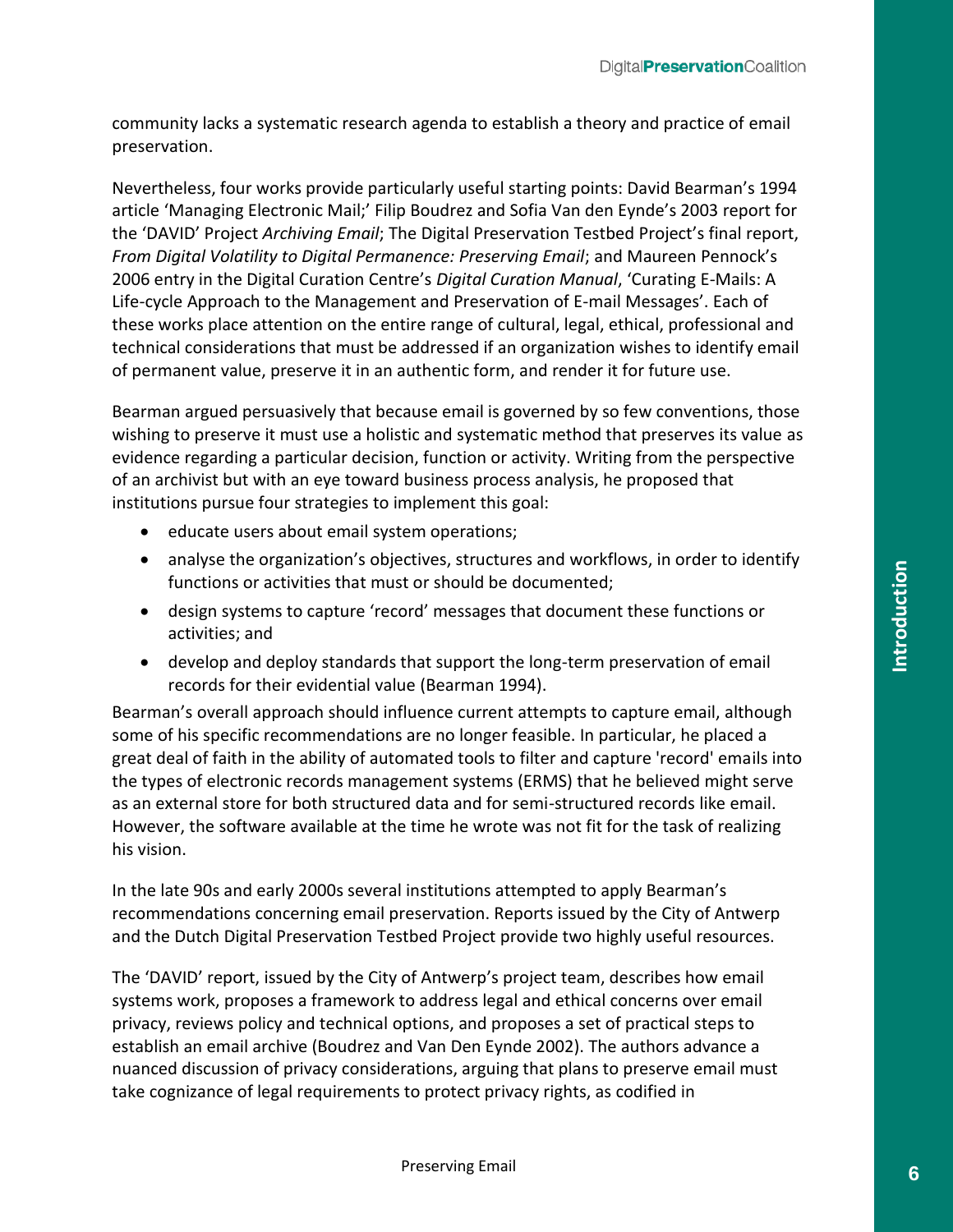telecommunications laws and directives. Boudrez and Van Den Eynde review four options that an institution can use to capture the content, context, and structure of email messages:

- printing to hard copy;
- duplicating all messages transmitted by an email server to a separate archival store;
- providing email users with a shared folder on the server, where they can manually or automatically classify emails based on business function, activity, or subject, or case ID; and
- capturing records outside of the email system, migrating them to suitable preservation format such as PDF or XML and storing them in an ERMS or other preservation system (pp. 34–46).

The authors outline a method by which users can register email as records, classify them into an archival store on the server and transfer them out of the email system for permanent preservation (pp. 47–53). In a companion report, Boudrez provides detailed technical information regarding the operation of the DAVID system as Antwerp put it into practice (Boudrez 2006).

and Kingdom Relations, issued a similarly useful<br>
003). This includes an extended discussion<br>
et that must be preserved so that people can judge<br>
advantages and disadvantages of three preservation<br>
ersion of the software o In 2003, the Dutch National Archives Digital Preservation Testbed, working in conjunction with the Dutch Ministry of the Interior and Kingdom Relations, issued a similarly useful report (Digital Preservation Testbed 2003). This includes an extended discussion concerning the properties of a message that must be preserved so that people can judge its authenticity. The report weighs the advantages and disadvantages of three preservation strategies: migrating email to a new version of the software or an open standard, wrapping email in XML formats, and emulating email environments, concluding that using XML to encode email messages is the best long-term strategy for creating a sustainable preservation environment. The final sections of the report recommend a process to convert email to the XML format developed by the Testbed project, listing specific steps that information professionals can take to facilitate preservation. The project also supplied an Outlook plug-in to convert messages to the recommended XML format. Unfortunately, the tool is no longer available at the time of writing, and the project website is only accessible via the Internet Archive's Wayback Machine (Digital Preservation Testbed 2003).

Maureen Pennock's 2006 chapter of the *Digital Curation Manual*, 'Curating E-mails', focuses attention on a range of policy, design and implementation choices that an institution will face in attempting to preserve email. Pennock reviews the legal and regulatory environment; articulates roles and responsibilities for those who use email, those who manage technical systems, those who wish to curate email archives and those who wish to use preserved messages; lists policy and technical options; and makes some practical recommendations. Specifically, she encourages institutions to educate users about their role in email preservation, to implement a method to capture email messages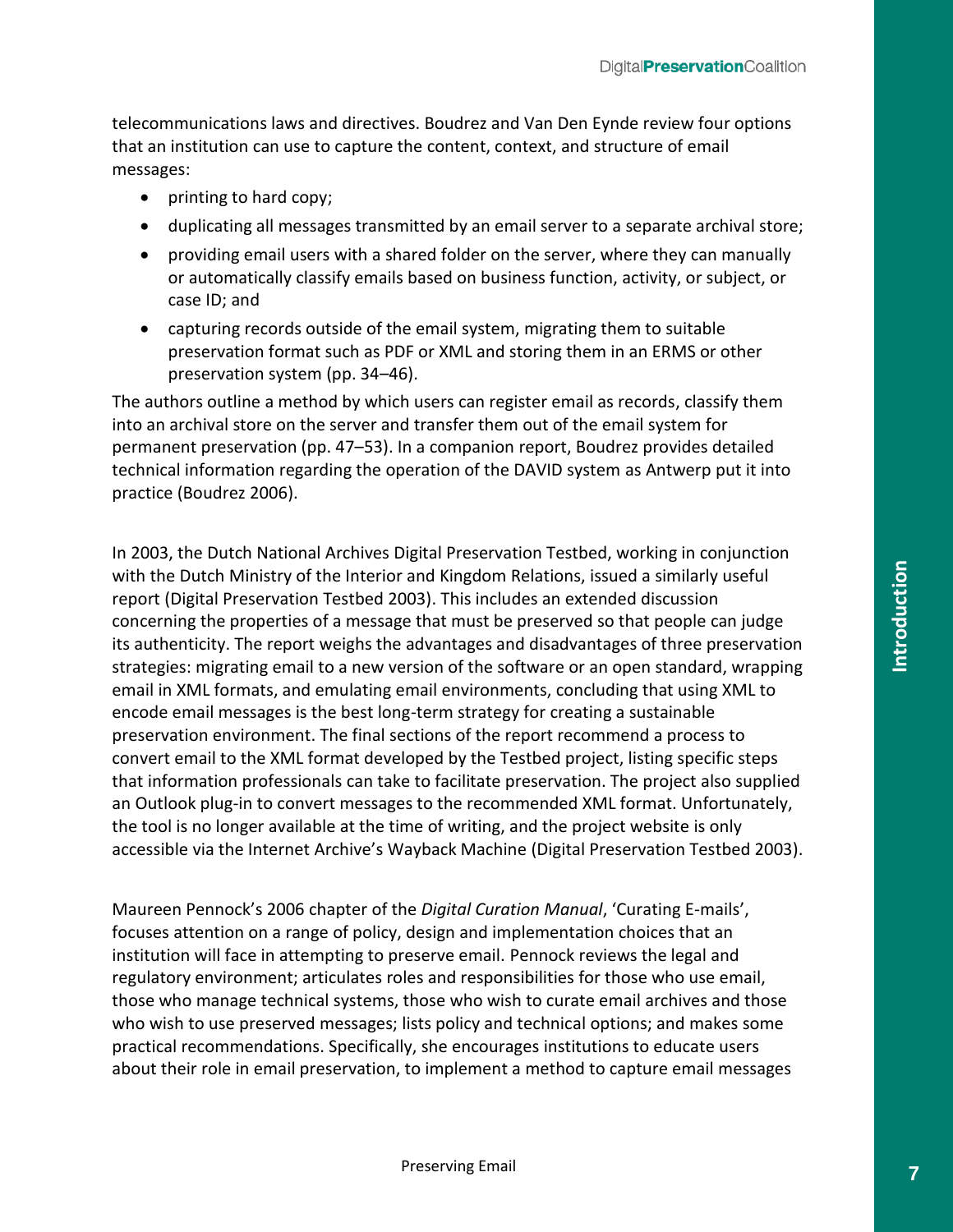with long-term value, and to store them in a trusted repository, if possible using a standardized XML format (Pennock 2006, pp. 31–33).

These four works offer concise summaries of the legal, technical, organizational and personal barriers to email preservation before presenting general frameworks by which institutions can develop an email preservation strategy. They provide sound advice, but few institutions have found the will or resources to apply the activities that they recommend in a way that is systematic and reproducible. In particular, only a handful of institutions currently preserve email in an XML format, as several of the reports recommend.

This *Technology Watch Report* is an initial effort to suggest practical steps that institutions and individuals can take in order to implement 'good enough' preservation, using current technologies to capture email, migrate it to system neutral formats and store it in a trusted digital repository. After reviewing issues, standards and technologies, I will outline practical steps than an organization can take to get started with email preservation, offering specific recommendations for information professionals who are seeking to preserve email for its cultural, legal or administrative value. It concludes by outlining an email preservation research and development agenda that the digital preservation community may wish to pursue, in order to build a more complete set of email preservation services.

# **2. Issues**

<span id="page-13-0"></span>Institutions are under increasing pressure to manage the flood of email messages sent and received daily. Each institution must develop its own rationale for email preservation in light of institutional needs, profiles, mandates and policies, but the chosen approach must be based on an understanding of the technical, legal, organizational and personal factors that affect the preservation of this ubiquitous, ephemeral and evidence-filled documentary genre.

# <span id="page-13-1"></span>**2.1. Technical Challenges Impeding Email Preservation**

Let be the chiral preservation be the case<br>of the chiral preservation be the chiral preservation in<br>andates and policies, but the chosen approach must<br>echnical, legal, organizational and personal factors<br>quitous, ephemeral Several technical factors make email inherently difficult to preserve. Most fundamentally, email records originate from what might best be termed a helper application. Email allows people to send any type of digital information, including information generated using other applications, from one email account to any other email account. In other words, email programs are simply communication utilities that support activities undertaken in the course of fulfilling daily work duties or in our personal lives. As a result, a single email account contains records of disparate context, structure and content, documenting activities both mundane and extraordinary.

In addition, individual email messages can and do contain attachments of disparate format and content. Simply capturing and preserving the bits that comprise a message is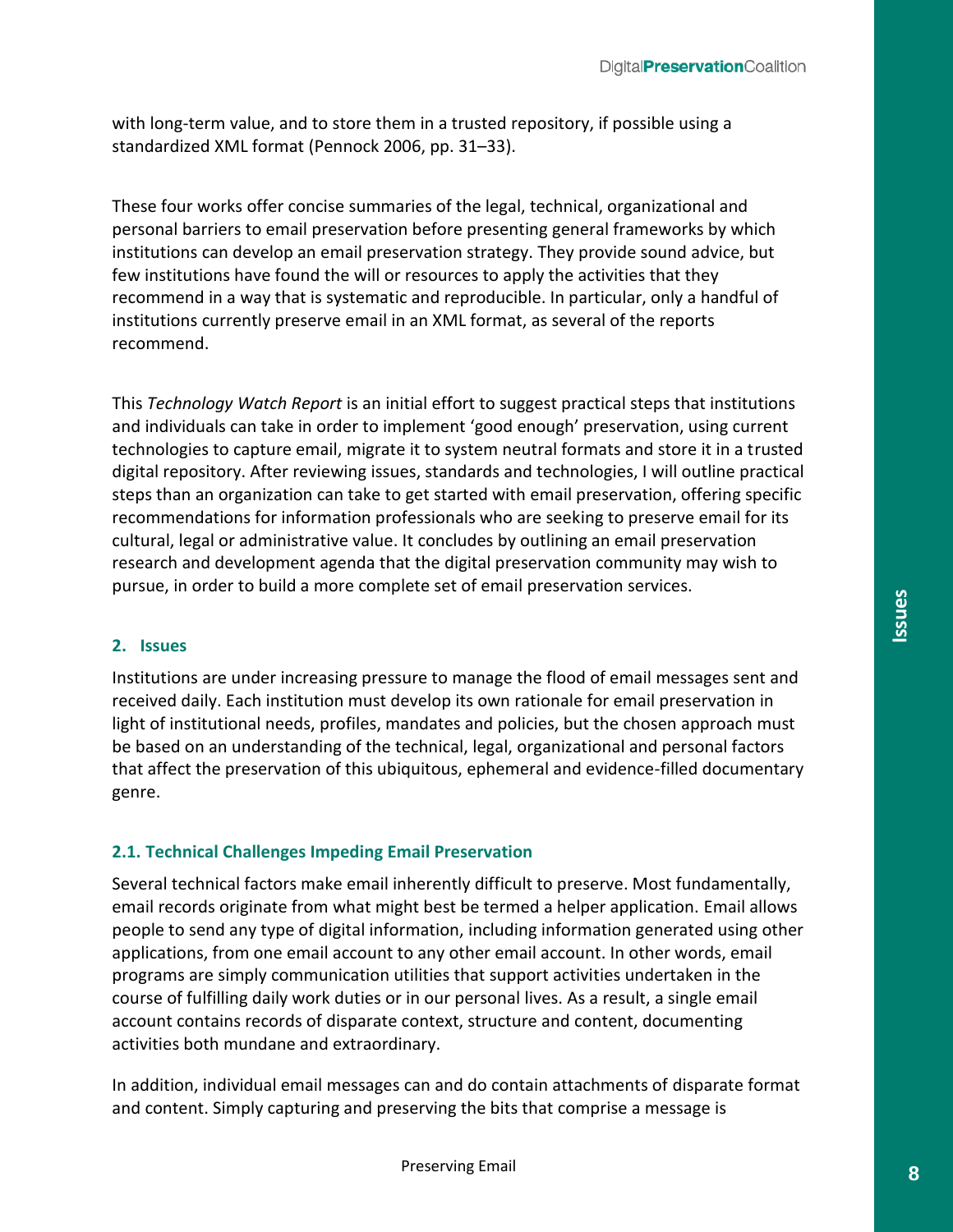challenging enough, but further steps are required if the entirety of the message, including attachments, is to be accessible in the future. Since each email message includes a small amount of structured data (the header) along with a mass of unstructured data (the body and the attachments), preservation actions can entail a degree of complexity far beyond other typical digital preservation activities, such as migrating a homogenous set of documents, images or audio recordings.

In order to understand the basic technical difficulties of preserving email, we must understand how a wide range of hardware and software systems interact to send, receive, and store messages. At base, email is a store and forward technology. The basic technology centres on message transfer agents (MTAs) and user agents (UAs).

The delivery of a message requires interaction between one or more MTAs and one or more UAs. Typically, an email server – such as Microsoft Exchange, Postfix, Sendmail, qmail or Lotus Domino – acts as an MTA. Multiple MTAs move an email message from one computer to another until it reaches its final destination. Once a message has been received by the addressed account, the user accesses the message using a UA, such as a Microsoft Outlook client application, a web-based email application or software on handheld devices. User agents provide a method to view, manage, create and forward messages to one or more designated MTAs. In practice, UAs are client applications directly controlled by a user, and MTAs are email server applications indirectly controlled via a UA.

Nearly every modern email server operates in a way that complies with protocols and rules defined by working groups of the Internet Engineering Task Force, or IETF (Partridge 2008). Messages can therefore be captured with relative ease by the receiving application or by a third party service at point of transmission or receipt. However, once the message has been received by an MTA, the email server can do whatever it wants with it; it does not need to use a prescribed storage format. Further complicating matters, the full headers, bodies, and attachments may be received but not necessarily preserved *in toto*.

rates in a way that complies with protocols and rules<br>
met Engineering Task Force, or IETF (Partridge 2008).<br>
with relative ease by the receiving application or by a<br>
sision or receipt. However, once the message has<br>
extre From the end user's point of view, message transfer agents do not necessarily interact with user agents in a predictable fashion. At the moment a message is sent or received, the email servers or client enforce configuration directives and message handling rules, which have been defined by the system administrator, the end user or both. Individual commands submitted by the end user (such as send, delete and move operations) are processed according to those rules and directives, but MTAs and user agents can interact with each other in ways that are difficult for the casual user to understand. Settings on the client and server may conflict, or the end user may not be aware of how his or her settings will interact with those recorded by the server administrator. As a result, email systems can facilitate what has been termed a corporate infestation, as messages replicate or disappear (Buckles 2011). It is worth noting that:

• servers may be configured to keep a copy of all received and sent messages automatically (either on the email server or on the user's client computer), but instructions in the client can lead to deletion of those messages;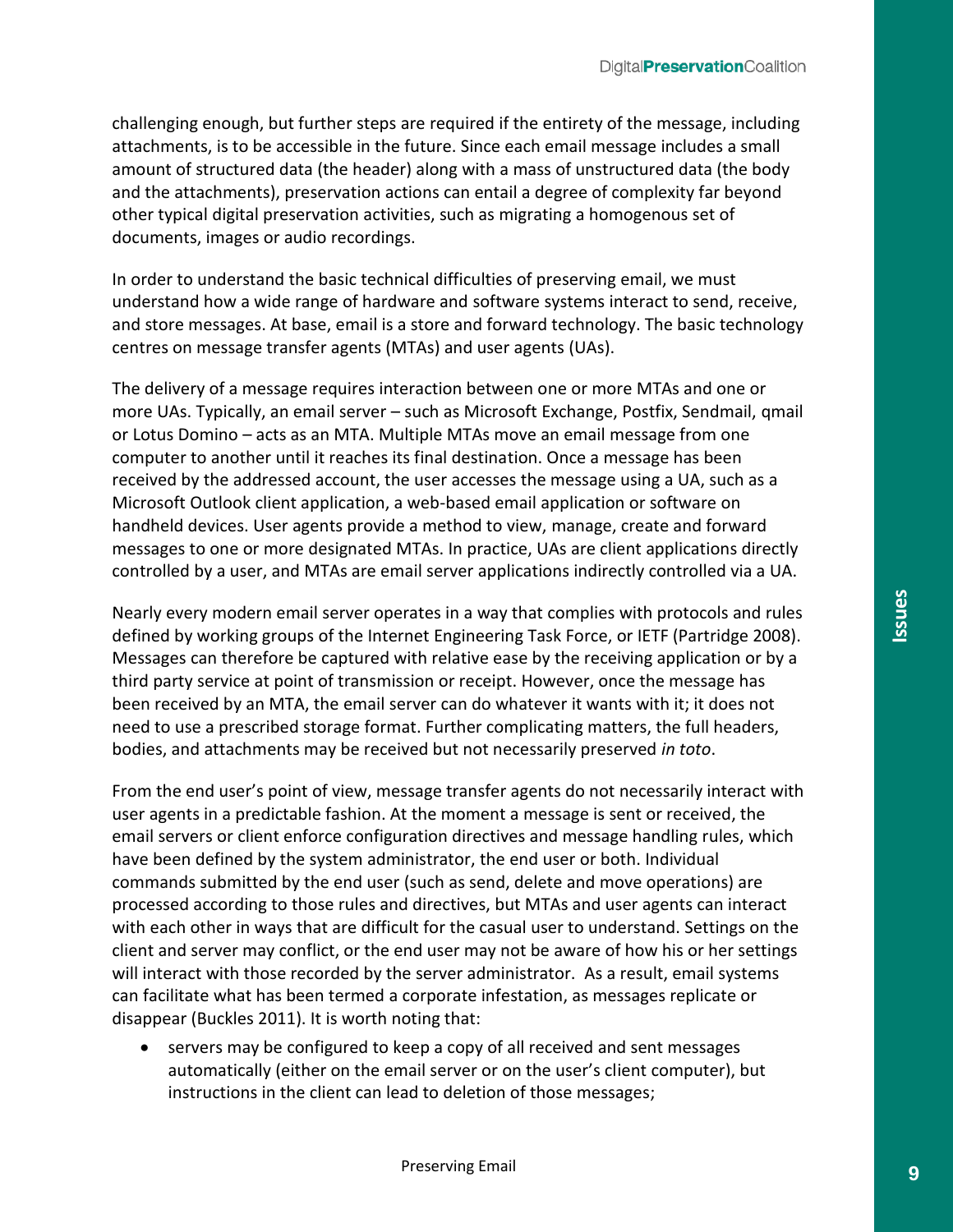- servers may enforce a set of routing rules upon receipt, so that certain messages (such as spam messages or messages from a listserv) are automatically discarded or forwarded to other locations;
- client programs that connect to a server usually, but not always, leave the message on the server;
- user agents may or may not replicate a copy of the message to the local device or devices that connect to that server, depending on settings in the server or client software;
- rules established on the server or on the client devices, as well as specific user actions (such as deleting a message or moving it from one folder to another) may remove messages from one or all locations. For example, some server administrators and end users delete or move messages using blunt force (often time-based) rules while others filter messages out using keyword analysis;
- users forward messages at will to other users, where similar actions may take place; and
- backup routines typically restore a user to the last state of the system.

ons: on the server, on triantuniculateusless, in location<br>tetworked drives and on backup devices. In each<br>sage may be stored in a format that differs<br>re. In spite of this replication, email is extremely<br>action, user error, Backups are not a substitute for long-term preservation. Even if incremental backups of email accounts are being completed, many messages may never enter the system or may be quickly purged from backup as old backups are overwritten. Additionally, a single message may be stored in many locations: on the server, on handheld devices, in local library files, on local file systems, on networked drives and on backup devices. In each location, the content of the email message may be stored in a format that differs significantly from that stored elsewhere. In spite of this replication, email is extremely susceptible to loss through deliberate action, user error, or malfeasance (Fallows 2011).While it may seem like simple matter to preserve a single messages or group of messages, the entire email ecosystem for even one user can become extremely complex. Therefore, any programmatic attempt to preserve email must begin not only with an understanding of the specific technologies used in an email ecosystem, but a detailed knowledge of how server administrators and end users have configured software and hardware.

In addition, any email preservation programme needs to address other technical factors affecting the long-term usability of captured messages:

1. **Preserving the significant properties of email.** The InSpect Project (Investigating the Significant Properties of Electronic Content Over Time) identified 14 message header properties and 50 message body properties that in ideal circumstances should be retained in order to preserve the authenticity and integrity of email (Knight 2009). While it is likely that many of the email migration tools discussed in section 3.4 of this report will preserve these properties, additional testing needs to be done with common email migration tools. Such testing would help an institution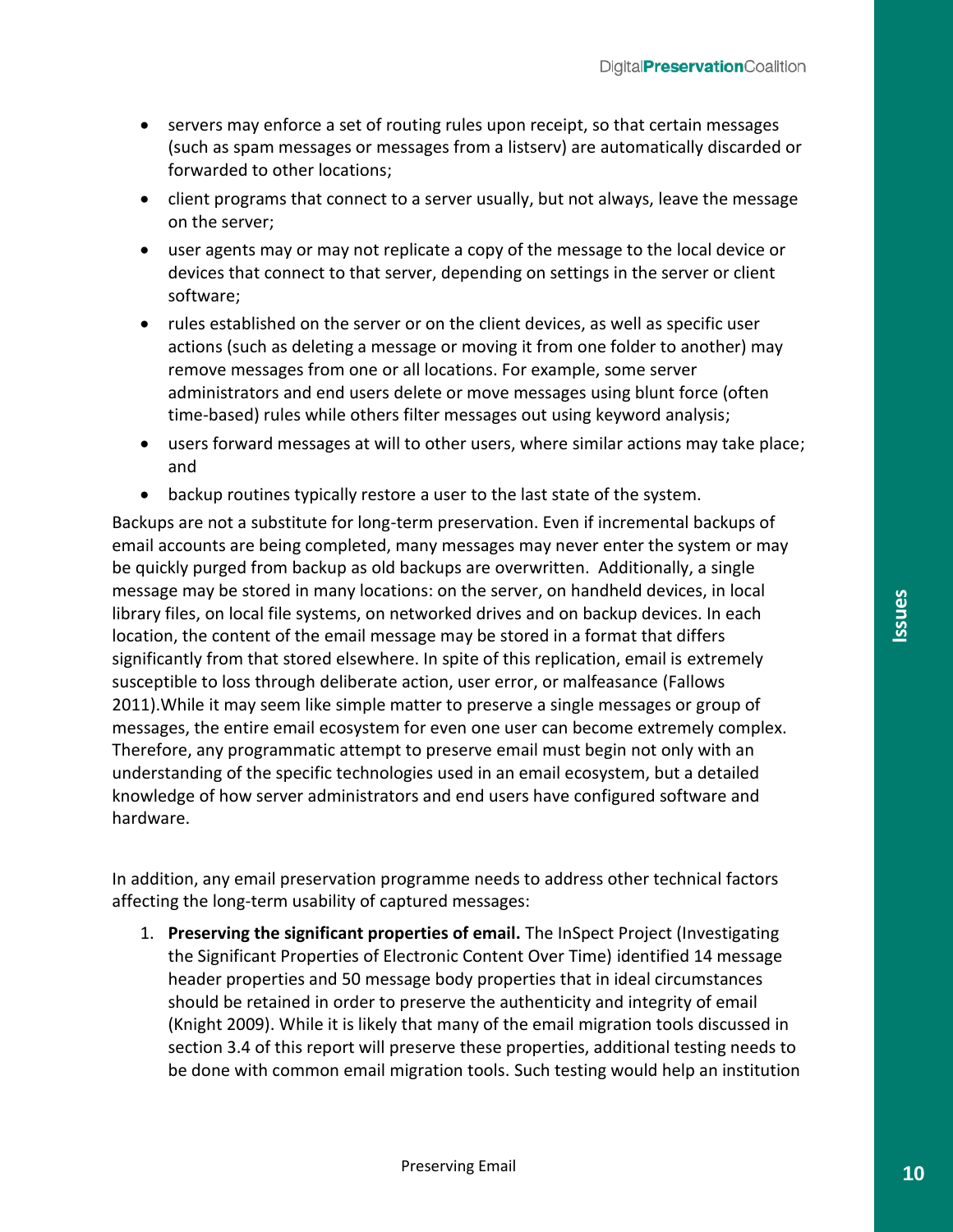decide if a particular tool meets local needs, given the way that different systems record header values and structure the bodies of messages.

- 2. **Context/Threads.** When users respond to a particular email message, they may not include all the relevant information from the message to which they are responding. Sender or recipient information may be a mere stub. In addition, different email servers thread related messages using variant protocols, some using non-standard header syntax to link replies to a parent message. Reconstructing an individual message's context can require reverse engineering the email chain or even the entire system. At minimum, it requires capturing current directory information so that those using the email in future years can establish the provenance of a message (Yeh and Harnly 2006).
- 3. **Attachments.** It is relatively easy to preserve the bytes that make up an attachment, either as they were encoded upon sending or in its original binary format. However, it can be difficult to locate message attachments, and email migration tools may not find them at the time of migration. In addition, attachments are potentially subject to format obsolescence. Email accounts do not segregate attachments by file types, and migration tools do not automatically filter attachments into different storage locations by file type. If an institution wants to preserve attachments, long-term preservation actions must be deliberately planned as part of a broader digital preservation strategy.
- 4. **Embedded References.** Many email messages contain embedded links, referencing external files stored in another location. For example, emails may contain content found at a URL on a local or remote network location. In certain situations, it may be necessary or desirable to capture content at these locations, provided the content is judged to be a significant property of the message itself and is not available or documented via other methods. Obviously, such work would require significant forethought and technical sophistication.
- mail messages contain embedded links, referencing<br>
location. For example, emails may contain content<br>
mote network location. In certain situations, it may<br>
pture content at these locations, provided the<br>
licant property of 5. **System Documentation.** Many of the existing email systems are implemented with poor or at least difficult-to-use documentation. Most of the open source email servers and clients contain online documentation for end users, but technical matters, such as header syntax and storage formats/structure, tend to be underdocumented. In addition, server administrators make many choices when installing or managing an email server, and these decisions can drastically affect how or whether messages are preserved. Unfortunately, these choices are rarely documented.

While these issues cannot be treated in detail, each of them should be discussed in light of local circumstances as an email preservation programme is developed. The tools discussed in section 3.4 provide features which can partially address these points.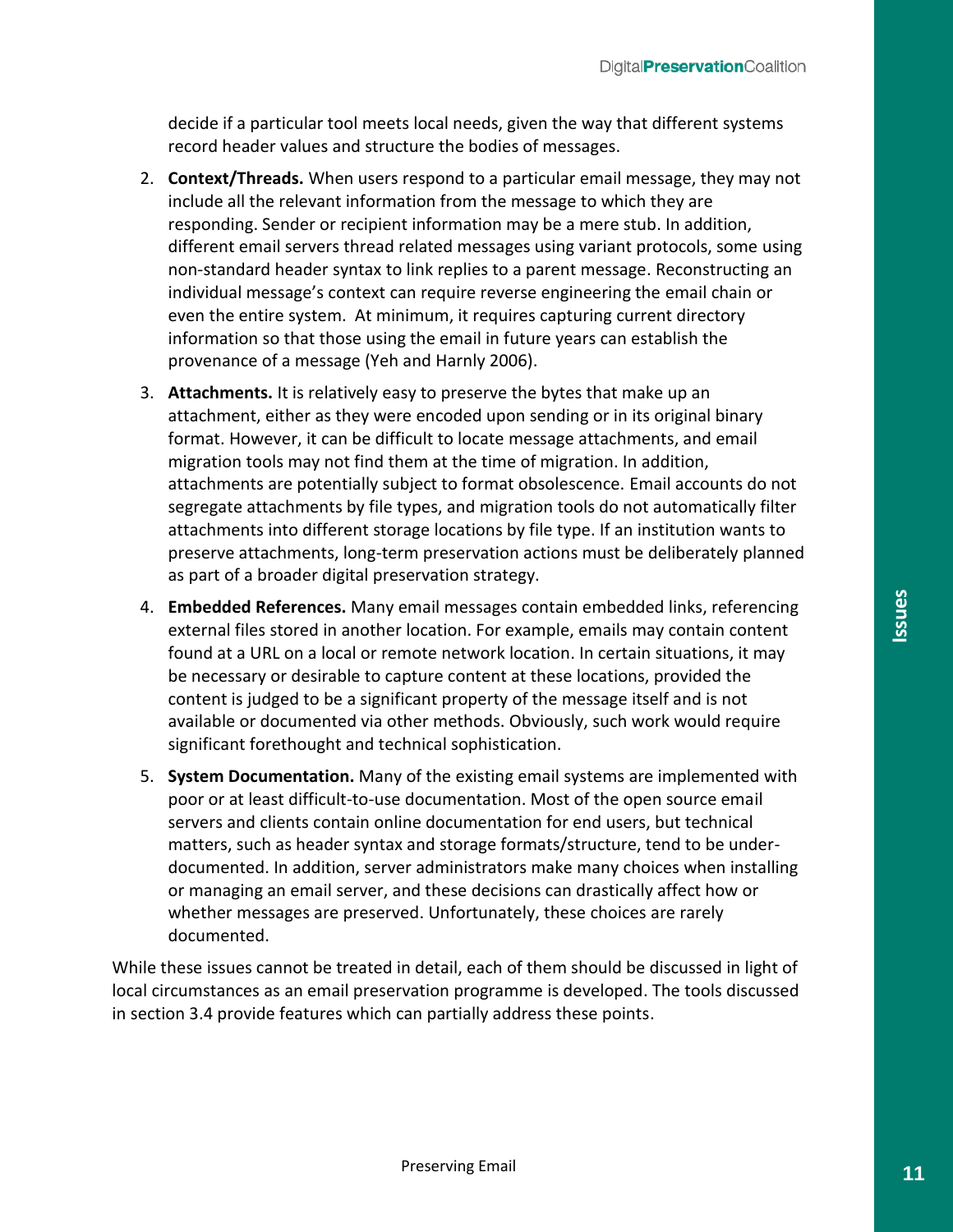# **2.2. Technical Factors Facilitating Email Preservation**

<span id="page-17-0"></span>In spite of the technical challenges noted above, efforts to capture and preserve email are facilitated by a simple fact: the message exists in a standardized format at the point of transmission. The ways in which MTAs and UAs operate means that the complete content of individual messages, including headers, bodies and attachments, can easily be captured at that point in time.

Email capture is facilitated by another fact: essential header values are recorded in a structured, well-documented fashion. Each time the user hits the send key, his or her activity is documented as metadata in an email header, showing exactly what was written, to whom, and at what time. Although is far from impossible to forge header metadata or to modify header metadata after the fact (if the user has a deep familiarity with email format and some advanced computer skills) much email is stored on central servers where it cannot be modified by end users. Since the general trend is toward increased use of server-based storage, the header is difficult if not impossible for the casual user to modify, and it typically resides in a format that allows for ready capture or migration, along with the unstructured or semi-structured information contained in the body and attachments.

ave not configured the system with hard storage<br>
thile messages on the server are subject to deletion<br>
Ifeasance, the existence of centralized sending,<br>
formation professionals a potential capture location.<br>
ad replication The increased use of server-based storage and the adoption of cloud-based email services such as Gmail and Hotmail therefore serve as effective weapons in the battle to capture email. Messages for one account are likely to be stored in one place and replicated outward, provided that IT managers have not configured the system with hard storage limits or rigid auto deletion policies. While messages on the server are subject to deletion through deliberate action, error or malfeasance, the existence of centralized sending, receiving and storing servers offers information professionals a potential capture location. This additionally leads to the widespread replication of messages on local devices, from which they may also be captured – provided they have been effectively managed and saved by the end user on those devices.

# **2.3. The Legal Context**

<span id="page-17-1"></span>The fact that email headers, bodies and attachments contain evidence makes messages very interesting to government officials, lawyers and anyone else trying to ensure accountability or uncover misdeeds. Therefore, the legal context in which email messages subsist should be of significant concern to anyone seeking to preserve it. Laws and regulations are particularly important to cultural heritage institutions, since they shape institutional practice, leading to the destruction or preservation of messages that may have historical value.

Maureen Pennock has provided a detailed overview of the UK legal environment (Pennock 2006, pp. 11–14). The purpose here is not to repeat Pennock's analysis, but to explain how recent legal developments affect the way in which different types of institutions manage email on a daily basis. With the exception of the Scotland, the UK legal environment has not substantially changed since 2006.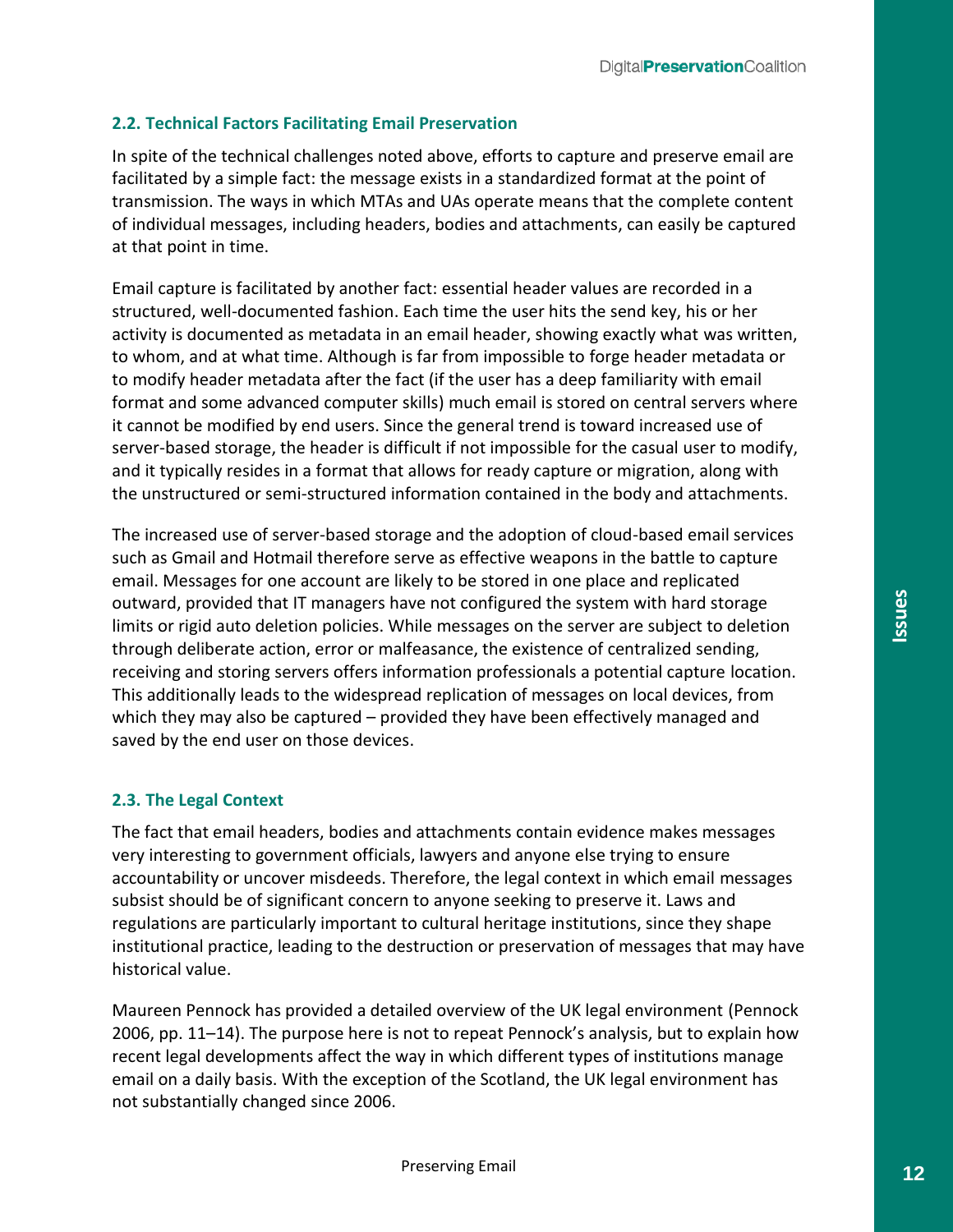Unfortunately, legal requirements to retain email of historical value have not always been implemented effectively, as the now notorious example of email mismanagement and subsequent lawsuits concerning White House email demonstrated as early as the 1980s (Bearman 1993; Gewirtz 2007; Cox 2008, pp. 215–16). The embarrassing leak of records from the University of East Anglia, England (Crook 2010; Levsen 2009), as well as ongoing legal actions over sloppy records management practices for email in the private sector, testify to the fact that email management problems continue to plague many institutions (Pinguelo and Gonnello 2010).

If email often contains evidence and information that holds long-term value, why is it so difficult to preserve? At least part of the reason lies in the fact that the legal and regulatory regimes under which email messages are sent, received, stored and managed encourage risk management strategies that lead at best to passive neglect and at worst to active destruction. In this respect, three areas of law and regulation have been particularly influential:

- If Xingdom, universities are not subject to public<br>tras schedules and plans as good professional<br>mee with other laws, such as FOI. FOI laws, which<br>might be seen as encouraging email preservation<br>e short term. However, some 1. **Public records and freedom of information (FOI) laws**. Public records laws establish or imply that email sent or received by public bodies is potentially a public record. Email therefore must be managed in accordance with the principles of the prevailing law and best professional practice (Pennock 2006, p. 10; Baron 2010). For example, since the passage of the 2011 Public Records Act, all public records in Scotland must by managed under a records management plan. It is important to note that, at least in the United Kingdom, universities are not subject to public records laws, but may use records schedules and plans as good professional practice and to ensure compliance with other laws, such as FOI. FOI laws, which affect many public institutions, might be seen as encouraging email preservation and accessibility, at least for the short term. However, some experts recommend that institutions should not create an email trail in the first place (Smallwood 2008, pp. 30–31, 97–103), so as to avoid the necessity of complying with FOI requirements.
- 2. **Privacy, data protection, financial oversight laws**. These laws outline records retention compliance periods or set strict rules regarding data use. Once these periods have been met, any further retention presents a discovery risk to the organization (Scholtes 2006a). As a result many organizations, particularly in the private community, are advised to keep messages only as long as legally necessary: an active inducement to deletion as a risk management technique.
- 3. **Rules of Civil Discovery.** Changes to the US Federal Rules of Civil Procedure (FRCP) took effect on 1 December 2006 and were codified in 2010 (Yoshinaka 2007; Swartz 2006; Juhnke 2003; US Supreme Court 2010). They defined the concept of Electronically Stored Information (ESI) and established rules under which ESI must be provided. In cases where a defendant does not produce ESI in compliance with FRCP requirements or cannot show that the record keeping system was maintained with integrity, the US courts can impose severe sanctions (Yoshinaka 2007; Swartz 2006; Juhnke 2003). The equivalent discovery rules for the UK are far less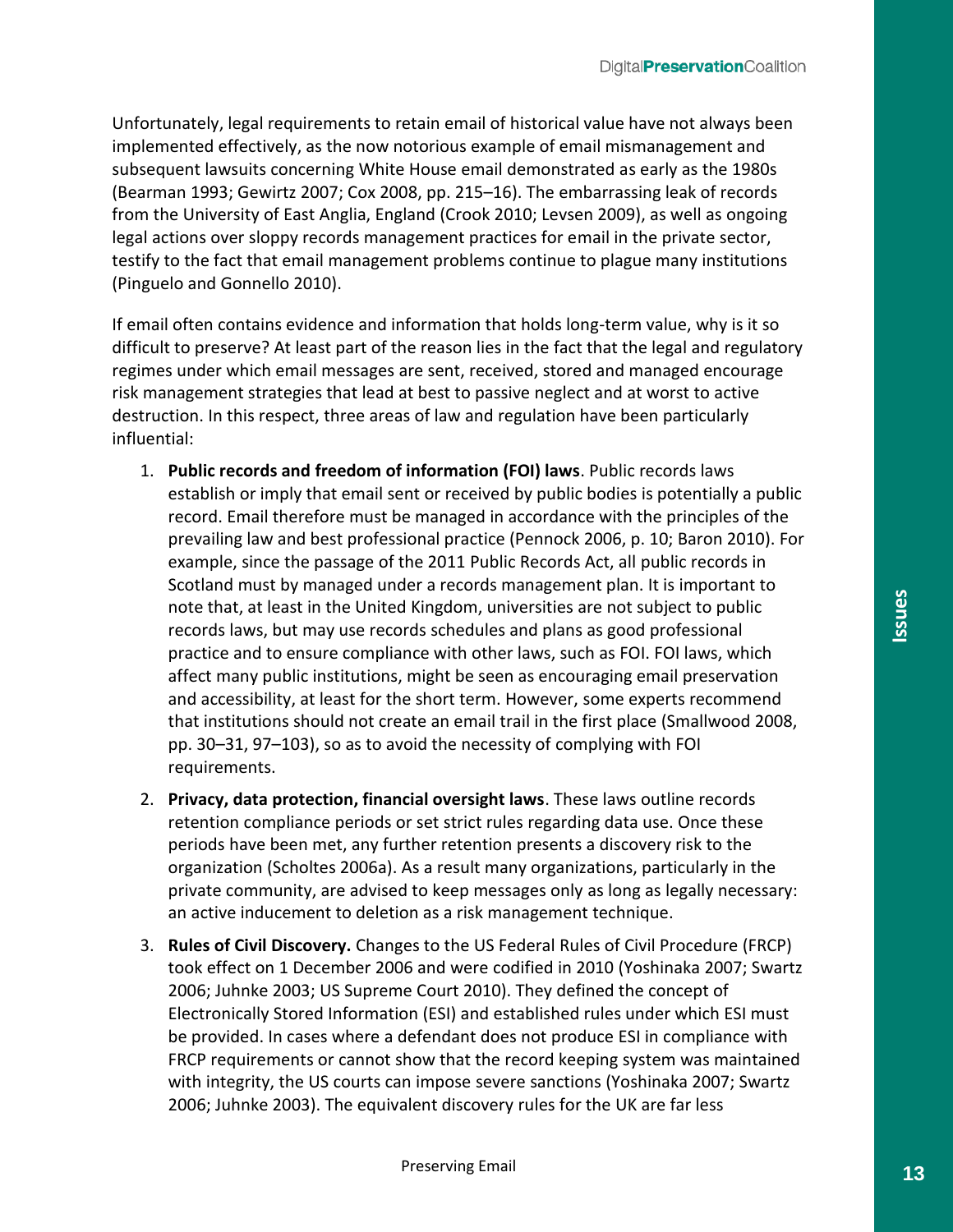prescriptive (Foggo, et al., 2007; Ministry of Justice 2011), but the US legal regime affects any company doing business in the United States, including UK companies. In addition, the US rules changes have encouraged the development of a market for email archiving software, as discussed in more detail in section 2.4.

Taken as a whole, these laws and regulations have encouraged at best a passive attitude toward email preservation. At worst, they provide an inducement toward active destruction after the prescribed compliance period has passed.

On the other hand, government agencies and other bodies with public funding (such as many universities) have an interest in the long-term reuse of records. Policies mandating the retention of records can be formalized into a records schedule, which may include review by an archivist and some attention to historical value. Private agencies (such as corporations or non-profit agencies that do not receive public assistance) also have an interest in long-term preservation for historical or administrative value.

Dependent of the sender of the lead of and the consistent of the distanced of the sender did not anticipate<br>
information, which the sender did not anticipate<br>
in formation, which the sender did not anticipate<br>
In spiritual Assuming that email can be captured and saved, there is an additional legal area that will need attention as an email preservation programme is developed – copyright and intellectual property laws. The copyright status of a message will affect what can be done with it over the long-term. An institution may make a plausible claim to own copyright only for records written by a member of that organization in his or her official capacity or for records donated by a private party where copyright is conveyed in the gift agreement. Of course, every set of email is likely to contain records sent by third parties, over which the organization or donor does not own the copyright. Particular sets of email may contain private data, such as medical or health information, which the sender did not anticipate making public. In case of email donated by a private party, the donor may request or demand a restriction. For these reasons, institutions must develop email access and redaction policies or other restrictions over materials. Such policies must be clearly documented, transparent, and impartial, so that they can be implemented in procedures, services and hardware or software tools. Institutions and individuals wishing to preserve email will need to take active steps to manage the intellectual property rights of email authors. Some guidance regarding this topic can be found in the forthcoming *DPC Technology Watch Report: Intellectual Property Rights for Preservation*, by Andrew Charlesworth, as well as in his legal and ethical issues guidance for the Digital Lives project (Charlesworth 2009).

#### **2.4. Institutional Attitudes and Behaviours**

<span id="page-19-0"></span>After gaining an understanding of the technical and legal factors discussed above, information professionals can begin to define the elements of a workable email management and preservation policy. This policy must also pay heed to the local institutional culture, which will shape the dissemination, management and storage behaviours that email users exhibit.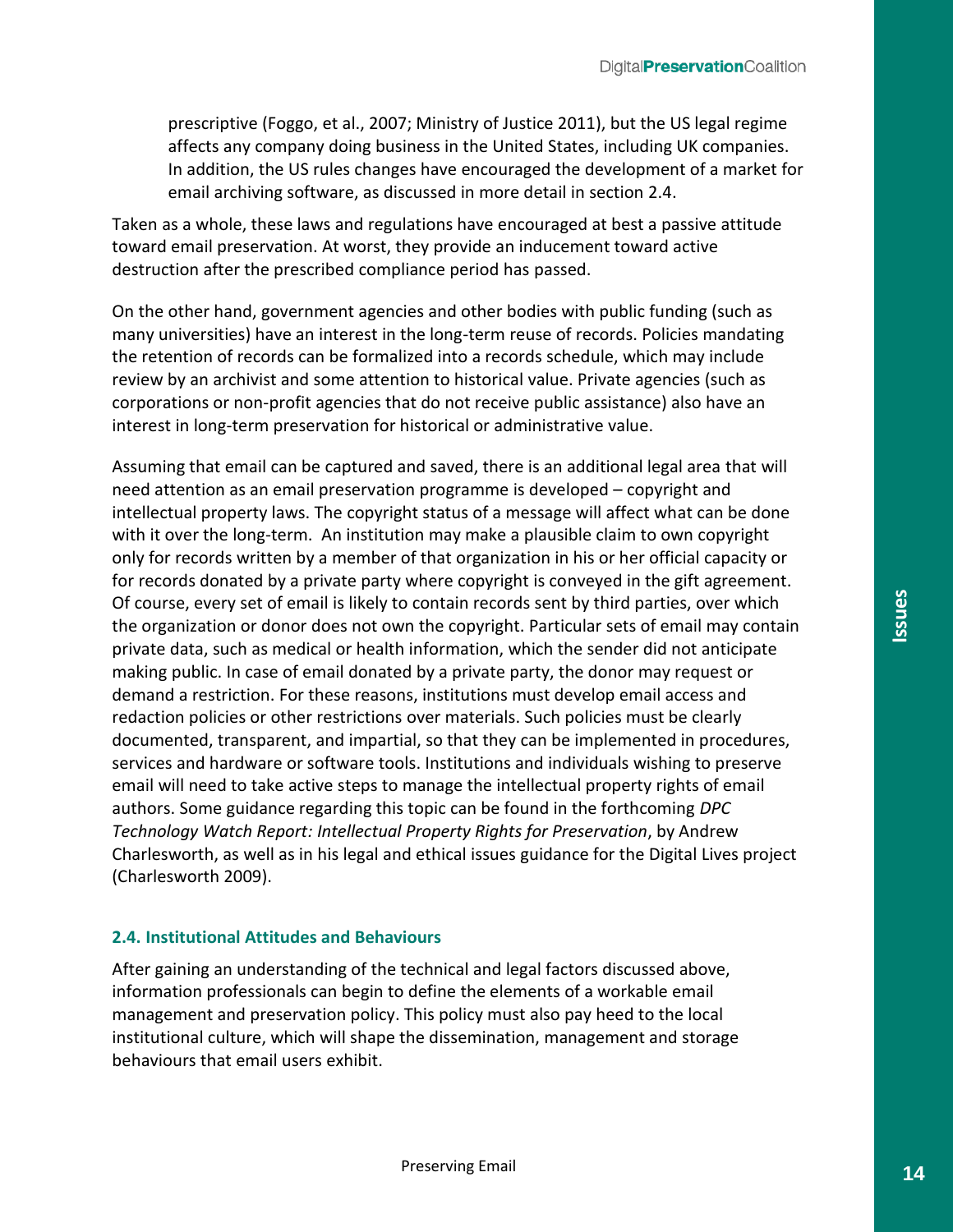Through policy setting, procedure development and system implementation, an institution can either help or hinder the cause of preserving. As Maureen Pennock noted:

To date, most institutional activities have focused on the management of e-mail messages and have yet to progress beyond this, despite the emergence of a number of XML-oriented solutions. Whilst the technical challenges of implementing an e-mail curation strategy are by no means wholly resolved, the organizational and cultural challenges remain a significant barrier. (Pennock 2006, p. 37)

In particular, perceived storage costs can be a barrier to effective email preservation, at least in some organizations. IT managers may face pressure to limit the amount of email that users can store in their personal quota.

Records managers, archivists, IT professionals and lawyers have in the past suggested that institutions establish policies and procedures so that end users of email systems will identify and keep those records requiring long-term management, while allowing the deletion of trivial or 'non-record' items. In practice, it is very difficult to set up segregation procedures that people will consistently follow. In addition, any policy and procedure regime that allows people to delete individual emails permanently will simultaneously enable the potential destruction of records of long-term legal, administrative, cultural or historical value. At the same time, there is a pervasive perception that a 'keep it all' policy will induce a headache for current IT staff charged with storing the ever-growing bulk of messages, whilst leaving the archivist with a future problem of even greater proportions: an unsorted mass of messages that can only be disentangled via imprecise technical algorithms or expensive hand work.

One popular guide to email management, for example, proceeds from the assumption that institutions should strive to:

- produce as much 'record-free email' as possible by using a messaging service;
- delete all messages in individual accounts as soon as possible, using a blunt chronological delimiter; and
- manage any 'record' email within an integrated Electronic Document and Records Management System (EDRMS). The EDRMS would strictly enforce classification rules and retention periods, deleting records as soon as possible after meeting compliance requirements (Smallwood 2008, pp. 30-31, 97-103).

monly be disentrangled via imprecise technical<br>
ent, for example, proceeds from the assumption that<br>
email' as possible by using a messaging service;<br>
al accounts as soon as possible, using a blunt<br>
nin an integrated Elect However, Steven Howard and James Lappin have noted that most attempts to capture and preserve email in EDRMS systems have not proven themselves to be effective. In any case, the marketplace for EDRMS software seems to be contracting, replaced by enterprise content management software typically used to help institutions comply with legal and regulatory requirements (Howard 2011; Lappin 2011).

In practical terms, many institutions simply set quotas or chronological limits, leaving email management to individual employees (often within the context of a difficult-to-enforce email policy). Others outsource email to a cloud service, such as Google's mail service. At least in the United States, such decisions can expose email to potential legal disclosure,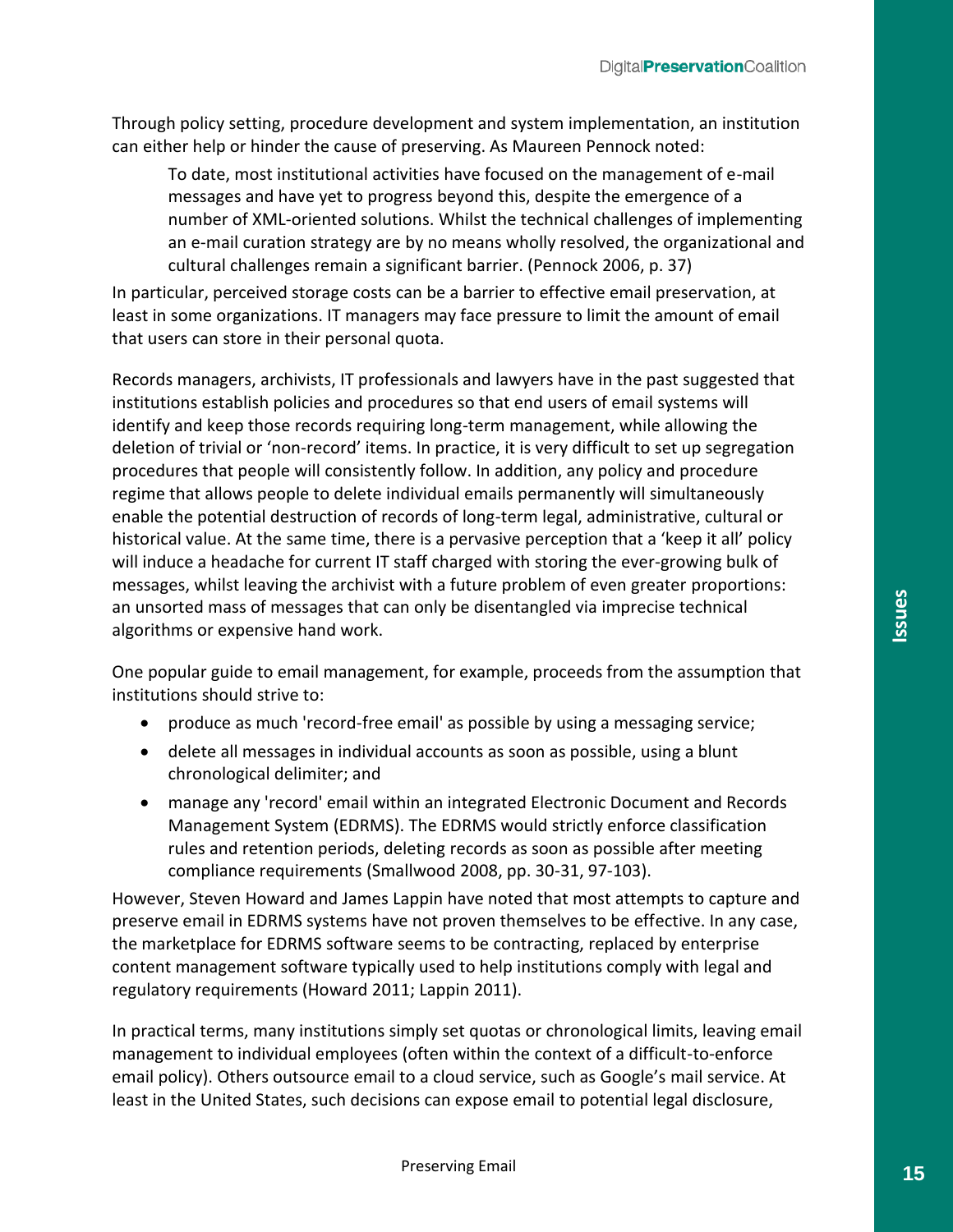without the records creator being served a subpoena or even informed of the emails' release (Gruenspecht 2011). Other organizations either let email boxes grow to very large sizes, trusting the user to manage his or her records, or they set very low quotas and expect users to save messages to local folders. As a variation on this theme, many records managers and IT professionals set the email server to delete all messages of a defined age, cap email storage space, or remove accounts as soon as an employee leaves. The presumption behind such actions is that email should be deleted from institutional servers as soon as possible, since it is a risk and takes up a lot of room.

While some of the approaches listed above stop short of doing nothing, they place all responsibility on end users, requiring them to take a specific action if they want to save a message. Users can forward email to a personal account, save it in a folder on the local computer or a shared drive, or upload it to an EDRMS. Whatever implications these actions might have for the institution's risk management, they pay little cognizance to historical or long-term administrative value of such records. The bottom line is that they leave decisions about significance to the discretion of the end user (Cox 2008, p. 233), forcing the archivist or records manager into a position of working with individuals on an ad hoc basis, if there is to be any hope of preserving email.

One former academic noted privately to the author that:

I have fought unsuccessfully against this,<br>ee of cityl. The net effect, as far as I am concerned, is<br>of institutional records. [The] response was,<br>about emails as records (apart from, say, the<br>red about committee decisions [M]any universities have simple rules, mechanically enforced about account deletion after people have left. I have fought unsuccessfully against this, particularly when I was in [name of city]. The net effect, as far as I am concerned, is policy-led automated deletion of institutional records. [The] response was, basically, that they didn't care about emails as records (apart from, say, the Principal's emails); they only cared about committee decisions (and to be fair, they put a lot of innovative effort into those). Sure enough, a month or so after I left [city], my email account was removed. Likewise, 6 months after I left [another university], that email account was removed. So all those records are effectively gone.

Except they aren't. Somewhat against various policies that I've signed, and probably against the Data Protection Act and others, I've kept a copy of all my key emails […]. I omitted to copy [some] emails, and when I wrote to my friend and erstwhile colleague . . .asking if he could find them from a backup tape, it was literally the week after they had been deleted in a tidy-up. This 'keep everything yourself' policy used to be completely impractical, but since around 1995 has been perfectly fine, as each successive computer generation comes with a hard disk that allows all the files from the previous computer to fit in a fairly small corner.

That does leave me with the problem of ensuring I don't lose my copy. I'm doing my best with backup, including posting the occasional backup to an off-site relative. My next responsibility will be what to do with this lot when I die. It's possible, even likely, that no one is interested. I'm not sure how I'll find out!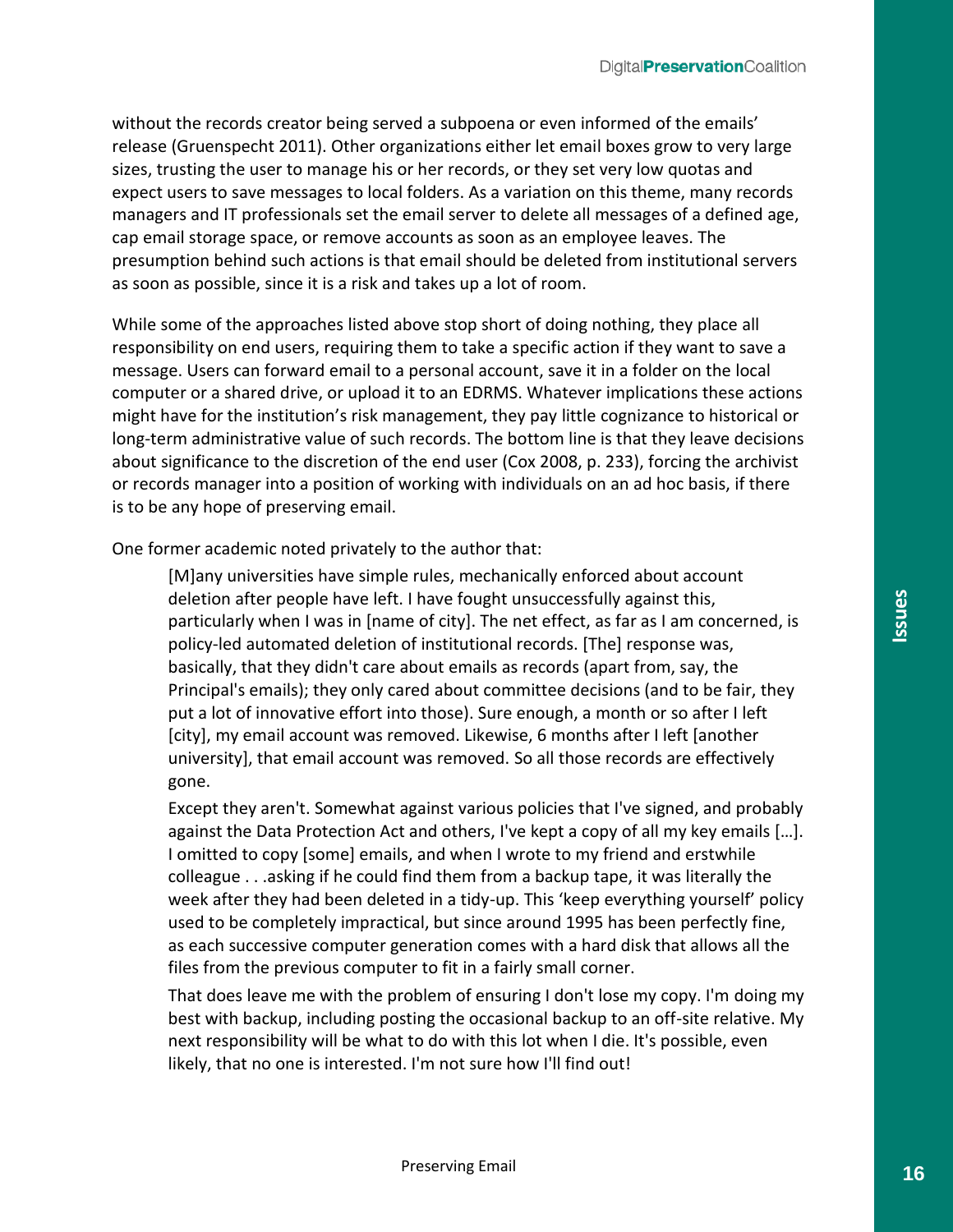The emergence of an 'email archiving' software market, valued at 2.5 billion USD in revenue in 2011, suggests some businesses are now beginning to manage email outside the existing email server infrastructure, as companies start to worry about legal risk (Radicati Group, Inc. 2011b). Email archiving software captures every sent or received email to an external store, where it cannot be deleted by the end users. It also allows IT staff to set retention periods based on defined criteria, such as sender, recipient, subject, keyword or date. Generally, institutions delete email when legal retention periods have passed. In light of the possibility of legal sanctions and the large cost of EDRMS systems, some companies use this 'save it all' approach, applying legal holds over all records when a lawsuit is filed or suspected. Other vendors apply automatic classification at point of capture, based on keyword selection, and their systems allow for different retention periods at very granular levels (by classification, date, sender, recipient, subject and so on). Email archiving applications offer institutions a viable method of preserving messages over the medium term, since they provide a capture and hold mechanism that places messages outside the business system supporting daily email use.

In summary, organizations are under legal pressure to delete email as soon as the legal need to retain has passed. Traditional records management approaches, which focus on identifying and saving 'record' email, have proven very difficult to implement, for both technical and organizational reasons. A number of organizations are beginning to use email archiving software, but this is most often configured to delete all the captured messages after relatively short retention periods. Of course, personal email, such as that kept in Gmail accounts, would not be covered by such systems. Therefore, much of the responsibility for long-term email preservation, for both professional and personal accounts, currently lies at the fingertips of end users.

Richard Cox and many other authors argue that archivists, records managers and IT administrators should work together to develop policies and procedures to manage email for its long-term value (Cox 2008). For the reasons discussed above, such policies will be ineffective unless they are also developed in close collaboration with the email system's end users.

# <span id="page-22-0"></span>**2.5. The Personal Nexus: End User Attitudes, Actions and Behaviours**

I. Of course, personal email, such as that kept in<br>by such systems. Therefore, much of the<br>ervation, for both professional and personal<br>as of end users.<br>Type that archivists, records managers and IT<br>o develop policies and Any programme to preserve email for its long-term value must proceed from a solid understanding of end user preferences and behaviours. As Steve Bailey has noted, the behaviours that people demonstrate while using email programs have not been studied systematically. The need to meet external mandates has driven records management theory and practice much more directly than meeting end users' information needs (Bailey 2011a; Bailey 2011b). Nevertheless, research conducted over the past several years concerning personal information management sheds quite a bit of light on how users manage their email within existing policy, IT and personal environments.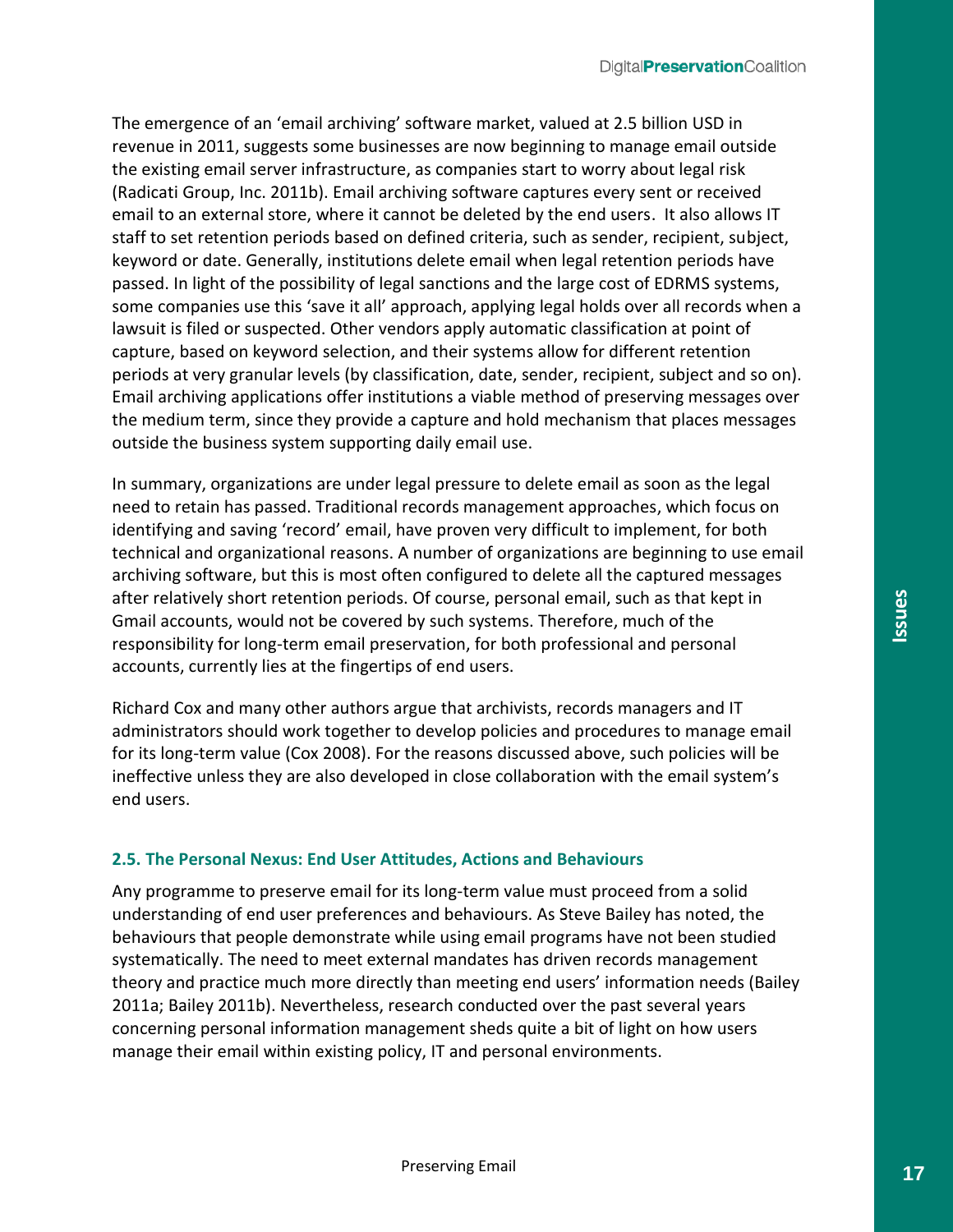The rise in computing power and cheap storage has led many people to compile large personal digital libraries, often including email (Beagrie 2005). Some people care deeply about preserving their email and even go to extreme lengths to do so (Cavender 2010). Others simply keep a copy of all emails that they send or receive. From a preservation point of view, the best way to do this may seem to be keeping the messages on the central server, retrieving items from that server as needed. However, this method also poses the risk that once a message is deleted, it may be all be impossible to retrieve it. Recent research shows that some people use email programs to organize their digital records and make them searchable; this lays out a feasible strategy by which people can preserve a digital record of their lives, via their email accounts (see Whittaker, Bellotti and Gwizdka 2006).

More typically, users follow a policy of benign semi-neglect, assuming that the haphazard backup strategies that they employ will enable them to preserve their important documents, email included. According to Cathy Marshall, people use six flawed strategies to implement this 'archiving instinct'; in one of the more common strategies, people email documents to themselves to create an ad hoc archive, in an attempt to 'communicat[e] with a future version of oneself' (Marshall 2008a). Unfortunately, email stores easily degrade or get lost over a lifetime (Marshall 2007). Most free and paid personal email services offer no long-term service guarantee. They rarely even promise to provide the user with a copy of his or her email if the service is terminated. As a result of these trends, a variety of authors provide advice on 'digital estate' planning (Ashenfelder 2011b; Carroll and Romano 2011).

'digital estate' planning (Ashenfelder 2011b; Carroll<br>upport the preferences that people have expressed<br>s and the fact that people often prefer to manage<br>mong multiple locations (Marshall 2008b). Email<br>should provide passi Archival approaches to email should support the preferences that people have expressed for personal digital archive applications and the fact that people often prefer to manage their resources by scattering copies among multiple locations (Marshall 2008b). Email capture and preservation applications should provide passive savers with easy to use methods to record login/passwords in a secure fashion, to bequeath those passwords to others and to aggregate copies of distributed email in one trusted location. To support those who like to actively control their files, the application should also allow individuals to exercise direct control over single messages or groups of messages; to apply value assessments based on source, activity level or recommended disposition; and to catalogue email stores.

In respect to user preferences, any approach to preserving email must acknowledge that people use email technologies in very different ways. For example, many email users, both in their professional and personal lives, avail themselves of a constantly evolving array of services and tools that blur the line between email, other messaging services (such as instant messaging and voice mail), blogs, social networks and business tools (such as customer relations software). For example, many blogging platforms, commenting systems and social media services now allow users to post to other services directly from an email account. Some blog plug-ins allows users to email a backup copy of their data directly to an inbox (Moidu 2009; Gregory 2010; Croxall 2010; ExactByte, LLC 2011). While capturing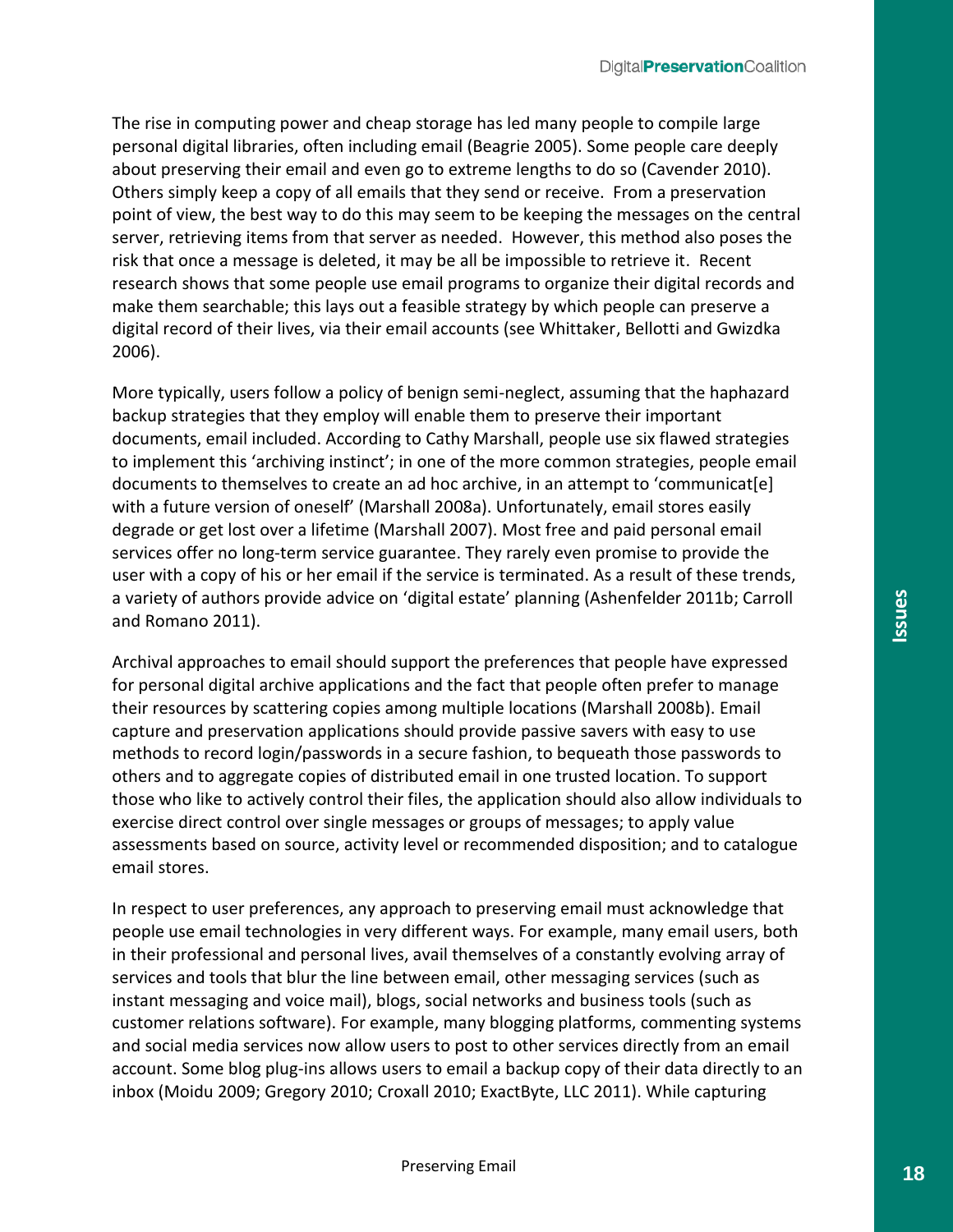email would not preserve a complete record of a person's digital activities, it may prove to be the central activity on which we should be focusing most attention, since many of other services (such as blogs, commenting systems, bulletin boards and social media sites) leave a trail of footprints in email accounts. Ideally, the cultural heritage community would focus efforts on developing an integrated personal archiving toolset, which would help individuals save records of various types in a trusted, centralized, location.

In any case, these trends demonstrate that people's personal information management practices deeply affect how email is managed on a daily basis and how it might be captured and preserved. As the Paradigm project demonstrated, the principles used to preserve an individual's 'papers' in a manuscript collection hold much relevance in the digital realm (Universities of Oxford and Manchester 2008). The case study cited in section 3.6.1 of this report provides some evidence of how the personal touch in capturing and preserving email can be highly effective.

#### **2.6. Summary of Issues**

<span id="page-24-0"></span>Email systems are simply communication utilities that can be used to send any kind of content, and email is the single most successful and heavily used of all Internet technologies. These facts give rise to four challenges that confront anyone seeking to preserve email for its long-term historical value:

- storage formats, storage systems, institutional policy and personal management practices are extremely malleable both across and within institutions.
- most of the storage and retrieval costs for email fall upon people or institutions that do not have an interest in long-term preservation, such as line IT staff or companies providing free personal email accounts.
- legal requirements, resource constraints and lax personal information management practices lead many institutions and people to passively neglect or to actively delete email.
- from the end user's point of view, email is free, ubiquitous, and commonplace. Few people prioritize email management, much less its preservation.

However challenging these facts may seem, they do not mean that email preservation is impossible or even difficult. The emergence of email capture and archiving programs provides us with powerful tools – provided we know to take advantage of them.

#### <span id="page-24-1"></span>**3. Standards and Technologies**

ion utilities that can be used to send any kind of<br>uccessful and heavily used of all Internet<br>cical value:<br>tical value:<br>the cical value:<br>the cical value:<br>the cical value:<br>the cical value:<br>the cical value:<br>the cical value:<br> By understanding current standards, tools and services, individuals and institutions can lay the foundation for a project or programme to capture, store and manage email for longterm preservation. Before beginning a preservation programme, one must understand two important technical details regarding the sending, receipt and storage of electronic mail messages: 1) email transmission is completely standardized around an open standard; and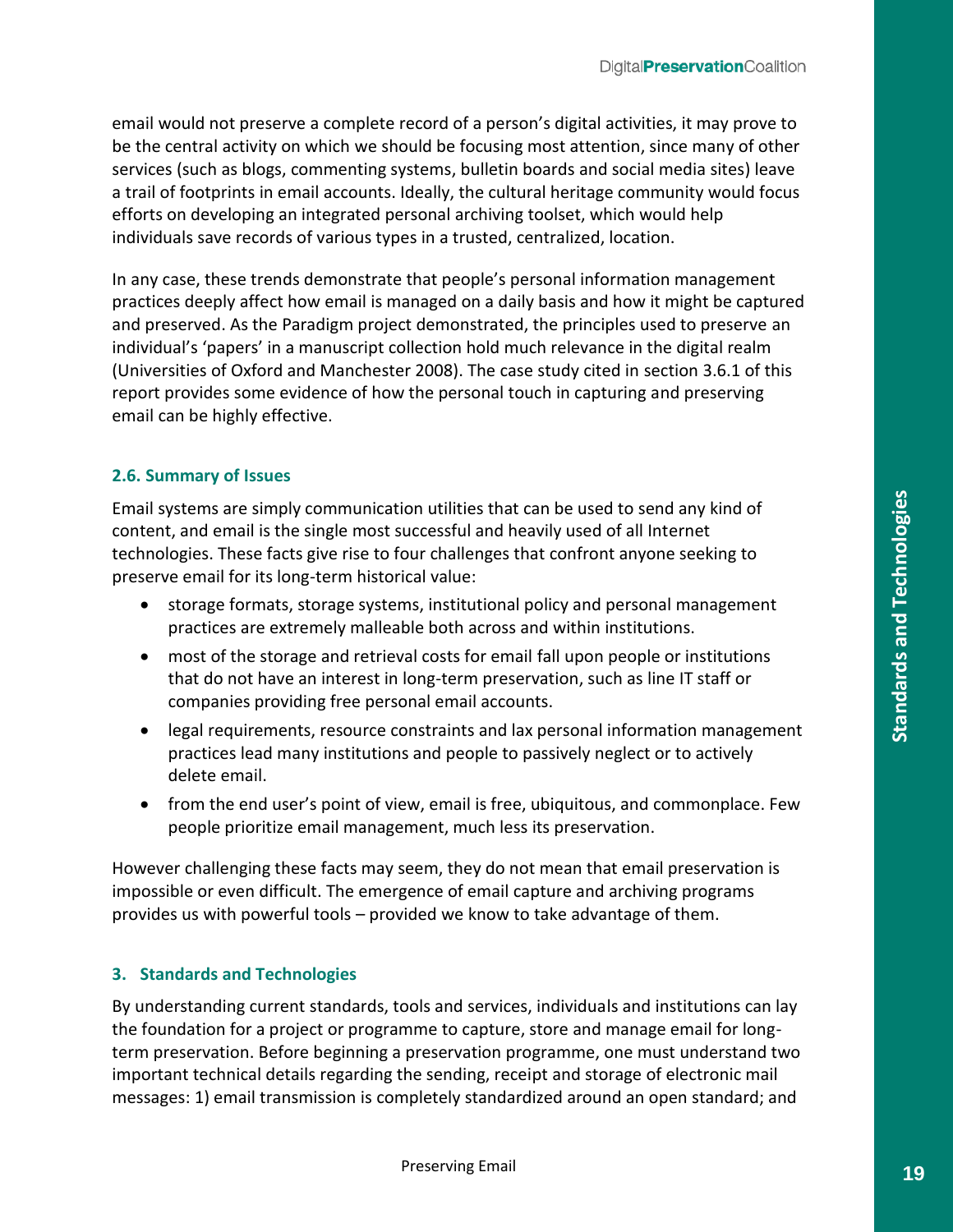2) processes surrounding receipt and storage are standardized only to a very limited extent. The ways in which these two facts play out in a local context will shape the decisions that an information professional will make when implementing preservation tools and services.

# **3.1. IETF Standards**

<span id="page-25-0"></span>For the first 15 years of email's existence as a communication technology, the format of an email message was not standardized; institutions and projects used a variety of competing methods to send, receive and store messages (Partridge 2008). Since 1981, the Network Working Group of the Internet Engineering Task Force (IETF) has defined the methods that may be used to send and receive messages. Email standards are defined in a series of 'request for comment' documents issued by the IETF (Tobias 2011). The latest such document, RFC 5321, prescribes the manner in which mail is transported across the Internet: the Simple Mail Transfer Protocol, or SMTP (Klensin 2008). Under the requirements of SMTP, MTAs relay a message from one networked computer to another until it reaches its destination. The headers of the message record the address of the sending and receiving computers, information provided by the user or user agent, and tracking information recorded by MTAs that touch the message while it is in transit. Influenced by obscure engineering decisions, SMTP evolved slowly and in fact the standard remains in draft form today.

SMTP mandates that when MTAs are moving messages, they must subsist in a standardized, ASCII-based format. In RFC 5322 and its predecessors, IETF specified the format for the message bitstream: the Internet Message Format or IMF (Resnick 2008). IMF and related standards do several things:

- require that a message include headers and bodies;
- list the names of, define the expected content for, and specify the number of times 21 pre-defined headers may be included in one message;
- provide for the inclusion of additional headers, at the discretion of particular MTAs
- specify a general syntax for all headers;
- mandate the use of two headers ('orig-date' and 'from');
- recommend the inclusion of three headers ('message-id,' 'references' and 'in-replyto'); and
- impose requirements on some headers (for example, 'message-id' must be globally unique, if included).

Nutries of the message record of the court of the standard of the message record of the turnantion provided by the user or user agent, and<br>standard standard and the message while it is in transit.<br>The standard moving messa These standards mandate a particular syntax for the message headers and body, in cases where the message consists of a single part and contains only ASCII data. It is important to note that the header typically includes much of the information that can help users judge the authenticity of messages, including timestamps, recipient lists and transmission paths. In addition, headers may contain user classification data, such as folder titles. This essential metadata must be preserved, or the record's integrity may be severely undermined.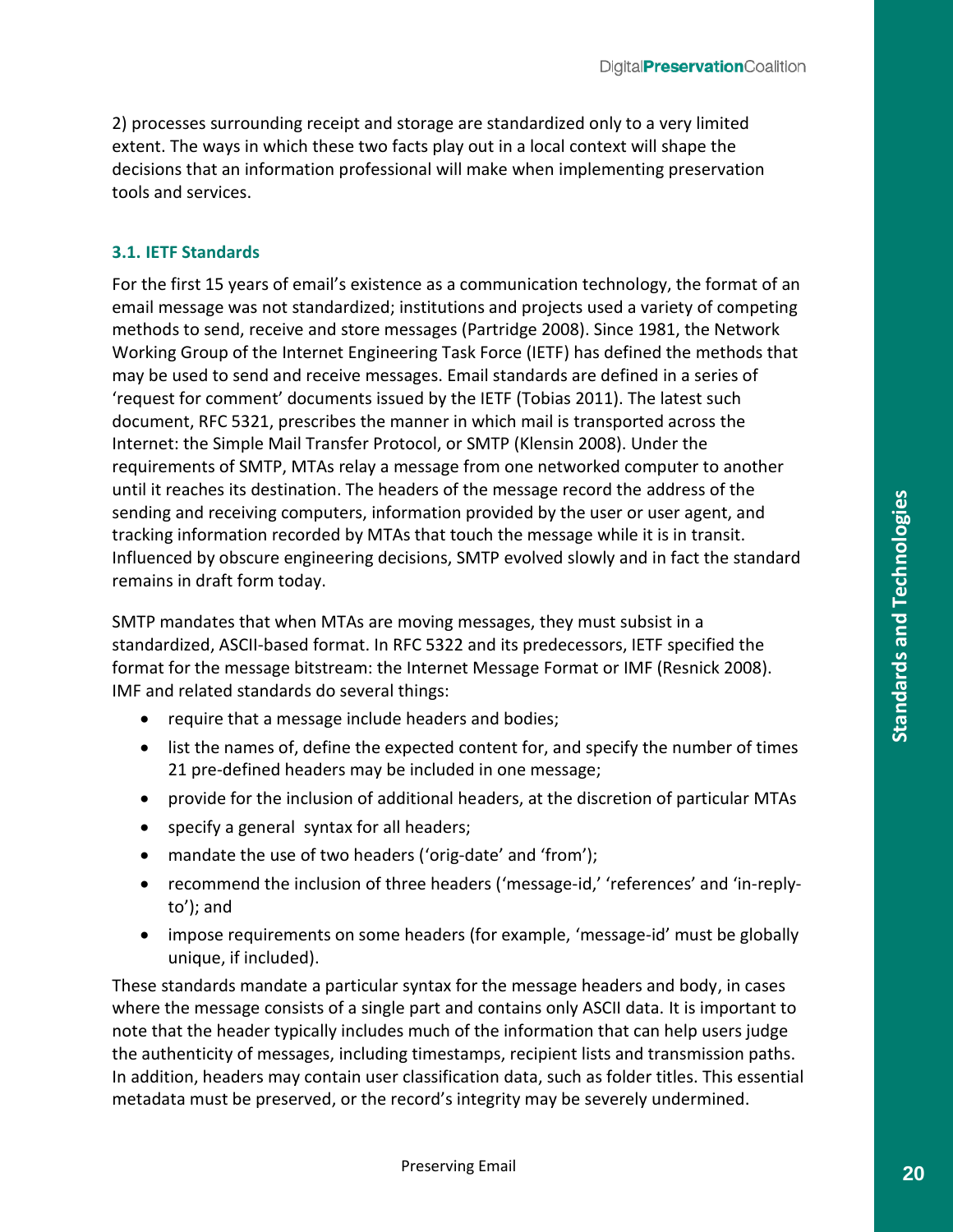A series of companion RFC documents, collectively known as Multipurpose Internet Extensions (MIME) define how multipart messages can be formatted, as well as how non-ASCII-based content (for example, non-Latin character sets) and binary files (such as images, documents or other files) can be encoded within a multipart message (Brodkin 2011). The existence of content in MIME format is noted in the message header by the inclusion of the header 'MIME-Version: 1.0'. The message header also includes a contenttype header, specifying the boundaries for the section or sections of the message that contain the MIME content. Each section defined as containing MIME content includes one or more sections of MIME-encoded data, as well as header information describing each part. MIME headers include:

- 'content-ID,' providing a globally unique identifier for the MIME content. Not every email server includes content IDs and formatting is at the discretion of the server;
- 'content-type,' describing the generic data type that is included (for example, text, image, and so on), and specifying the boundaries that mark the beginning and end of the MIME-encoded content;
- 'content-disposition,' instructing the receiving application as to whether the file should be displayed inline or as an attachment; and
- 'content-transfer-encoding,' specifying whether a binary to text encoding protocol has been used, and if so, which one.

Again, most if not all of the information in the MIME header must be preserved if the particular attachment is to be preserved and rendered. For example, the content-type header information could be used to identify particular file types needing special viewing software or requiring future preservation actions, such as migration. Similarly, if the encoding information for an attachment is lost, an email client will lack sufficient technical metadata to convert the MIME content to its native binary file.

SMTP, IMF and MIME regulate how messages are sent from one MTA to another. When an MTA (which is part of an email server) sends messages using this suite of protocols, the receiving server can easily process them.

San attachment; and<br>
ecifying whether a binary to text encoding protocol<br>
one.<br>
In in the MIME header must be preserved if the<br>
dentrify particular file types needing special viewing<br>
dentrify particular file types needing A companion set of standards, the Internet Message Access Protocol (IMAP) and the Post Office Protocol (POP3), specifies how user agents may connect with email servers to allow an individual to view, create, transfer, manage and delete messages (Crispin 2003; Myers 1996). As noted earlier (see section 2.1), the ways in which IMAP and POP3 operate determine where copies of messages will be stored. Generally speaking, messages accessed via an IMAP connection will be easier to preserve, because copies will most likely be retained on the server and may also be replicated to local devices. On the other hand, messages accessed via a POP3 connection will likely be deleted from the server and kept only on one client device. Most email servers support one or both of these protocols, since doing so allows users to connect to the server using the client application of their choice. In addition, particular server/client combinations may use proprietary protocols. For example, Microsoft Exchange Servers interact with Outlook via the Message Application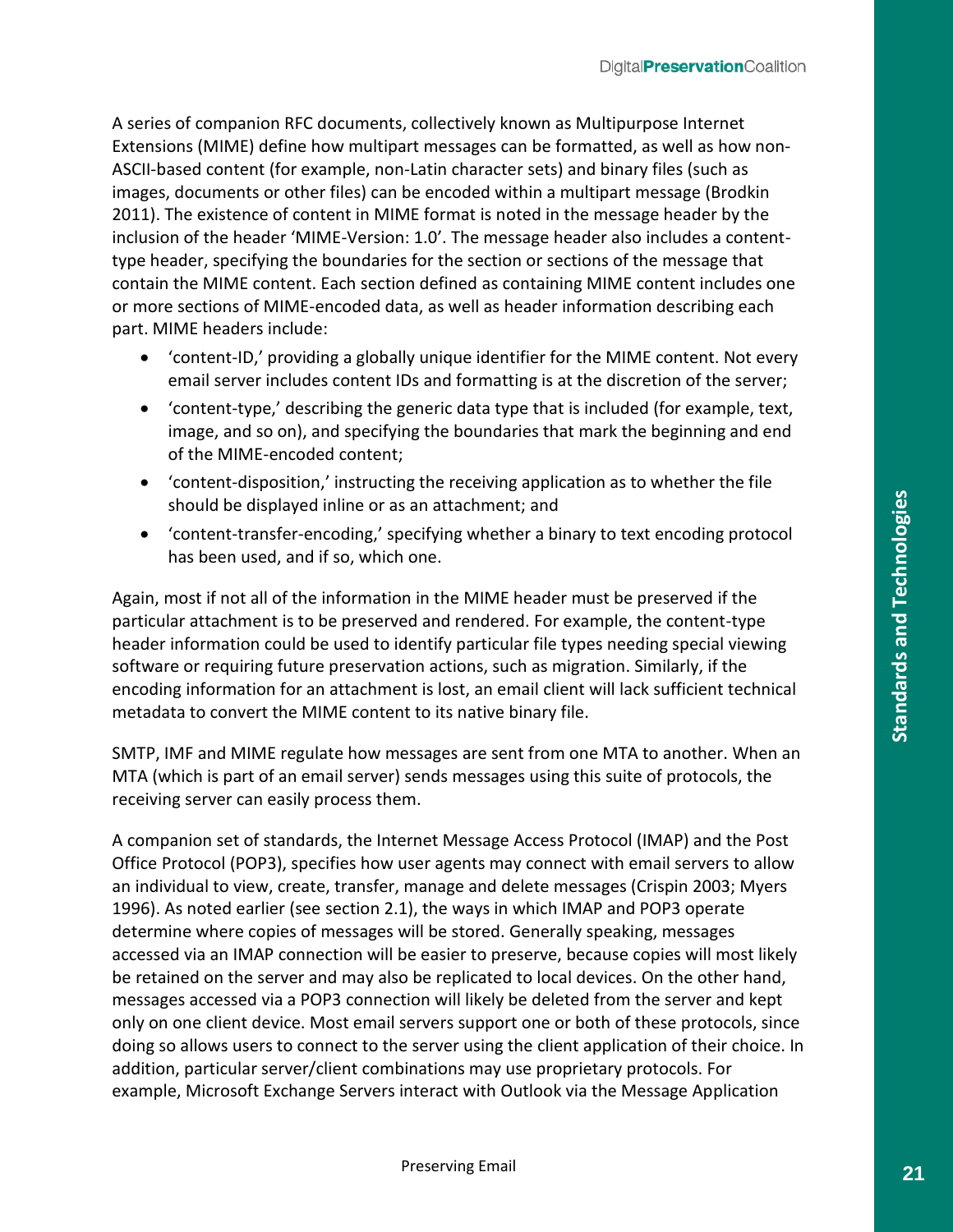Programming Interface or MAPI (Microsoft Corporation 2011); similar protocols exist for the IBM/Lotus Domino and Novell First Class servers. However, those servers also support the IETF standards. Finally, it is very important to note that use of POP3 has been declining, since once the message is deleted from the server, it cannot be read on another computer or device, and many users wish to access messages using multiple devices.

Today, nearly every email server and client supports these IETF standards, including proprietary MTAs such as Microsoft Exchange, Lotus Domino, and Novell First Class, as well as open-source servers such as Postfix, Sendmail and qmail. Although we do not need to delve into additional detail regarding these standards, three facts are worth noting because they affect the long-term survivability of the content, context, and structure of messages.

First, some servers use alternate methods to supplement, extend or replace functionality that is specified in the IETF standards. Typically, these features are added by defining extended headers, which are then manipulated using the proprietary message access protocols. For example, most IMAP-compatible servers support the message-id and inreply-to fields in order to track and reconstruct email-threads, but Microsoft Exchange servers supplement them by including a thread-id header and many other headers intended to facilitate message reuse and to allow for server-specific features such as spam detection.

construct email-threads, but Microsoft Exchange<br>a thread-id header and many other headers<br>md to allow for server-specific features such as spam<br>five of the most common storage and exchange<br>dikipedia n.d. 'Email'). In reali Second, the IMF serves as the basis for two of the most common storage and exchange formats: MBOX and EML (Hall 2005; Wikipedia n.d. 'Email'). In reality, neither of these methods constitutes a storage format per se, since each server or client implements them somewhat differently. MBOX (sometimes known as Berkeley format) is a set of four slightly different storage formats, developed originally for Unix systems. Generally, a single file with the extension .mbox or .mbx contains the contents of an entire folder, with MIME content stored directly in the file. Files can and do grow to astronomical sizes, and even slight file corruption may affect the ability of certain clients to access individual messages or even the entire folder. MBOX files also include the attachments in their MIME format, meaning that action will likely need to be taken to migrate them, if they are to remain accessible in the future. EML files typically store each message as a single file, and attachments may either be included as MIME content in the message or written off as a separate file, referenced from a marker in the EML file.

In spite of these issues, MBOX and EML have achieved a certain status as de facto standards. Most modern email clients and servers can import and export one or both of the formats, and programs such as Aid4Mail and Emailchemy can readily convert between the two formats and numerous proprietary formats. These programs also save attachments as external files, with a pointer in the original message.

In the case of many proprietary clients, messages cannot be exported from their native system directly into MBOX or EML. Instead, these clients may export the message to a proprietary, though perhaps open, format. The most common of these formats are .pst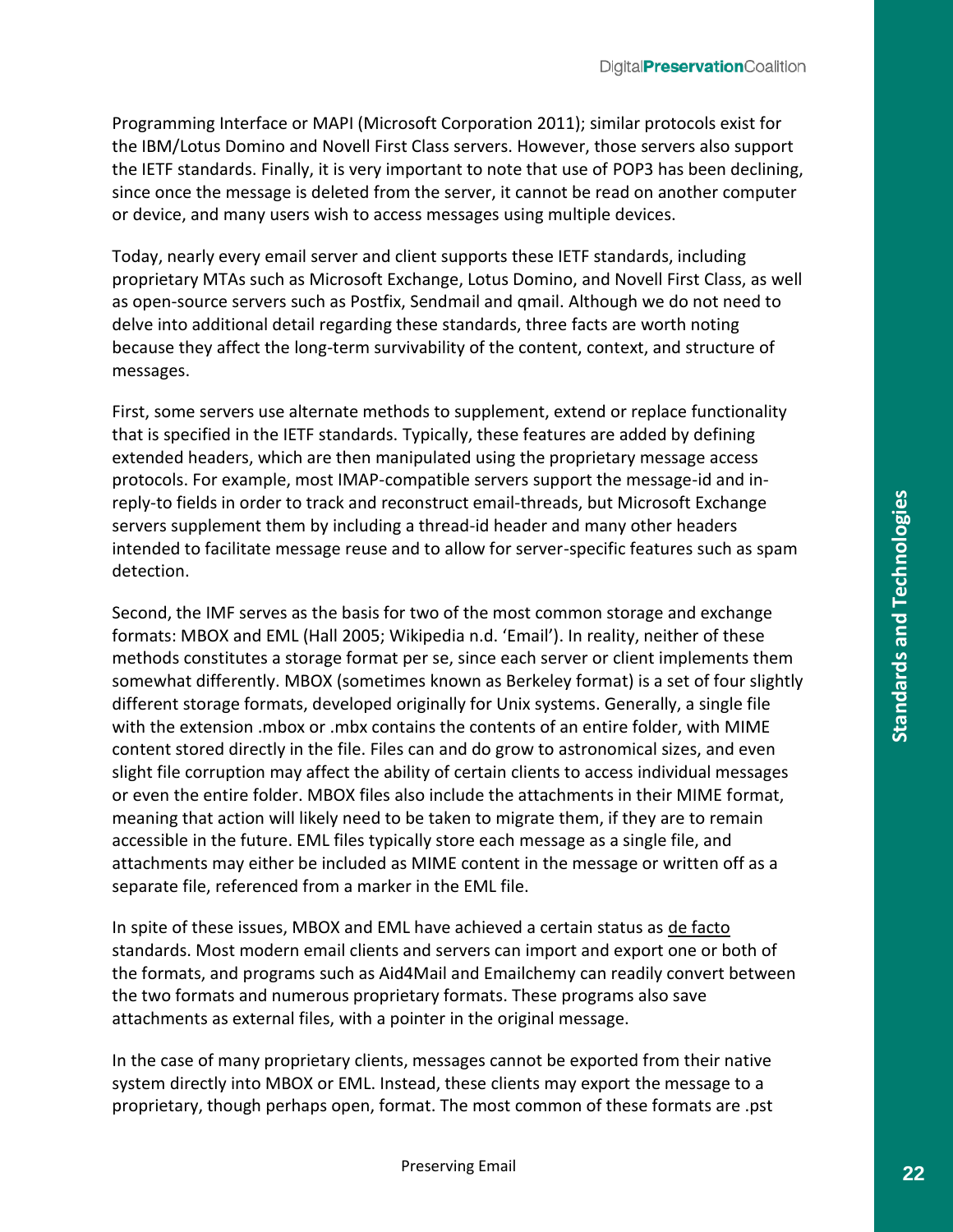(Outlook), and .nsf (Lotus). Tools such as those discussed in section 3.4 can then convert these files to MBOX or EML. Similarly, an institution might come across email that originated in an obsolete system. Extraordinary efforts may be necessary to migrate such email. In this case, tools such as Aid4Mail, Emailchemy or Xena can convert many file types to MBOX or EML formats. As the Oxford case study cited in section 3.6.1 shows, institutions may need to exercise creativity in migrating files if standard tools do not support them, or they may need to use relatively expensive forensics software, such as the FTK toolkit, to access the files.<sup>3</sup> In general, if an institution can get email into one of the MBOX or EML formats, it has taken a very big step on the road toward preserving email.

Third, removing messages from their native systems may negatively affect the ability of systems to search, discover, retrieve or render them. This is not to say that messages will become completely inaccessible; in many cases the benefits of format neutrality can be balanced against the risk of keeping email in its native format. The XML conversion tools discussed below can be very useful in achieving format neutrality. However, the author is aware of no general-purpose tools that are intended to facilitate the access, display, searching, or visualization of messages that have been migrated to XML. Until such tools have been developed – if they ever are – institutions will be forced to provide access to migrated messages using an email client of their choice or the user's choice, recognizing that specific tools support different functionality.

# **3.2. Proto-Standards for Email Storage**

l

<span id="page-28-0"></span>As Maureen Pennock and several others have noted, XML offers an attractive option for storing and potentially managing and providing access to email messages (Green, et al., 2002; Potter 2002; Scholtes 2006b; Baron 2010; Goethals and Gogel 2010). Several institutions have developed XML formats to store messages or account information (Boudrez 2006; Carden 2011; Klyne 2003; Library of Congress 2010; Minor 2008; Digital Preservation Testbed 2003). In theory, using an XML format should facilitate the long-term preservation of message content by allowing organizations to write email messages into a self-describing file or files.

e – institutions will be forced to provide access to<br>
mt of their choice or the user's choice, recognizing<br>
ectionality.<br>
e<br>
e<br>
e<br>
e<br>
e<br>
e<br>
e<br>
e<br>
e<br>
a matractive option for<br>
providing access to email messages (Green, et al The Email Account Schema, an XML format developed by David Minor and Steve Burbeck, currently provides an excellent initial implementation of such a storage format (Smithsonian Institution Archives 2008; North Carolina Office of Archives and History 2009). Jointly sponsored by the Collaborative Electronic Records Project (CERP) and the Electronic Mail Collection and Preservation (EMCAP) project, it is used by the Smithsonian Institution Archives, several US state archives and the Rockefeller Archives Center. Harvard University is also considering its use (Goethals and Gogel. 2010). In general, the standard is very well designed, supporting the encoding of extended headers using paired <name> and

 $3$  For more information regarding the use of forensics software in preserving digital content, see the forthcoming *DPC Technology Watch Report: Digital Forensics and Preservation*, by Jeremy Leighton John.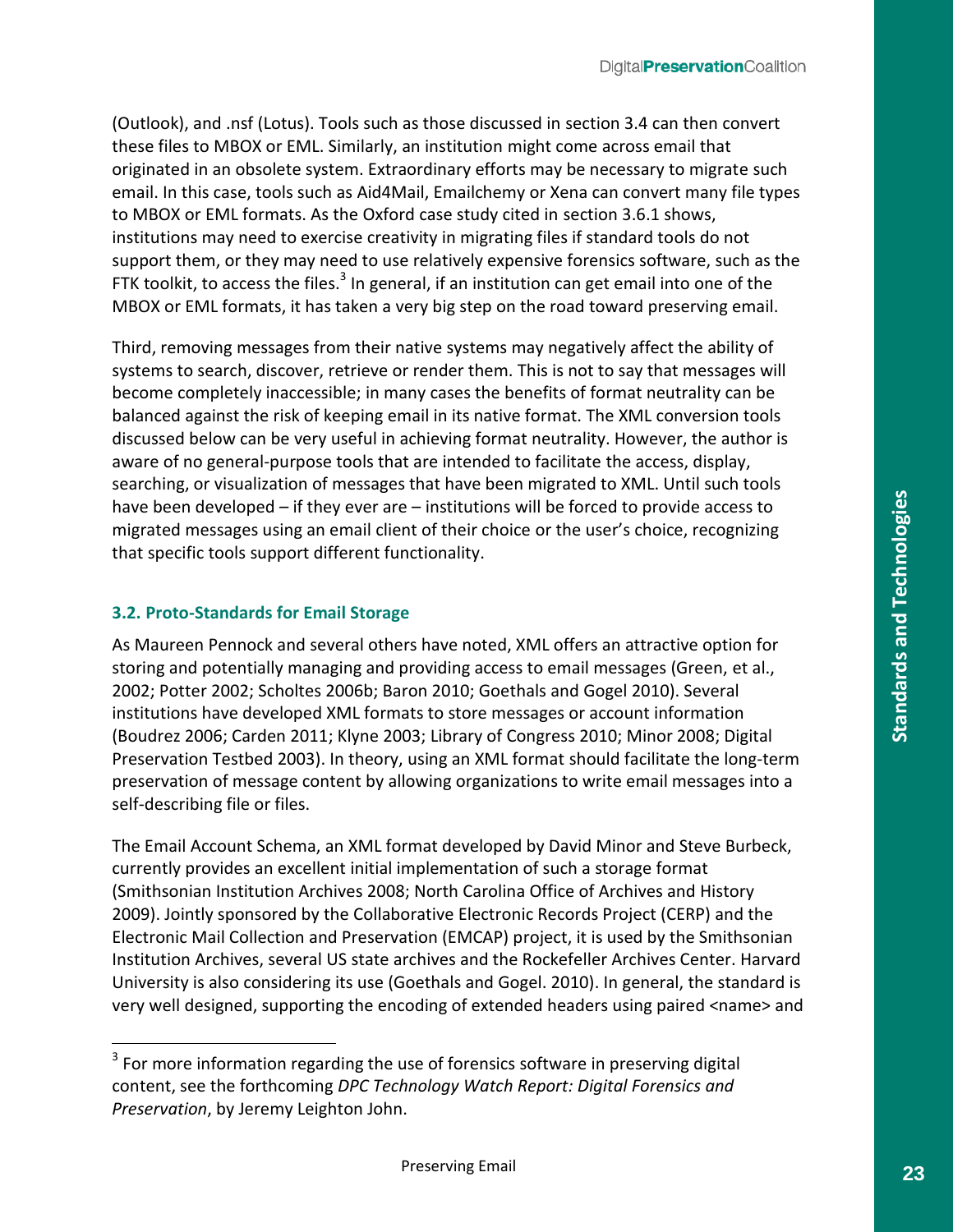<value> elements, preserving the complete content of an account and allowing multiple options for handling MIME content. Attachments can either be encoded in the xml file itself or written in their original binary formats to externally referenced locations. The latter feature is particularly useful because the preservation of the attachments may require additional effort, including monitoring for format obsolescence and the development of future migration actions. A tool to convert MBOX files to the XML account schema format is described in section 3.4.

Institutions are beginning to implement the Email Account Schema, but few tools exist to query, display and render messages that are stored in the format. If the digital preservation community were to develop tools that support the Email Account Schema or a different XML standard for email, that XML format would be a likely candidate for adoption as an International Council on Archives or even an ISO standard. It could be adopted via a process similar to that which led to the development of the PDF/A. Standards development would also be greatly facilitated by the development of applications that allow users to search, discover, view and visualize messages that are stored in the XML format.

Until such applications are developed, it may seem that there is relatively little immediate benefit to be gained by migrating email into an XML-based format. Therefore, institutions that decide to keep email in an XML format should also keep a copy of messages in one of the IETF formats, preferable EML, since it allows attachments to be written as separate files. Repositories should closely track the location and formats of attachments, so that they can search, retrieve and display messages using tools such as those noted in section 3.5.

# <span id="page-29-0"></span>**3.3. Other Related Standards**

It may seem that there is relatively little immediate<br>il into an XML-based format. Therefore, institutions<br>romat should also keep a copy of messages in one of<br>the location and formats to be written as separate<br>the location Once email has been converted to a storage format, institutions should store the files securely, implementing reasonable access controls in line with requirements from institutional policies or donor agreements. In particular, institutions should strive to maintain the authenticity of the files by recording descriptive and preservation metadata for the files and by placing them into a trustworthy digital repository. The DRAMBORA toolkit and the Trustworthy Repositories Audit Certification guidelines offer guidance and help (DRAMBORA Project n.d.; Dale and Ambacher 2007). In addition, repositories should develop a long-term preservation strategy, in line with the requirements of the Open Archival Information System Reference Model (Consultative Committee for Space Data Systems 2002) or the functional requirements specified by the InterPARES project (InterPARES Project n.d.).

These standards imply that repositories should design software and hardware systems and implement them with capable people and adequate funding, in order to fulfil the following email preservation functions:

• identifying file types for attachments;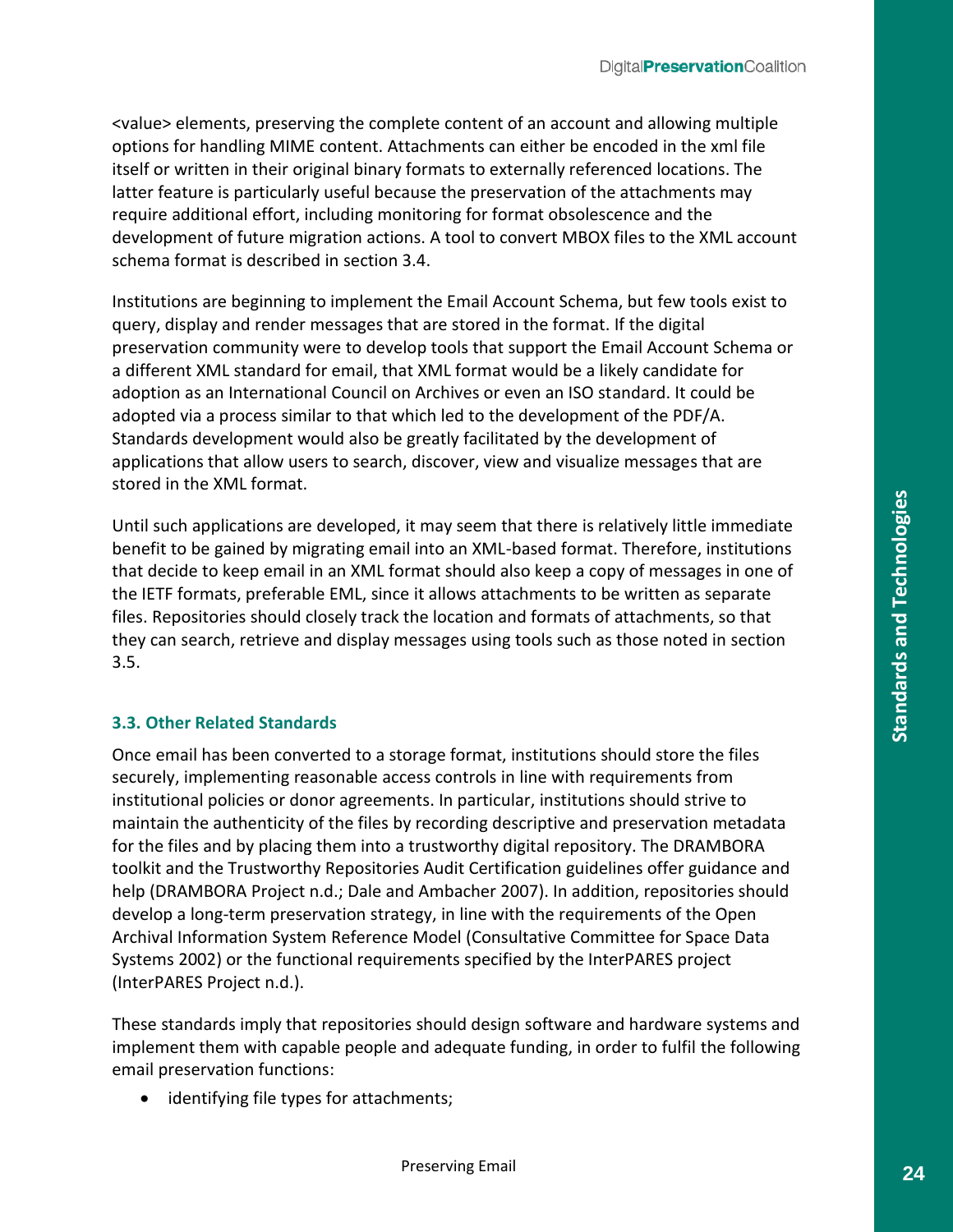- recording and auditing file fixity information (checksums);
- generating archival information packets that include the email messages, attachments, associated descriptive and structural metadata, fixity information, and representation information;<sup>4</sup>
- recording the existence and location of non-email records generated by the same records creator;
- storing archival information packets, preferably replicated to two or more physical locations;
- securing files against accidental or purposeful deletion, alteration or tampering;
- monitoring the file format of email messages and related attachments, migrating them to new formats where appropriate; and
- providing dissemination copies to users, in compliance with access policies.

#### **3.4. Email Preservation Technologies**

l

<span id="page-30-0"></span>Many resources describe and evaluate software that can support general digital preservation work (see Library of Congress 2011; National Library of Australia 2011; Open Planets Foundation 2011; CJ Prom 2010). In general, people wishing to preserve email should become skilled in using multiple email clients (such as Thunderbird, Exchange, or Apple Mail) to import and export messages, building a skill set for working with old email clients and migration software. Once such skills have been developed, several types of tools can be used to support email preservation work, in three functional areas:

software that can support general digital<br>2013; Databonal Library of Australia 2011; Open<br>20. In general, people wishing to preserve email<br>e email clients (such as Thunderbird, Exchange, or<br>email clients (such as Thunderbi 1. **Tools supporting capture at time of transmission or receipt.** 'Email archiving' applications include both open-source and proprietary software and/or hardware. These tools capture the text stream at point of transmission, saving it to an external store. More sophisticated packages include the ability to filter messages on capture, perhaps using a 'miltering' (that is, mail filtering) technology, to browse and search the store, and to apply retention periods and audit rules to messages. Examples include Symantec Enterprise Vault, Iron Mountain Nearpoint, Smarsh Email Archiving Suite, and Mail Archiva (a dual-licensed program, discussed in more detail below). Generally speaking, such software requires professional systems support and maintenance. Several resources provide reviews or evaluations, which would provide essential help when making an implementation decision (Hill 2011; Harbaugh 2010; Harbaugh 2011). To the author's knowledge, no published literature discusses the ability of vendor-provided email compliance systems to preserve email permanently, although it seems likely that systems which store messages in an open format would be more likely to allow for migration.

 $4$  For common attachment types, representation information may be provided by file extension associations established on the server or client machine. Ideally such information would be recorded in the archival information packet.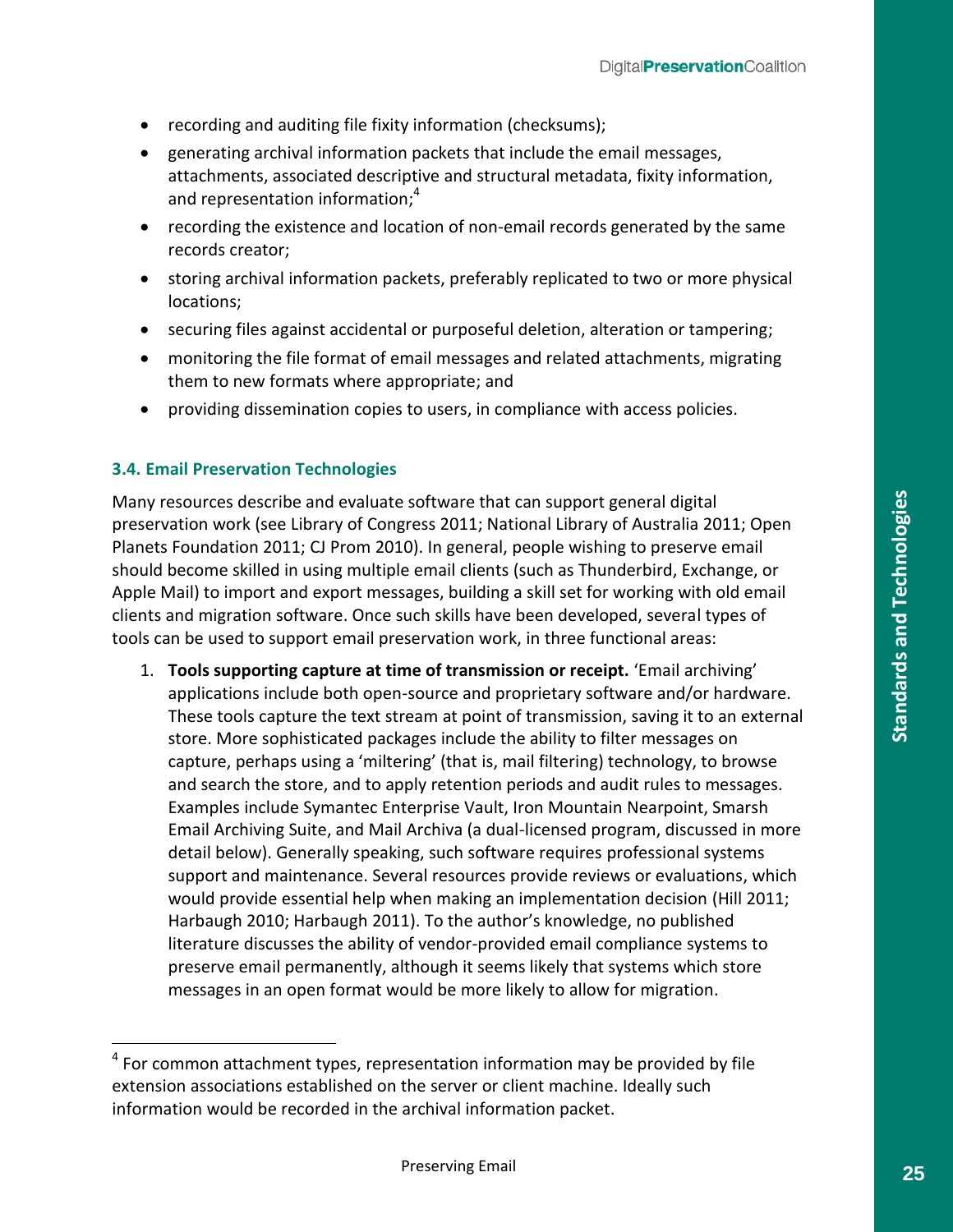- 2. **Tools that support the migration of email from one storage format to another.** Email migration software, such as Aid4Mail, Emailchemy, MessageSave and the CERP Email Parser can read email in one or more defined formats and save it in one or more defined target formats. The most sophisticated software, such as Aid4Mail, converts email from many obsolete formats, connects directly to IMAP compliant servers and includes both filtering and scripting functions to allow customized output. The EMCAP software provided through the website of the North Carolina State Archives, is an open-source, Windows and SQL Server-based application. It can read emails from an active Exchange account or .pst files, transferring them to a designated archival server (North Carolina Office of Archives and History 2009).
- 3. **Tools to manage email within an EDRMS or Content Management System.** These systems, which typically provide an organization with a means to comply with records management requirements, may include a method to declare, register or classify mail outside of the email system. Prominent examples that include an email module are HP Trim and the dual-licensed Alfresco software, discussed in more detail below. Institutions pursuing the use of EDRMS software must plan to spend a considerable amount of resources acquiring, configuring and supporting the application, as well as defining and enforcing policies and procedures that facilitate effective system operation. However, such systems can be useful in highly centralized or litigation-sensitive industries and agencies.

To date, relatively few applications in these three functional areas have been tested to see if they preserve the significant properties of email, as identified by the InSPECT testing report; testing other applications might constitute part of a research agenda regarding email preservation. Nevertheless, the author believes that the following applications would be particularly useful additions to the email preservationist's toolkit:

rese acquiring, configuring and supporting the<br>
and enforcing policies and procedures that facilitate<br>
wever, such systems can be useful in highly<br>
ve industries and agencies.<br>
these three functional areas have been tested **Adobe Acrobat Pro.** General office applications, such as Adobe Acrobat, may play a limited role in email preservation projects. When Acrobat Professional has been installed on a local workstation that also has Microsoft Outlook, a menu item will be added to Outlook, allowing users to save individual messages or groups of messages to a PDF file or PDF portfolio. However, messages saved in these formats will experience a loss of fidelity. In particular, portions of the header will be excluded, and attachments will be encoded (in an unspecified format) inside the PDF file. Such a roundabout method of preservation poses risks. Nevertheless, conversion to PDF may have some limited use, if an organization is unable to secure a copy in a better format for personal, political or administrative reasons, and in particular if the messages do not contain attachments or dynamic content.

**Aid4Mail**. A desktop application, Aid4Mail can convert many mail formats to a wide range of open and proprietary formats, with a high degree of fidelity, based on informal testing completed by the author of this report. Aid4Mail can also connect to IMAP and MAPI servers (such as Gmail and Microsoft Exchange) to harvest email directly. It includes a filtering system to exclude or include messages meeting stated criteria, a scripting language to allow for custom export formats, and the ability to save emails directly to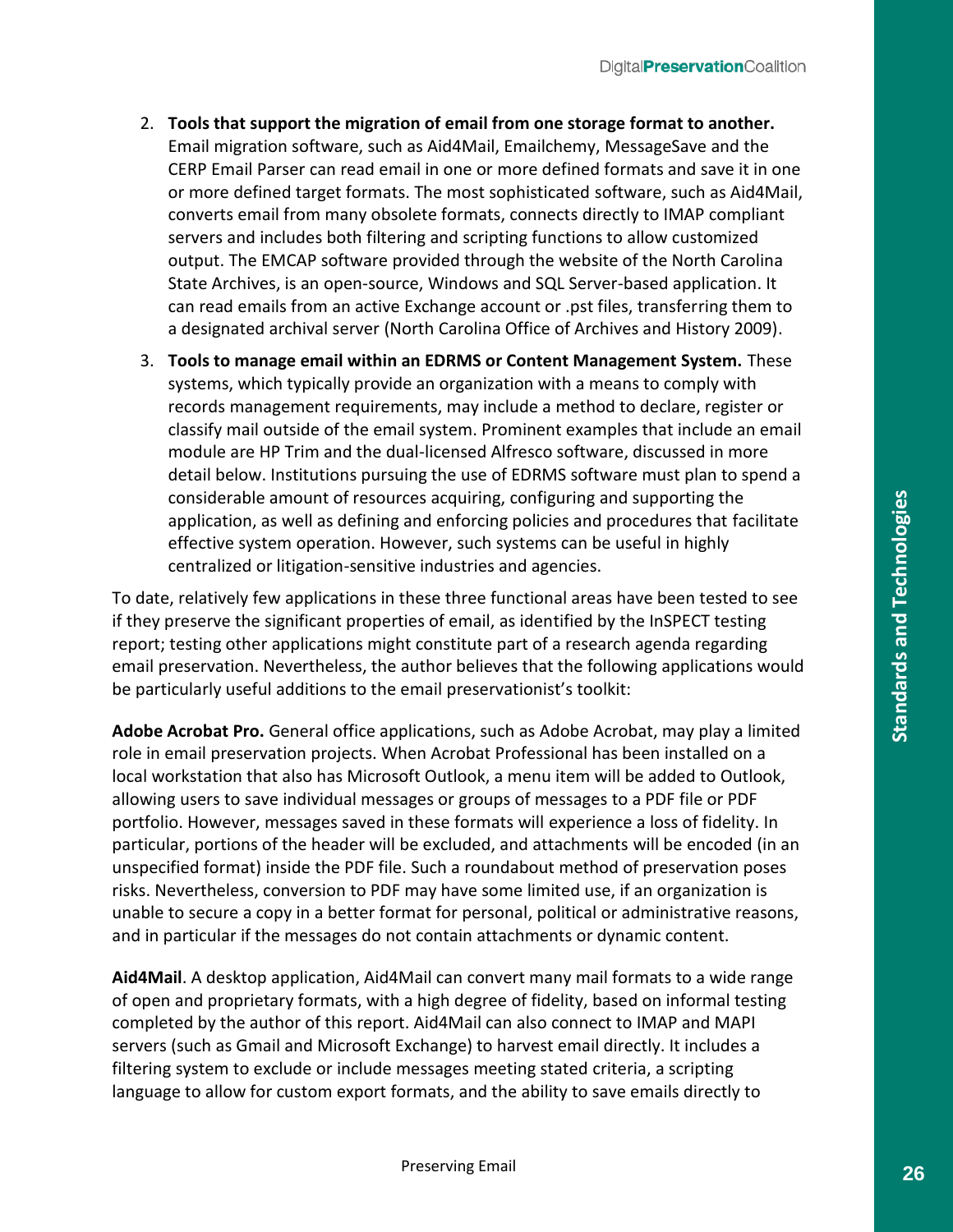PDF/A format. It is a very stable program, quickly converting even very large accounts, and it is available with an 'Archivist' licence tailored for cultural heritage institutions seeking to preserve accounts for historical purposes. (See [http://www.aid4mail.com](http://www.aid4mail.com/) for more information.)

**Alfresco**. A web-based, dual-licensed content management system that complies with MoReq and DOD 5015.2 requirements, Alfresco provides a method for end users to transfer stored messages into an EDRMS system, declare emails as records, and to manage them under retention policies. Once a system administrator has connected Alfresco to an IMAP server, users can transfer emails into the system where they will reside with other records, such as desktop application files. Using a web-based dashboard, users and administrators can classify messages and apply retention rules to them. See [http://www.alfresco.com](http://www.alfresco.com/) for more information.

ema Format. Under the leadership of the<br>
he North Carolina State Archives, the CERP project<br>
parser, which can be downloaded from the project<br>
2). The application allows several options for<br>
preserving both embedded and ex **CERP Email Parser**. A web application that runs in an open-source virtual machine (Smalltalk Squeak), the CERP Email Parser will transform single or multiple MBOX files into one XML file holding the contents of an entire email account, complying with the requirements of the XML Account Schema Format. Under the leadership of the Smithsonian Institution Archives and the North Carolina State Archives, the CERP project partners collaboratively developed the parser, which can be downloaded from the project website [\(http://siarchives.si.edu/cerp/\)](http://siarchives.si.edu/cerp/). The application allows several options for attachment handling and encoding, supporting both embedded and externally referenced attachments. According to project leader Riccardo Ferrante of the Smithsonian Institution Archives and Kelly Eubank of the North Carolina State Archives (whom the author interviewed on August 25 and 26, 2011, respectively), re-writing the tool in another framework would make it easier for others to adopt the schema format and would potentially eliminate conversion bottlenecks that affect performance on large accounts.

**EmailChemy**. A proprietary Java application, EmailChemy can convert many proprietary and open mail formats stored as local files to open-format targets, such EML and MBOX files. It also includes a built-in IMAP server and can migrate converted messages into any IMAP-compliant server. Windows, Mac, and Linux/Solaris/Unix versions are available at <http://www.weirdkid.com/products/emailchemy/>

**MailArchiva**. A dual-licensed email journaling program, MailArchiva captures messages from many open source and proprietary mail transfer agents at the point of transmission or receipt, saving the messages to EML format, indexing them and providing access to them via a web interface. The developers provide an open source/community edition and an enterprise edition, with pricing based on the number of mailboxes being captured. The product is available at [http://www.mailarchiva.com](http://www.mailarchiva.com/)

**Mailstore Server and Mailstore Home**. Email archiving software marketed to small- and medium-size businesses, Mailstore Server allows organizations to capture a copy of email from any compatible IMAP server. Captured messages are kept in a central storage environment, where compression and single instance storage are used to optimize disk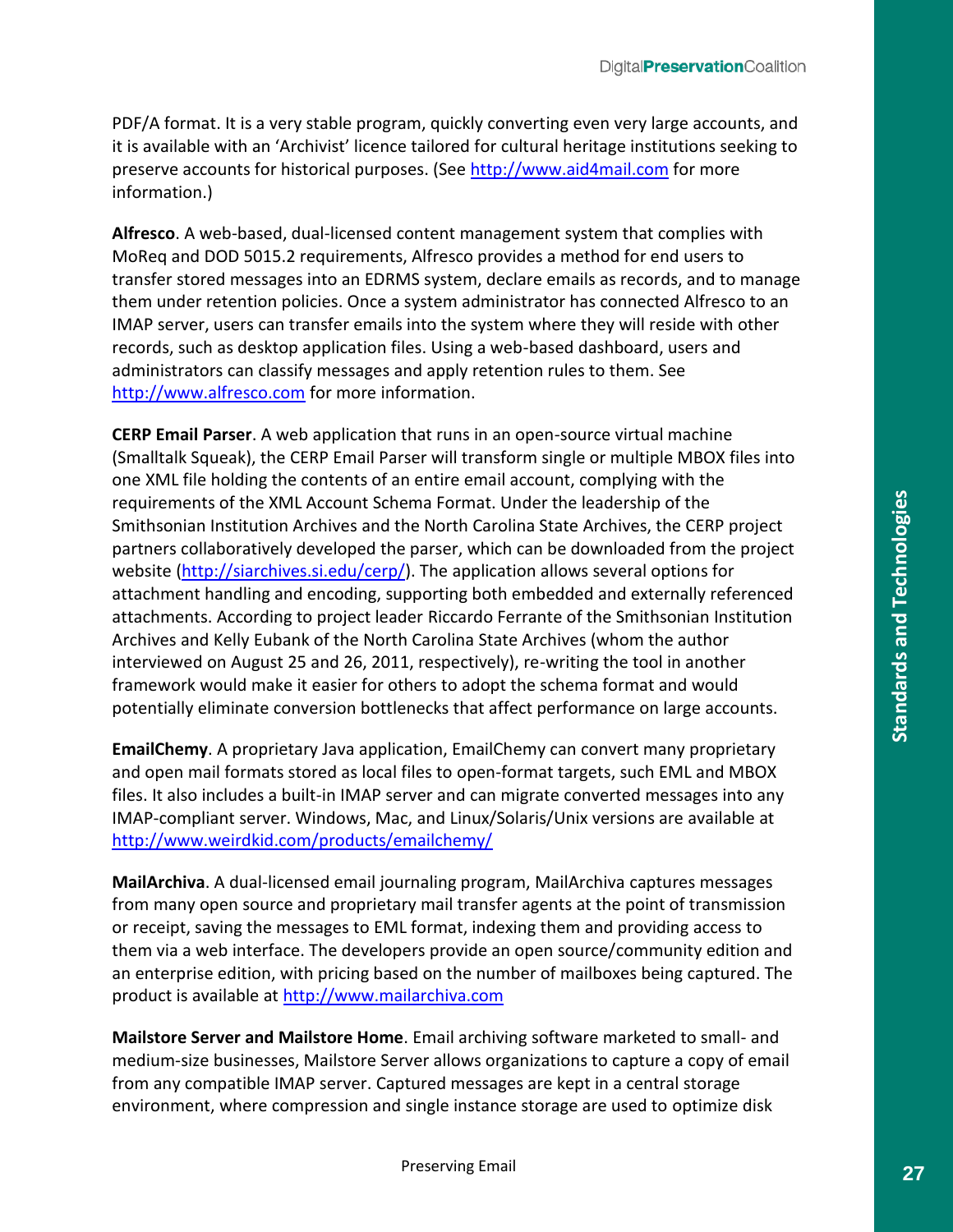usage. Mailstore records SHA1 hashes to impede tampering. The application will also find and integrate content from local folders (such as .pst files), and it includes e-discovery and record retention features. Emails may be accessed via Outlook or another IMAPcompatible client or device, and they can also be exported to several open formats (deepinvent Software GmgH 2011). Mailstore Home, which is free for non-commercial use, provides private individuals a method to back up all of their email accounts to a local computer or external drive, storing content in a proprietary format, while allowing export to system neutral formats such as EML. Information and downloads are available at <http://www.mailstore.com/>

**Symantec Enterprise Vault**. A hardware/software appliance targeted at large corporations and government agencies, Enterprise Vault is a proprietary tool for capturing and managing electronic messages and other documents to ensure compliance with legal and regulatory requirements. It can capture messages using several methods, typically by accessing journaling systems via the application programming interfaces for Microsoft Exchange, Lotus Domino and other SMTP compliant servers. It also includes a tool to pull messages from unstructured/dispersed storage environments, such as .pst files and .nsf archives. Once captured, messages are stored alongside other enterprise content in a database. Messages can be accessed directly from the user's client software program, such as Microsoft Outlook, using optional plug-ins. In their product literature, Symantec does not specific a storage format, but messages can be restored to their native format using the Outlook plug-in. By establishing rules, the system administrator can establish retention rules, enforce deletion policies and automate migration (Symantec Corporation 2011; Snyder 2007). Like most email archiving appliances, software packages or services, it makes extensive use of single instance storage and file compression.

**Xena**. A general-purpose file normalization tool developed by the National Archives of Australia, Xena uses the readpst library to convert Microsoft Outlook personal folders to mbox format. Xena is available at<http://xena.sourceforge.net/>

# <span id="page-33-0"></span>**3.5. Email Search, Discovery, Access and Rendering Technologies**

e stored alongside other enterprise content in a<br>
litectly from the user's client software program, such<br>
lug-ins. In their product literature, Symantec does<br>
sages can be restored to their native format using<br>
les, the sy Because most email clients and servers are not intended to serve as long-term repositories, they typically include very weak search and discovery systems, even for messages in a single account. As the volume of messages increases, most client search tools slow to a crawl, particularly if messages are not mirrored to the client machine. Apple's Mail program and the specialist client The Bat! provide two exceptions. They include reasonably speedy filtering tools, which work against local copies of messages that may also be stored on the server. Some proprietary tools such as Rocketbox, Lookeen and Xobni can considerably improve the performance of in-client search and web-based search tools, such as those built in to Gmail and Hotmail.

Once messages have been migrated outside their native client/server architecture, they can be searched, retrieved and displayed by loading them back into another server or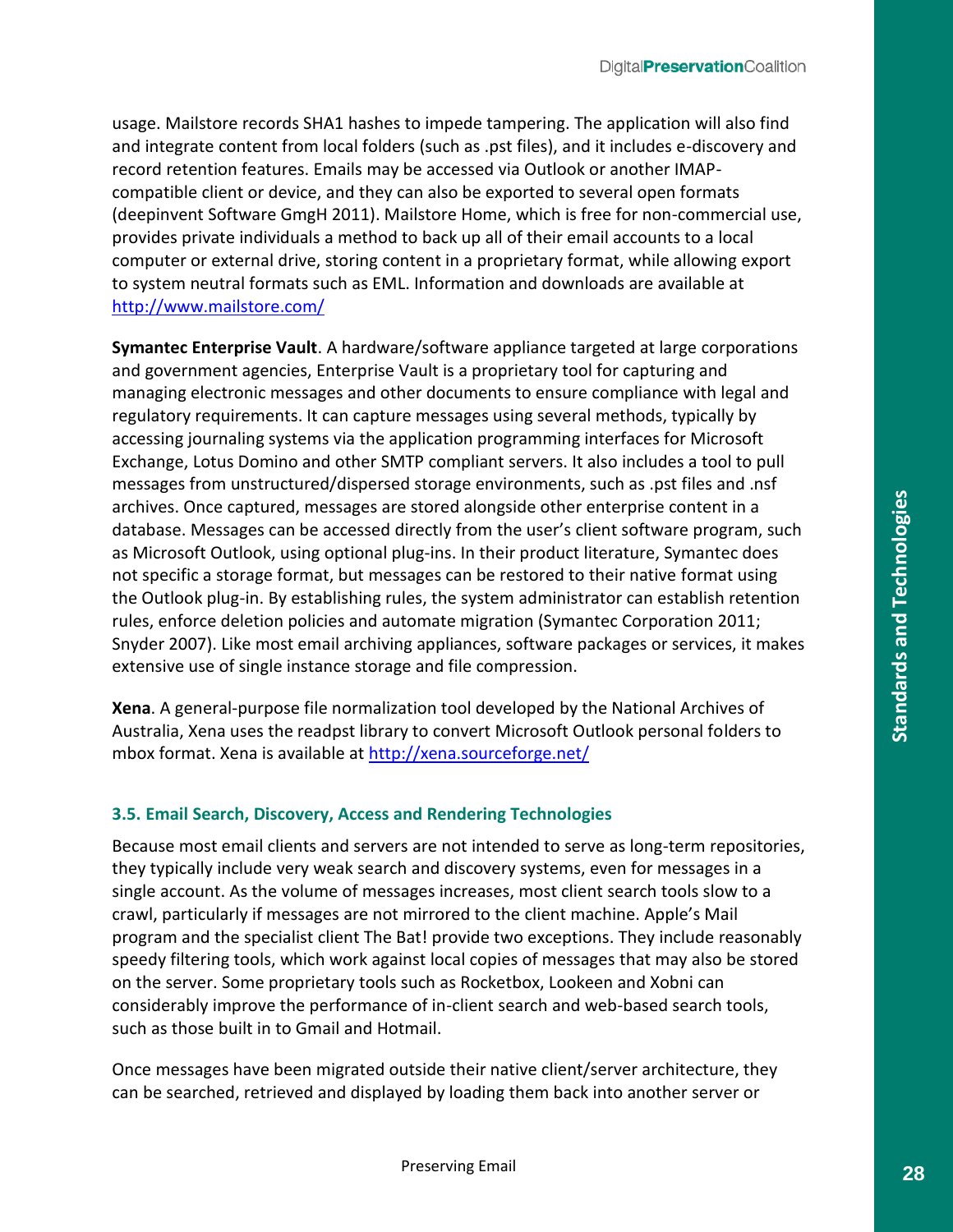client application. Therefore, repositories should keep the original email format or MBOX/EML files as an access copy, which can be imported into email clients as needed. Attachment display would depend on the file/software associations supported by the end user's client computer.

At present, several tools, including Hypermail and Aid4Mail, can convert messages to a static HTML format. In addition, a tool currently under development at Stanford University shows exciting potential for making preserved email useful. The Muse program, which can capture messages from several server environments to a local computer, also includes a search, browsing, visualization and analysis tool (Stanford University, Mobisocial Laboratory 2011).

mova University 2011; University of Virginia 2011). In<br>the second, discovery and access portal for email<br>
2008 XML would take considerable research and<br>
the facilitated by collaboration with funding agencies<br>
shawe been de If an institution chooses to convert email to an XML format for preservation purposes, individual messages would only be discoverable from the XML source after constructing a separate search index and access tool. Once this has been completed, the institution could integrate the source files into a preservation system (such as Fedora), index the files using a tool like Apache Lucene Solr, and make them discoverable using something like the Blacklight or VuFind applications (Villanova University 2011; University of Virginia 2011). In other words, implementing a merged search, discovery and access portal for email messages that have been preserved in XML would take considerable research and development work. Such work would be facilitated by collaboration with funding agencies and commercial entities that develop email software or design digital preservation services. Some web-based access tools have been developed by private parties; the opensource software used the former Alaska governor Sarah Palin's emails provides one example (The Sunlight Foundation 2011). In general, the development of search, discovery, retrieval and display tools for email should be a very high priority for the cultural heritage and digital preservation communities.

#### **3.6. Email Preservation Case Studies**

<span id="page-34-0"></span>Using tools such as those described above, several institutions, including Harvard University, the State of Arizona Archives, the Smithsonian Institution Archives, and the Royal Library of Denmark are currently actively working to preserve email (Goethals and Gogel 2010; Schmitz Fuhrig and Adgent 2008; PeDALS Project 2010; Jensen 2011). Case studies of preservation actions undertaken at the Bodleian Library, Oxford, and the Medical Research Council, Glasgow, provide insight into the challenges and opportunities of preserving email.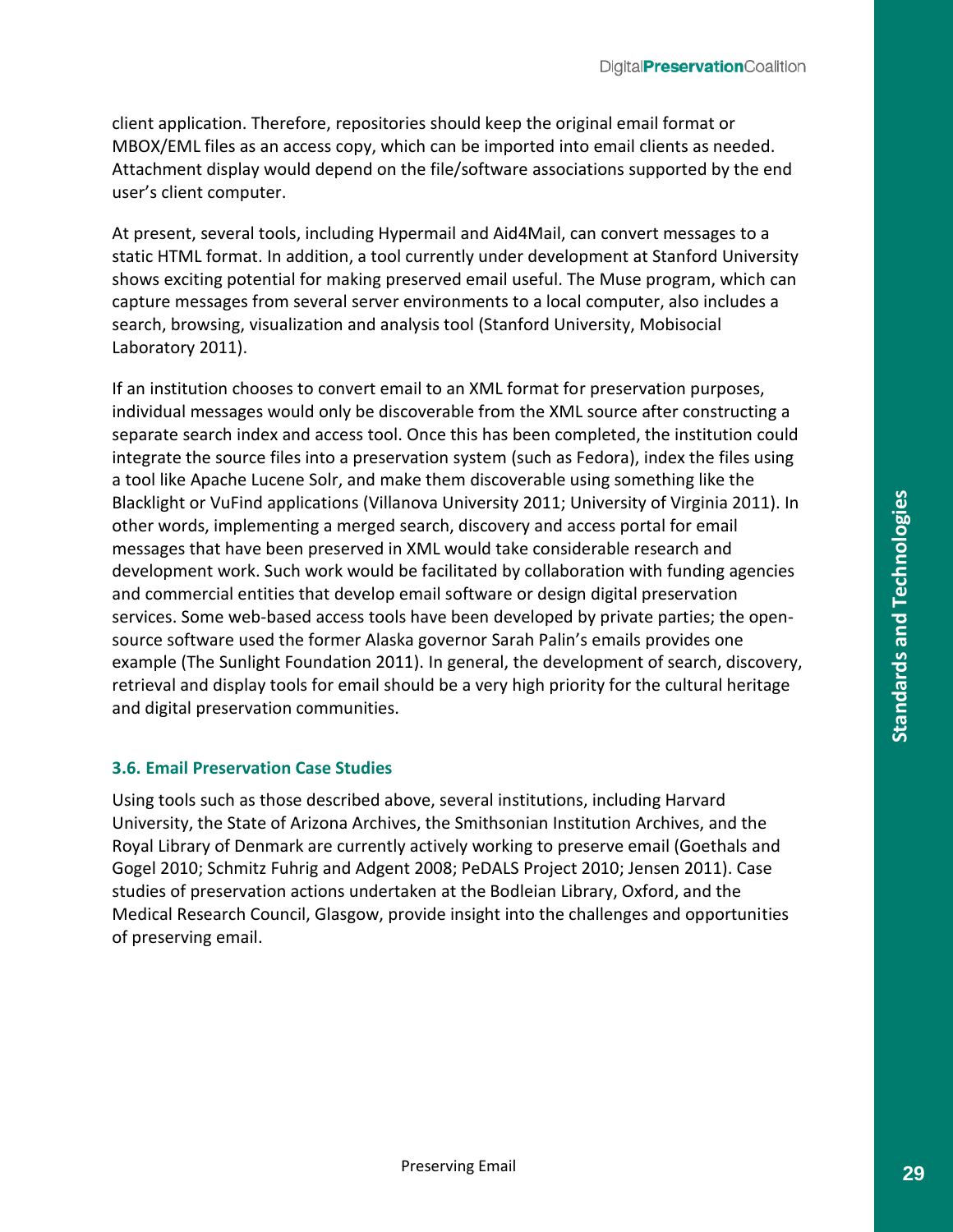# **3.6.1. Bodleian Library: Preservation for Cultural Heritage<sup>5</sup>**

<span id="page-35-0"></span>As the main research library at the University of Oxford, the Bodleian Library has been receiving a wide range of digital manuscripts, personal papers and organizational records. With funding from the Andrew W. Mellon Foundation, the Bodleian's futureArch project is developing methods to deal systematically with hybrid (analog and born digital) collections.

The approach that the Bodleian is taking towards email can best be thought of as an example of the 'sweeping up crumbs' approach described below, in which personal mailboxes are captured and migrated to a system-neutral format that utilizes the RFC standards. The Bodleian Library is developing processes to access and process 'dead' email collections, as well as those that continue to grow through active use.

In several instances, curatorial staff harvested emails from local folders or an email server, often with the help of the donor (or a colleague/heir). Records accessioned and converted include those from an email account of a former Member of Parliament/Member of the European Parliament (in Exchange/Outlook format), the professional email of an academic (in Compuserv 4.0 format), and files concerning a completed book project (in Gmail). In addition, the Bodleian is developing processes to manage incremental accessions. In one case, they are working with the email records of a small press (organized by publication); in another they are exploring options for capturing content from Lotus Notes/Domino mailboxes created by the staff members of an organization.

In each instance, curatorial staff identified the email as part of a broader records survey, recommending that the entire email account or a selected portion of it be transferred to the archives. In most instances, staff completed background research to locate the files and to understand their structure. Files were then copied to a portable hard drive or DVD, in whatever source format could be provided by the email client or server. Once the files had been received, futureArch staff identified software to read and/or migrate the files into the EML formats.

nook voltingt, the protessional emimor and acconsisting a completed book project (in Gmail). In<br>ordersector of a small press (organized by publication); in<br>capturing content from Lotus Notes/Domino<br>capturing content from L In the course of migrating these files, staff faced several challenges; none have so far proven to be insurmountable. In one case, over 200,000 messages were included in only two folders: sentmail and inbox. The migration program they used copied the messages without a problem, even though they were deposited in a single .pst file, split over five DVDs. While staff members are reasonably confident that the messages migrated correctly, verification could not be completed at the time of migration because the original file was so large that it could not be opened in versions of Outlook then accessible to the staff.

l

<sup>&</sup>lt;sup>5</sup> This case study is based upon information presented by Susan Thomas at the Digital Preservation Coalition Briefing Day, 'Preserving Email: Directions and Perspectives,' July 29, 2011, and in subsequent correspondence with Ms. Thomas.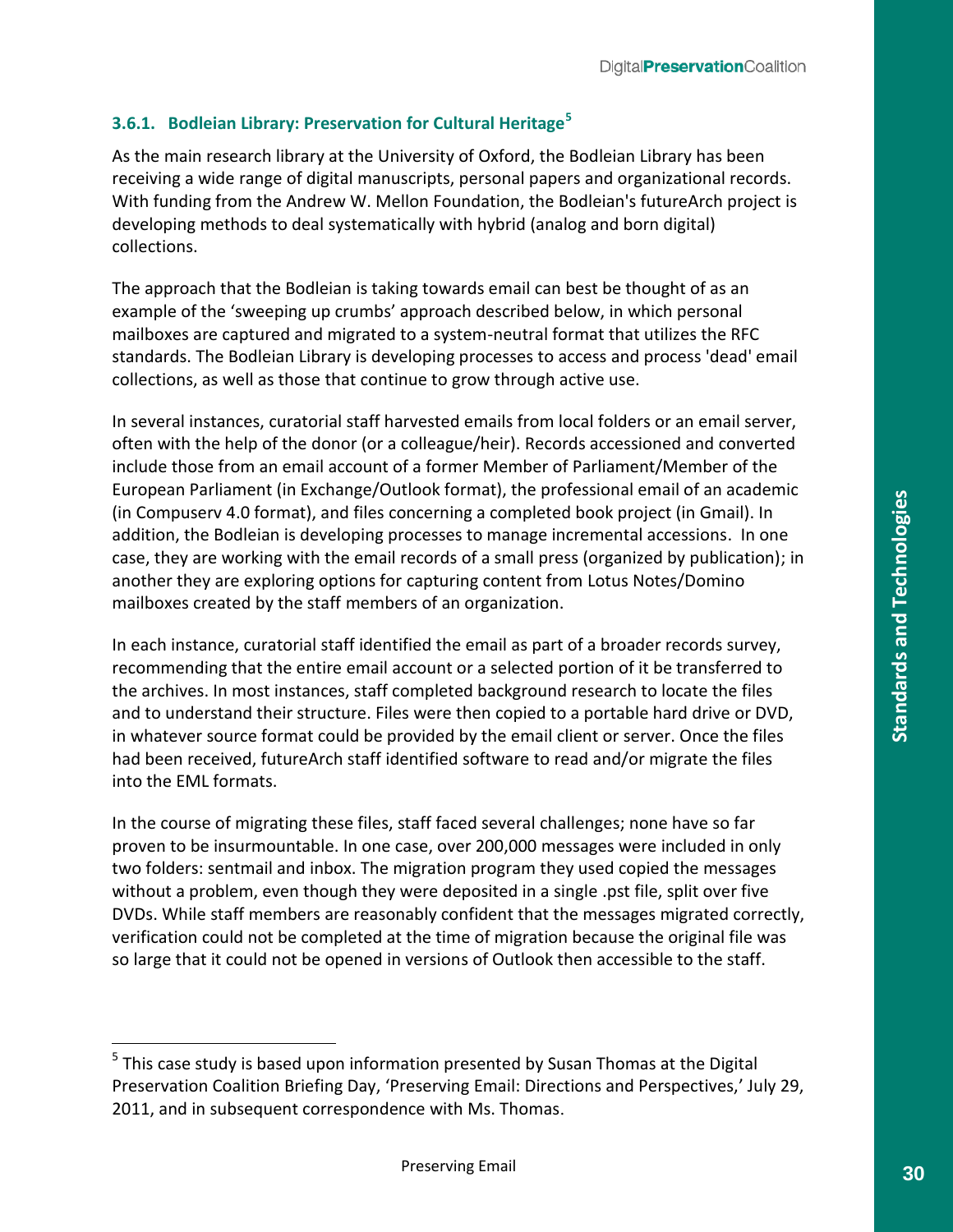In another case, staff needed to migrate emails from the obsolete CompuServe format. This became a multi-step process. First they located and installed a copy of the CompuServe client application. The messages could not be viewed in the client because access required an active account. However, it proved fortunate that the client program could be located, because the migration tool that futureArch staff located (CS2Eduora) required the client software in order to operate. After finding an old version of Eudora on an abandoned website, staff members were able to view the emails, then migrate them into a format that could, in turn, be migrated to EML files.

In another instance, staff faced a significant challenge in segregating personal/private emails from professional correspondence (a donation requirement). In the end, futureArch staff used a forensics tool, FTK, to present a set of emails to the donor for review.

Finally, email stored in a Lotus Notes local folder (.nsf files) or on Lotus Domino servers is particularly problematic. Notes has a very poor end-user export facility. FutureArch staff wished to establish an IMAP connection to the Domino server, then use a client like Thunderbird to migrate the messages. Unfortunately, the Domino server was not configured to support IMAP connections, so staff negotiated with system administrators to see if selected mailboxes could be exported using server tools, which could then be migrated to EML, in a two-step migration process.

Oxford's experience illustrates four points:

- There are many variables to consider when capturing email. Each case requires different tools.
- The community needs characterization tools. For example, it would be highly desirable to complete audit verification, even if it was as simple as counting the number of emails and attachments before and after conversion.
- Researchers could benefit from visualization tools and client-like interfaces to make research use of email. In practical terms, files in EML format can be imported to most current clients, allowing access.
- ns, so staff negotiated with system administrators to<br>orher using server tools, which could then be<br>ion process.<br>ints:<br>ints:<br>sincerving Email Exact acceleration of the presence of<br>presence and after conversion.<br>Final inter • Finally (and perhaps most importantly), successful email preservation projects are built on trusting relationships and professional competence. People are understandably nervous about donating semi-structured information like email to a repository. Curators must take those concerns seriously and provide effective mechanisms to address them.

Oxford is pursuing a practical and sustainable approach to dealing with email that might be accessioned as part of a broader records transfer. The techniques the Bodleian is developing will be applicable to many institutions, no matter their size or funding level, and will prepare them well for managing email within future digital repository settings.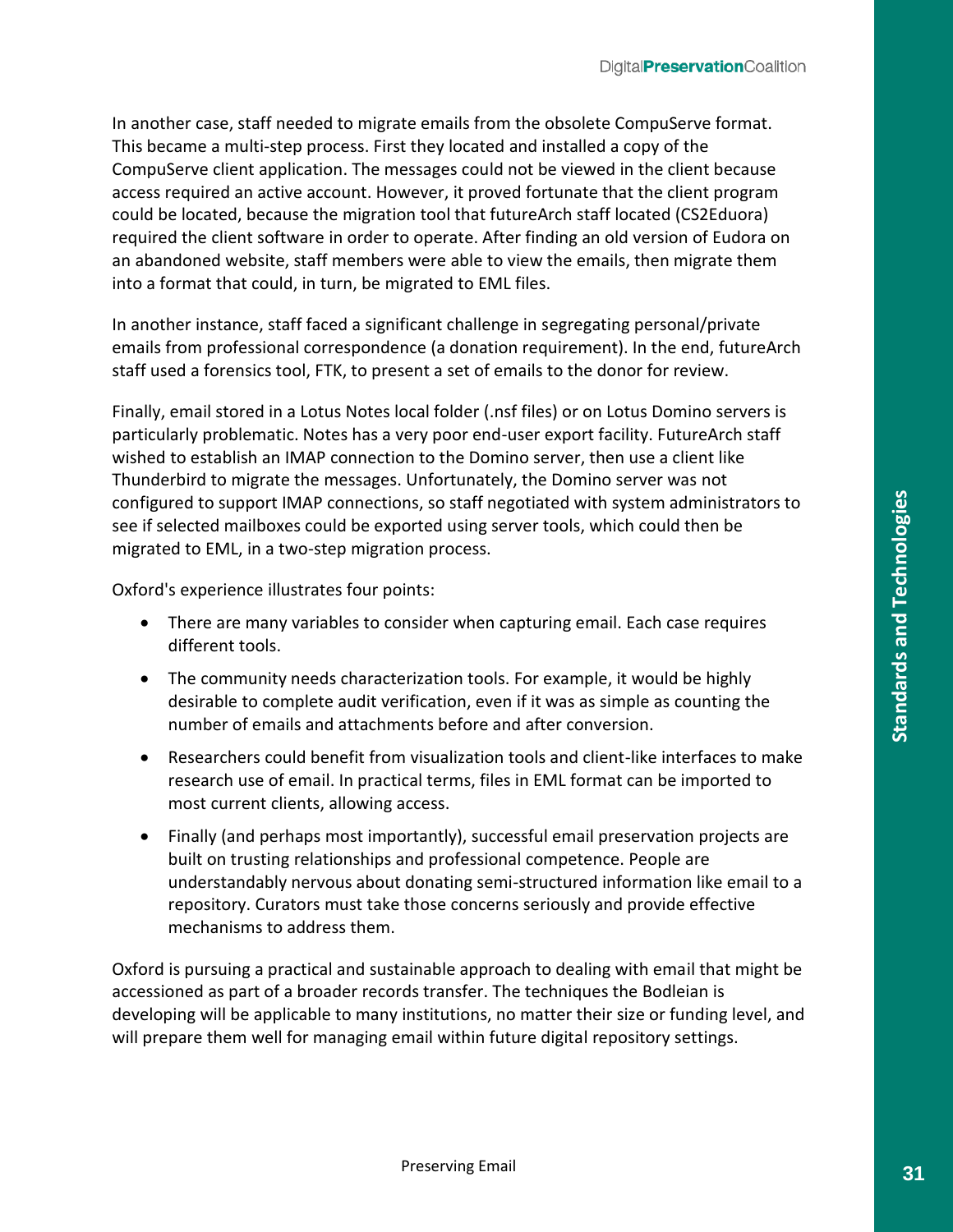# **3.6.2. Medical Research Council: Medium-Term Preservation<sup>6</sup>**

<span id="page-37-0"></span>The Social and Public Health Sciences Unit (SPHSU) of the Medical Research Council promotes human health by conducting research concerning the effects of environmental and social factors on people's physical and mental well-being. Based at the University of Glasgow, the unit directly employs about 100 people and collaborates with another 20 or so at any given time. Unit staff members maintain external research partnerships with others in the academic community and the National Health Service. As members of the MRC and their research partners conduct research, aggregate information, analyse datasets and write reports, they send and receive documentation concerning the research process via email.

Since 2007, the Unit has been using the dual-licenced program MailArchiva to mirror a copy of every sent and received message for the approximately 120 accounts managed by their qmail message transfer agent/server. The messages are written in EML format to an external store, located on a different physical machine than the sending/receiving server. MailArchiva keeps an index of the messages and generates a web-accessible discovery site, which includes filter and search features and which is integrated with existing authentication services. Using this interface, staff can view messages and optionally save them in EML format outside the system, from where they can be restored to the account or manipulated in other software.

es and which is Integrated with existing<br>
es and optionally save<br>
m, from where they can be restored to the account<br>
is software for several reasons. By 2007, it was<br>
the sending/receiving server had outstripped<br>
coce, man The institution chose to implement this software for several reasons. By 2007, it was apparent that the volume of email on the sending/receiving server had outstripped available resources. With quotas in place, many users were writing email to local computers, losing important messages, or asking for restores from tape backup, even several years after they had deleted messages. While IT staff could accommodate most requests, they felt burdened by an inefficient storage and retrieval process. Against this background, the IT Systems Manager, Crawford Neilson, researched available options and consulted with his IT Strategies Committee, made up of unit researchers and other stakeholders. Since the unit director had an on-going interest in the topic of digital preservation and since members of the committee expressed a strong preference for treating email as a record of their research activities, it seemed reasonable to capture the entire stream of sent and received messages.

From Neilson's perspective, the system has proven successful. It was easily installed alongside their existing qmail server and since it runs on a different machine it causes little additional load on the server. While the software allows several configuration options, MRC has chosen to capture messages every 15 minutes, using the fetchmail utility. Over a period of three and a half years, it has captured in excess of 800,000 individual messages and has solved the previous storage problems. Since the community edition of MailArchiva uses single instance storage on a message level and compresses messages, the total

l

 $^6$  This case study is based on information provided in an interview conducted by the author with IT Systems Manager Crawford Nielson on 11 August 2011.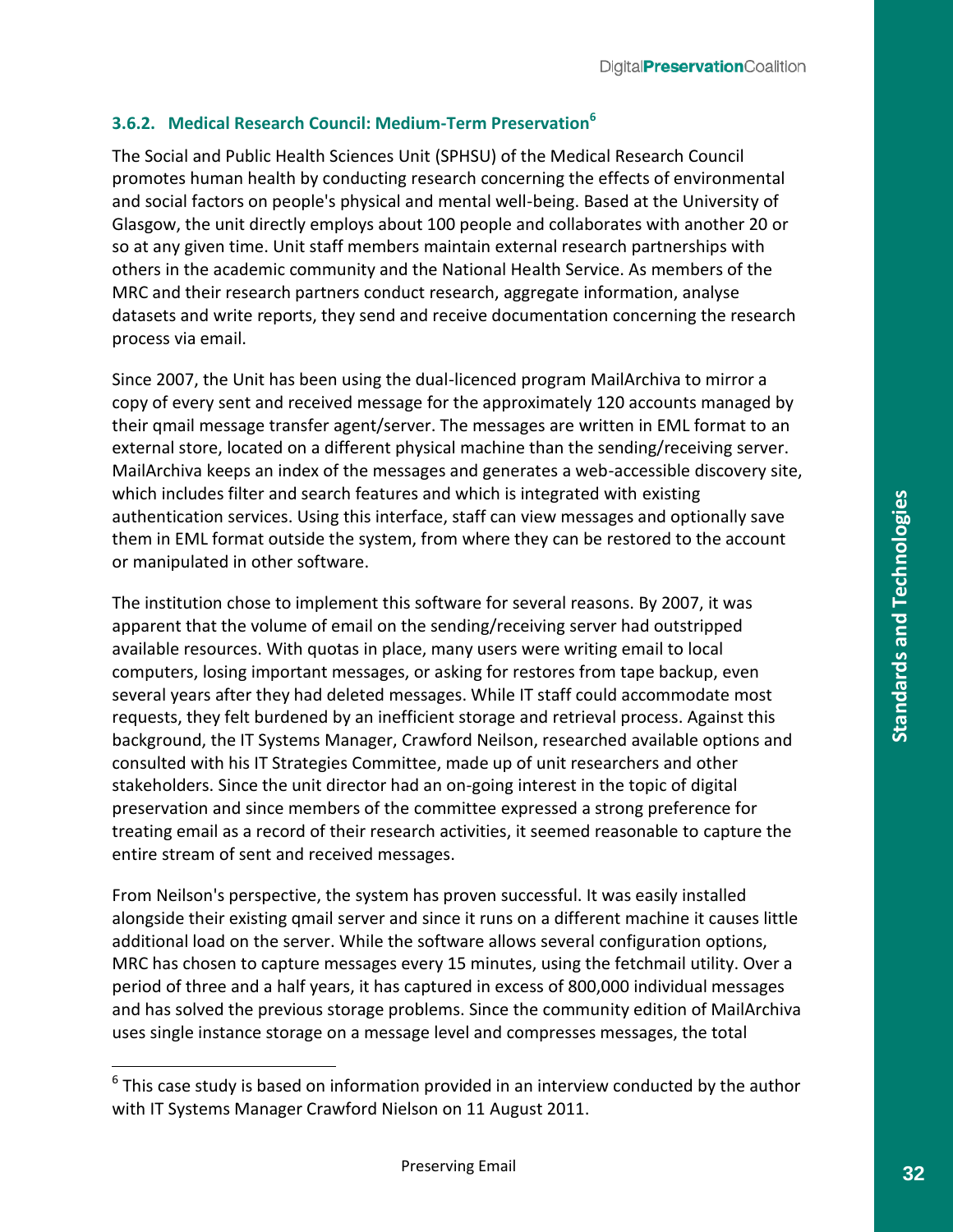storage volume for all email traffic sent by the 120 users over three years has amounted to less than 30 gigabytes.

The system was put in place with a few policy guidelines, which have been incorporated into the general IT policy that all employees are given upon hire. This policy simply states that each employee has a 2.5 GB limit on their personal account and that all sent and received messages will be captured to an external archive, which can be accessed at any time via a web browser. In addition, an employee's supervisors are provided with access to the account, and employees are told the software will continue to mirror their account for at least six months after they leave employment, after which their qmail account will be deleted. Employees can export messages from their archive at any time if they desire a personal copy. If necessary, system administrators can export a large volume of messages in EML or other formats, for import to other systems.

The software also includes the ability to set retention periods for particular types of records. Currently the SPHSU retains the complete archives created by the MailArchiva software for both current and former employees, as a record of corporate activities. At the time the system was implemented, the MRC planned to keep six years' worth of email. However, it is possible to save messages for longer time periods, and this policy may be reassessed and the period extended in view of the overall storage efficiencies that have been achieved. Presumably, the SPHSU could mark emails for very long-term or even permanent retention. One can easily imagine an institution using mail archiving software in this fashion, then creating a complementary policy that would allow for the transfer of email from selected individuals to a repository that provides long-term preservation services for emails holding cultural or historical value.

In short, the MRC is pursuing a policy of medium-term preservation and is doing so quite effectively. The software and hardware they are using stores messages in an open format that is based on the RFC 2822 and MIME standards. The software also provides a reasonably efficient search and discovery system. While the email archive provides end users a way to retrieve their own deleted messages, it also allows the institution to respond to potential legal and audit requests, while leaving the files in a preservationready format.

#### <span id="page-38-0"></span>**4. Recommended Actions**

es for longer time periods, and this policy may be<br>view of the overall storage efficiencies that have<br>D could mark emails for very long-term or even<br>magine an institution using mail archiving software in<br>entary policy that The case studies cited above demonstrate that institutions can use currently available tools to undertake concrete actions that will facilitate the long-term survival of email messages, accounts and systems. Given the array of different challenges and contexts that individual institutions will face, a wide range of solutions should be considered when looking at a local programme or project. Provided that all institutions should work toward the common goal of migrating and managing files in system-neutral formats, each situation will require services to be tailored to fit the circumstances. The author recommends that the following options be carefully considered when developing an email preservation programme.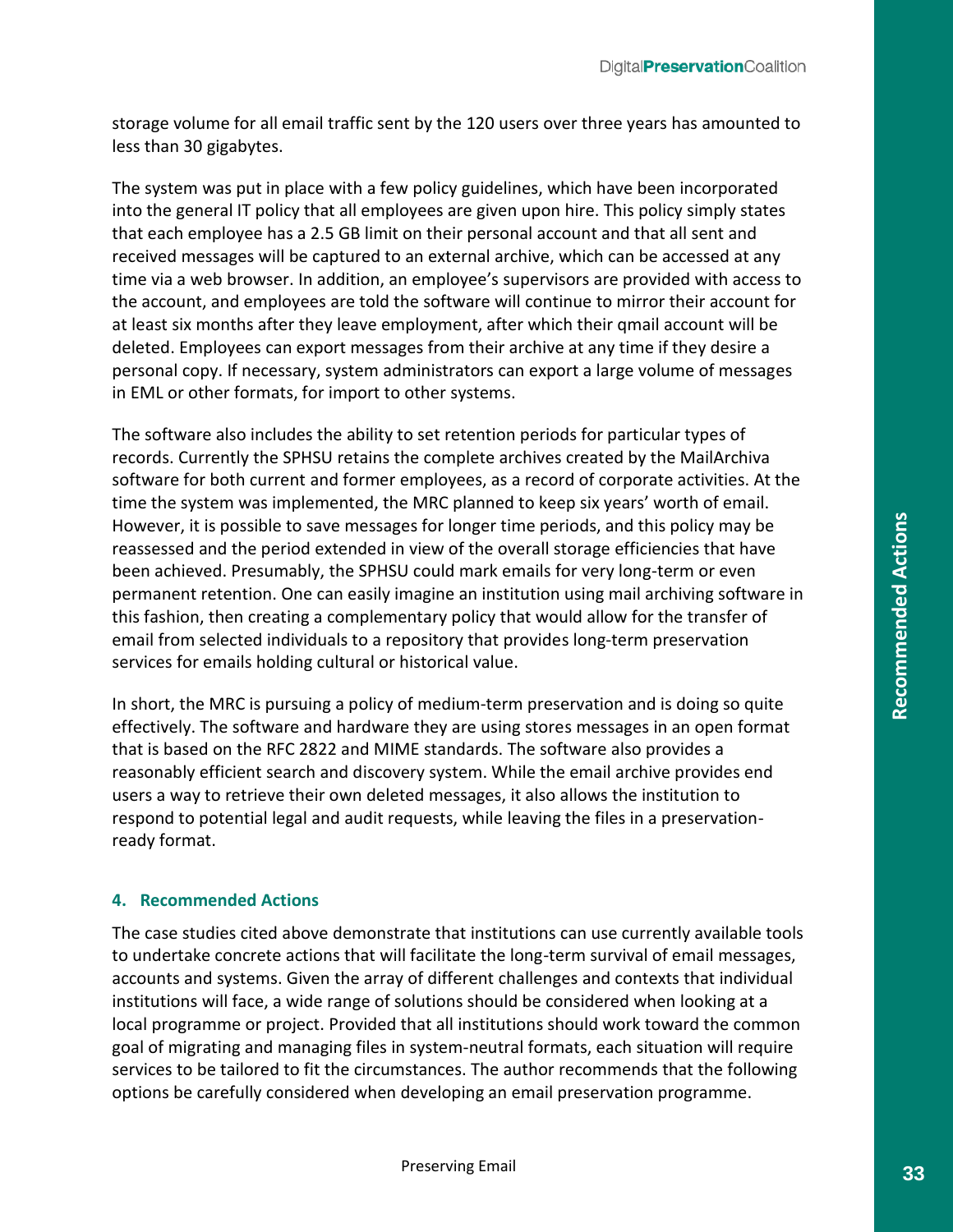Digital**Preservation**Coalition

#### **4.1. For Institutions**

<span id="page-39-0"></span>There are three basic steps which institutions undertaking email preservation projects should undertake: defining policies, choosing appropriate tools, and implementing them in the light of local environmental factors and available resources.

As Maureen Pennock notes, institutions should start by defining email management and preservation policies in light of local conditions (Pennock 2006, p. 31). Email policies should outline: 1) an institutional commitment to email preservation, and specific actions that will be taken and supporting procedures; and 2) end-user expectations, responsibilities and rights regarding the access, use, privacy and control of email archives.

Policies must define categories of email that are critically important for administration, institutional memory and cultural value. Procedures will define how systems support the policy, and how users interact with systems, allowing an organization to manage email over an entire lifecycle. User policies should be short, laying out acceptable uses, etiquette, effective communication styles, and the need to comply with company policies regarding privacy, data protection and records law (Smallwood 2008, pp. 21–39). Most importantly, they should facilitate good personal information management principles by providing reasonable amounts of storage or, preferably, recourse to an email archiving application (such as those discussed in section 3.4), so that users benefit from a technical framework that automatically segregates archived messages to an external, server-based repository. Records management or archival staff should provide users with basic training information to help ensure policy effectiveness.

Once appropriate policies have been defined, institutions should select and implement appropriate tools that support the policies, drawing on the information provided in section 3 of this report and in other resources such as those cited in section 7. Implementation must be undertaken in collaboration with email users, records managers, curators, archivists, IT managers and administrators. In particular, institutions should be careful not to inadvertently impose preservation-hostile configurations on users. This can be accomplished by providing adequate storage space and avoiding auto-deletion settings. In general, five preservation strategies suggest themselves; one or more of these may be applicable depending on local circumstances:

For a controller and the state of the state of the state of the state of the state of the state of the state of the state of the state of the state of the state of the state of the state of the state of the state of the st 1. **Sweeping Up Crumbs:** The 'sweeping up crumbs' or whole-account approach refers to harvesting email found on a user's computer or account, working directly with her or her heirs. In practical terms, many institutions that have not previously had an email preservation policy or had influence over the design of record keeping systems will need to use this approach. In some cases, the work may best be accomplished by working in conjunction with IT staff to secure a copy of the email in its native format. Once native files have been secured, they can be migrated using the tools discussed above, then stored in a trusted digital repository. Section 3.6.1 provides an example of this approach used effectively at Oxford University. Toolslike Aid4Mail and Emailchemy could be used to implement similar projects.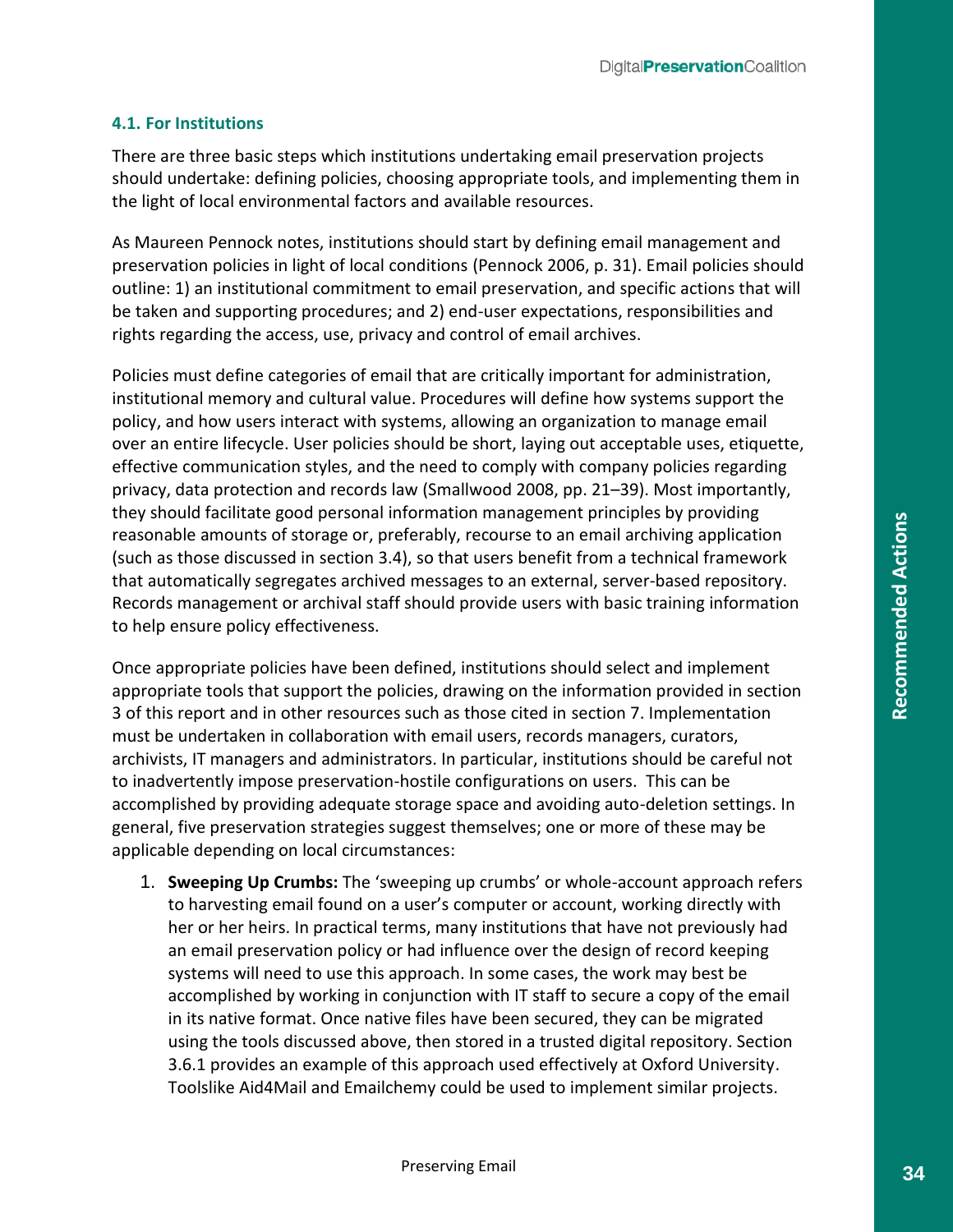- 2. **Nurturing and Harvesting:** The 'nurturing and harvesting' approach is an enhanced version of the 'sweeping up crumbs' approach, wherein an institution offers guidance and assistance to email users during the lifetime of systems, helping them to ensure that critical records are retained in system-neutral formats, then using email migration software to capture and preserve records either as they are created or at the end of a user's lifetime. The University of Michigan implements a version of this approach by providing users a designated 'archives' box in their email client, to which they can drag and drop emails, which are then co-managed by email users and archival staff members (Shallcross 2011).
- 3. **Capturing Carbon:** The 'capturing carbon' or whole system approach implements email archiving software to capture an entire email ecosystem or a portion of that ecosystem to an external email storage environment. Optionally, rules can be applied either at time of capture or disposition; such rules would have retention periods associated with senders, recipient, dates sent or received, keywords, or folder titles. Ideally, records will be written in a system-neutral format, allowing for the integration of records into a trusted digital repository. The Medical Research Council case study cited in section 3.6.2 provides an example of this approach. In the United States, one effort to preserve an academic listserv also used this general approach (Schmidt 2011).
- preserve an academic listserv also used this general<br>ting and bagging' or message-by-message approach<br>electronic records management system or informal<br>mail messages might be declared as 'records', then<br>ords relating to the 4. **Tagging and Bagging:** the 'tagging and bagging' or message-by-message approach implements an enterprise-level electronic records management system or informal classification system to which email messages might be declared as 'records,' then saved alongside non-email records relating to the same function or activity. As far as I am aware, no published literature testifies to the effectiveness of this approach, either in ensuring short-term compliance with law or policy or in preserving email for the long-term. However, one suggested implementation has been proposed (Wagner, et al., 2008a; Wagner, et al., 2008b). Institutions that already use an EDRMS system or are considering one may wish to pursue this option, but care should be taken to ensure the system is configured so that it supports and takes advantage of users' normal email work habits. Automatic classification services may prove useful in making this approach feasible.
- 5. **Personal Archives Service:** This approach refers to a prospective service, in which a non-profit agency or for-profit corporation provides a service to harvest email messages from a user's account to a trusted, cloud-based and replicated environment, using an open and system-neutral format. Based on ideas first suggested by Eric Freeman, David Gelernter and David Bearman, such a service would operate similarly to services such as Carbonite or CrashPlan, but would offer people the opportunity to donate their email to an archives, manuscript repository or other service provider; one such service is currently being explored by the author as a research project (Freeman and Gelernter 1996; Bearman and Hedstrom 2000; Prom 2011). One American university is piloting a similar service with selected graduate students (University of North Carolina School of Information and Library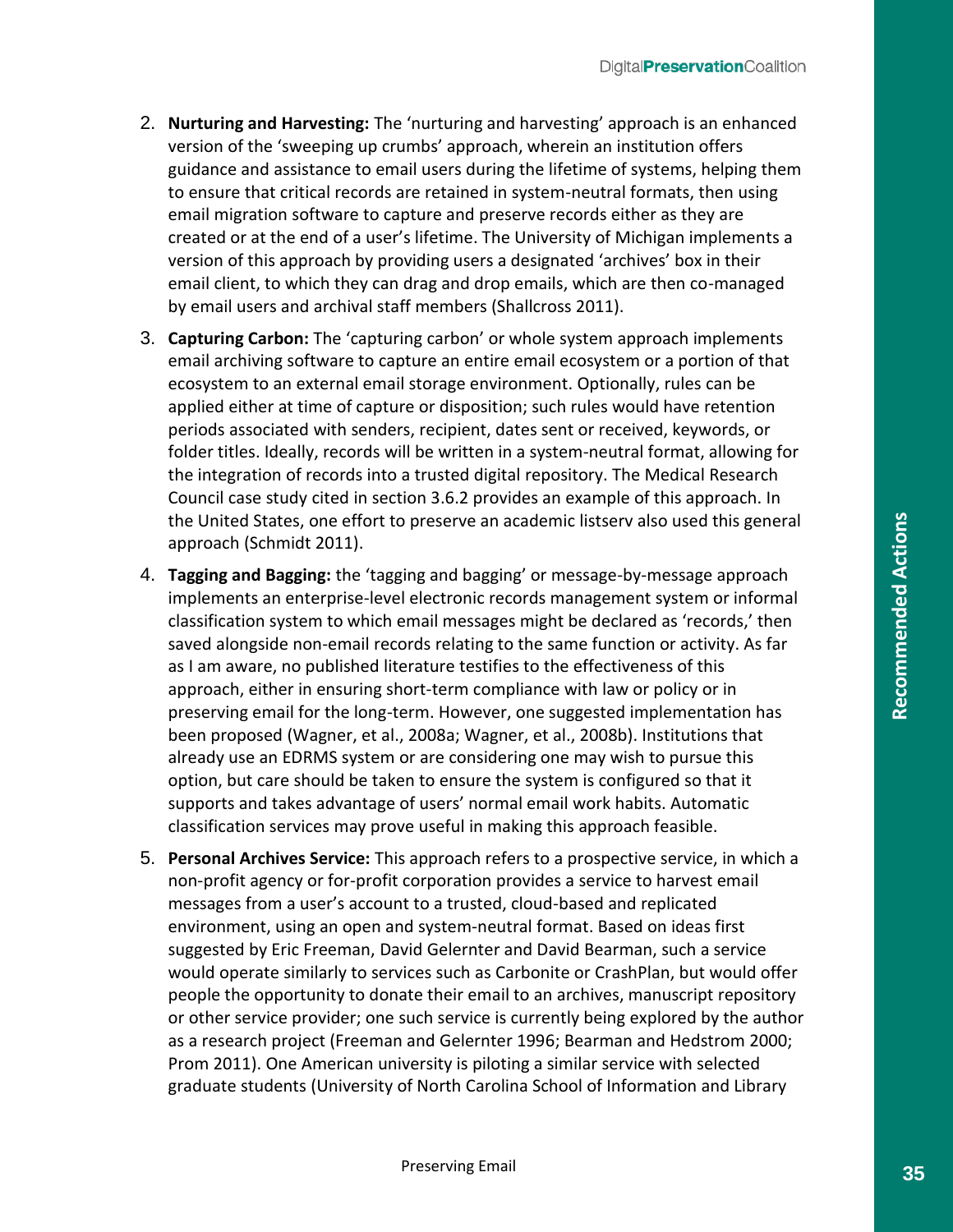Science 2011). In addition, the Muse tool cited in section 3.5 could play a role in the development of a more systematic service of this type.

While the last option is speculative, the tools that would be necessary to build such a service currently exist. They are drawn from options one to four, which can be achieved using current technologies.

#### **4.2. For Individuals**

<span id="page-41-0"></span>Regardless of the services that an institution provides, many people will wish to preserve their email and other electronic communications so that they can use the messages as a personal memory bank or even so they can donate them to a repository at a later time. Such individuals can take several simple steps to facilitate the long-term preservation of sent and received email messages.

First and foremost, they should familiarize themselves with the operation of the email services that they use, as well as the clients that they use to operate them. Several resources provide advice that is intended to help users manage their email within a server, client and local storage infrastructure (How-To Geek 2007; C. Prom 2010; Schmitz Fuhrig 2011). Once email users understand their account structures and have configured them to manage email more effectively, they might use simple backup tools, such as the free MailStore Home application or the Apple Time Machine backup tool, to save a copy of their email records in a secure location, isolated from the copies used directly by the application. MailStore and Time Machine are particularly attractive options because they can be used to take snapshots of accounts over time. One disadvantage of MailStore Home is that it must be manually run each time the user wishes to make a backup. Time Machine, on the other hand can only play a role in a preservation strategy if the person using it has configured an email client program to download copies of the messages to the local machine.

How-TO Geek 2007; C. Prom 2010; Schmitz Fuhre<br>
Heir account structures and have configured them to<br>
eleir account structures and have configured them to<br>
eleir Time Machine backup tool, to save a copy of their<br>
ated from t Individuals might also use a cloud-based service to backup their email, but they should carefully consider the terms of service before subscribing. Online backup services such as Carbonite and Mozy, available at no or modest cost to personal users, automatically back up a copy of everything in a personal computer's data folders, including local copies of email messages, kept in whatever format the user's client machine stores users. Similar services for social media and cloud-based email services such as Gmail have recently been made available or are under development (Rafe 2011; Nuffly.com 2011). While such options may offer a short-term backup plan and have the advantage of copying all a user's files, including those communications sent with tools other than email, they carry some risks. For example, the terms of service for Mozy explicitly state that the service provider has no obligation to return data to the user in the event of account termination or business failure. In any case, it is difficult to say how one would get data out of the backup system and into a preservation-ready format. Therefore, users of cloud-based backup services may wish to use a service that also allows them to store data on a local backup device or on a friend's computer (such as CrashPlan), or they may wish to use online backup as a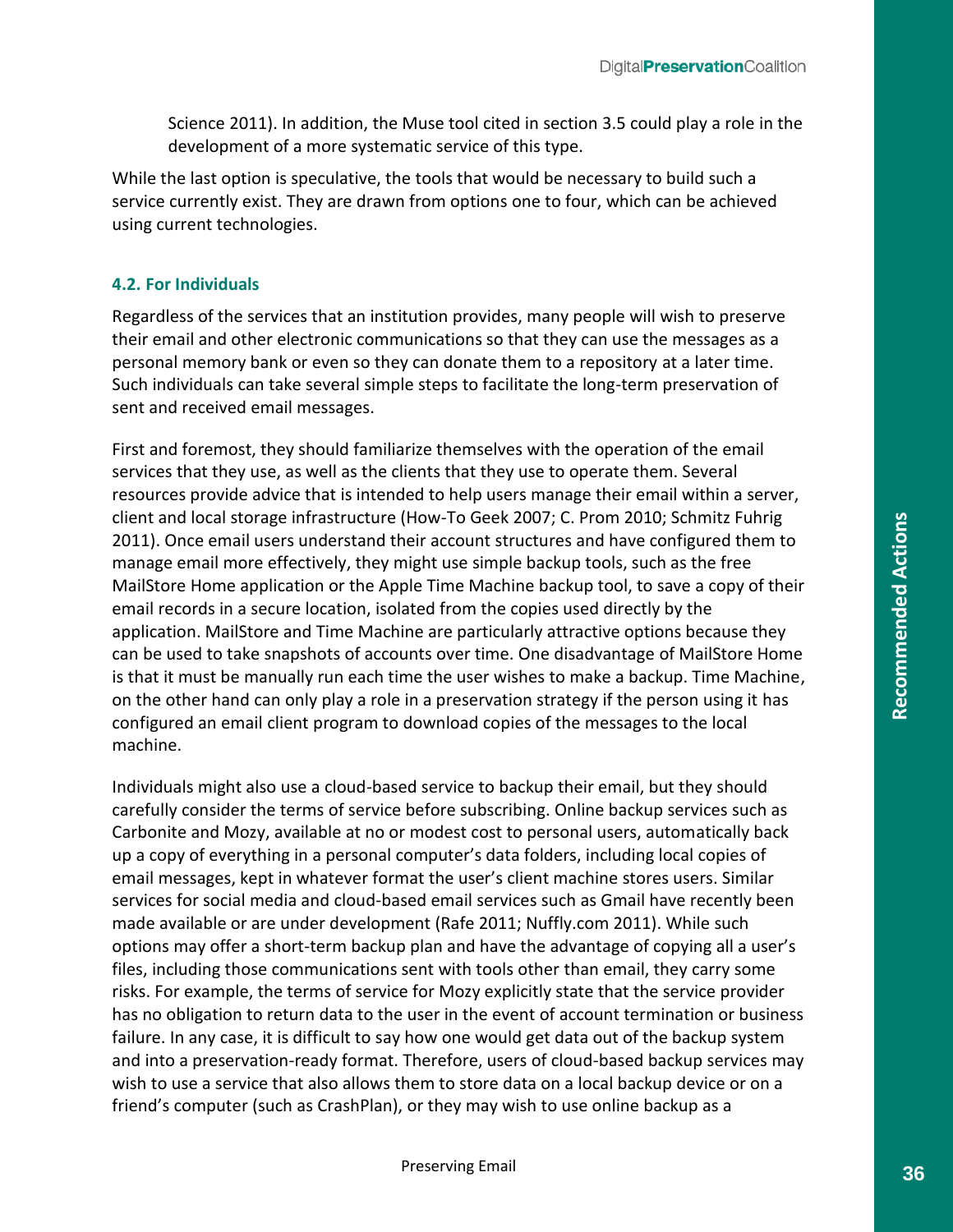supplement to local backup. In any case, it is very important to understand the details of how the chosen backup or archive system works with regard to email. In particular, most services will only provide the ability to recreate the last system state, not to restore emails deleted at a previous time.

#### **4.3. For the Digital Preservation Community**

<span id="page-42-0"></span>Although many concrete preservation actions can be taken by organizations and by individuals, the digital preservation community could benefit from a more complete understanding of how email can be preserved and from the development of additional tools that capture, store and provide access to preserved email. Records managers, archivists, curators, librarians, resource allocators, grant-giving agencies and others interested in preserving email can take several actions to develop the next generation of email preservation services:

- digital preservation leaders can advocate for the necessity of email preservation as a cultural and public good;
- archivists, records managers and IT managers can undertake research work and case studies (in regards to user behaviours, legal issues and technical approaches to preserving email), with a stronger emphasis on peer-reviewed studies;
- organizational leaders can write and publicize simple, specific and concise email management policies and advice documents that take advantage of end users' email preferences and behaviours;
- computer programmers can develop access tools, so that messages stored in XML formats may be browsed, searched, displayed and visualized;
- grant-giving agencies can encourage the growth of a research and development agenda regarding email preservation; and
- private companies and libraries can provide trusted personal archiving services for current record creators and potential donors of email and other personal digital archives.

#### <span id="page-42-1"></span>**5. Conclusion**

e and publicize simple, specific and concise email<br>
eco documents that take advantage of end users'<br>
urs;<br>
ursign access tools, so that messages stored in XML<br>
ched, displayed and visualized;<br>
urage the growth of a researc During the run up to the Second Gulf War, in late 2002 and early 2003, IT staff in the Executive Office of the President of the United States replaced their Lotus Domino servers with Microsoft Exchange servers, possibly losing over 22 million emails in the process (Gewirtz 2007; Gewirtz 2009). On 19 November 2009, over 1,000 emails and 3,000 other private documents that had been stolen from the University of East Anglia's Climatic Research Unit were uploaded to a web server in Russia and immediately mirrored across the Internet, affecting scientific and political debates over an issue of great public prominence. On 1 September 2011, Der Spiegel revealed that a corpus of 250,000 unredacted US State Department emails in the possession of Wikileaks had been made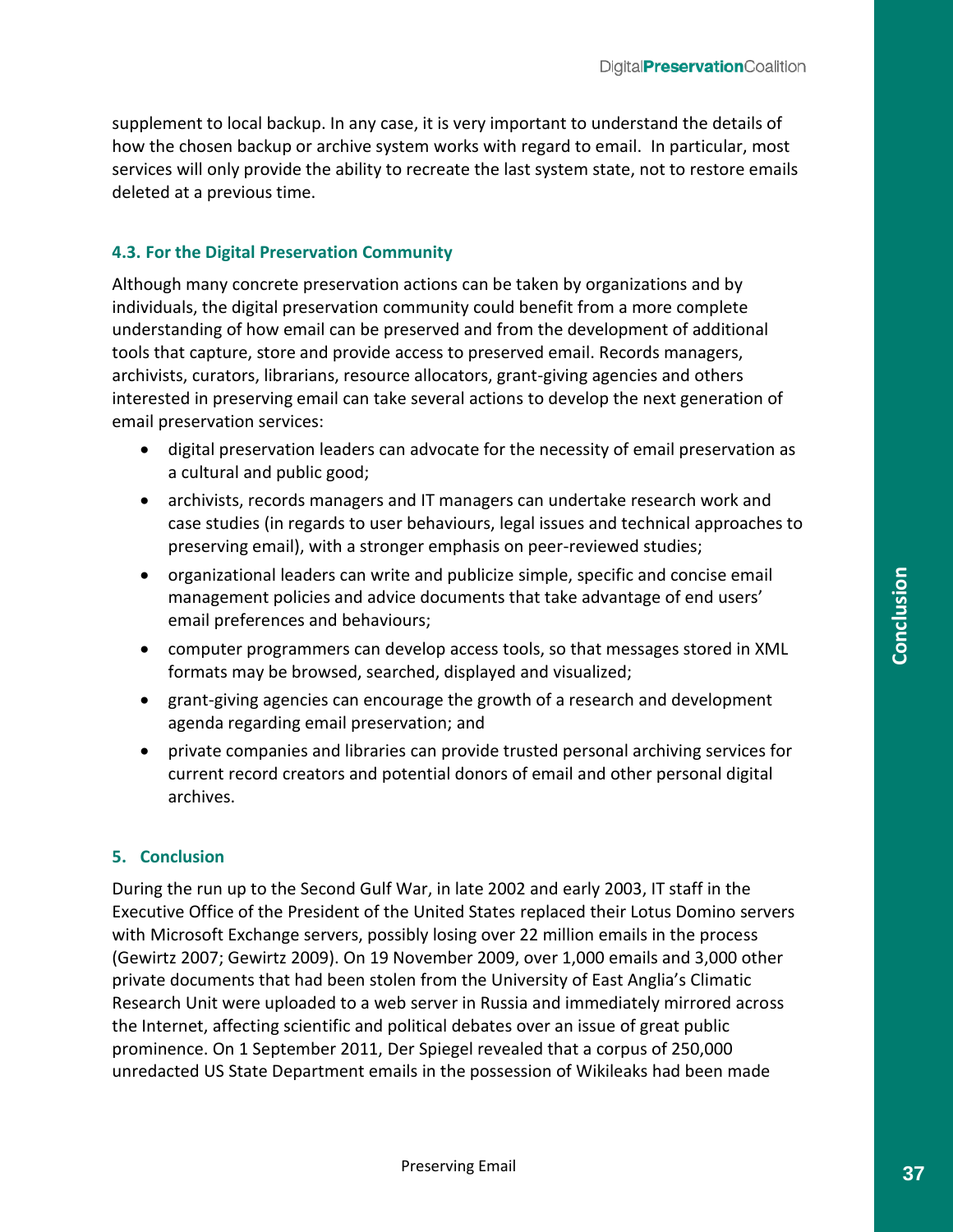available on the Internet, possibly imperilling diplomatic negotiations and the personal safety of individuals worldwide (Leigh 2011; Mackey, Harris, Somaiya and Kulish 2011).

These incidents demonstrate that while email can hold extraordinary public interest and historical value, it is also very fragile and susceptible to loss or abuse. By using the methods and software discussed in this report and by developing tools and services that support additional preservation options, we in the cultural heritage community can make the preservation of trusted email records a systematic part of our everyday operations. In doing so, we will save records as rich as the paper-based letters and memoranda that now fill archives and manuscript repositories. Those who write the history of our era will thank us for our efforts.

#### **6. Glossary and Acronyms**

**Domino Server:** A proprietary application developed originally by the Lotus Corporation, and now owned, developed, maintained and licensed by IBM. Domino provides an email server/message transfer agent and several other features, including calendaring, scheduling, and task management. Domino servers are typically used in tandem with the Lotus Notes client/user agent. They are known for their replication features, which allow system developers to easily make synchronized copies of data on another server or on the local user's desktop computer or another device (IBM Corporation 2009). Depending on system configuration, users may be able to connect to a specific Domino server using any IMAP-aware client application.

<span id="page-43-0"></span>ment of the transmission of non-text based with the mental ware the enorm for their replication features, which allow<br>thromized copies of data on another server or on the<br>electrocic (IBM Corporation 2009). Depending on<br>tei **Exchange Server:** A proprietary application developed and licensed by Microsoft Corporation, providing server-based email, calendar, contact and task management features. Exchange servers are typically used in conjunction with Microsoft Outlook or the Outlook Express web agent. Exchange servers use a proprietary storage format and messages sent using Exchange typically include extensive changes to the header of the file. Calendar entries, contacts, and tasks are also managed via extensions to the email storage packet. Depending on local system configuration, users may be able to connect to a specific Exchange server using an IMAP-aware client application.

**Internet Message Format (IMF)**: A syntax specifying the precise set of rules by which a text file may be sent between computers as part of an email system. Defined most recently in the IETF's RFC 5322, IMF does not provide for the transmission of non-text based files, such as binary application files, images or attachments. Rules for including those files are included in the suite of protocols defining Multipurpose Internet Mail Extensions (MIME).

**Internet Message Access Protocol (IMAP)**: A code of procedures and behaviours regulating one method by which email user agents may connect with email servers and message transfer agents, allowing an individual to view, create, transfer, manage and delete messages. Typically contrasted with the POP3 protocol, IMAP is defined in the IETF's RFC 3501. Email clients connecting to a server using IMAP usually leave a copy of the message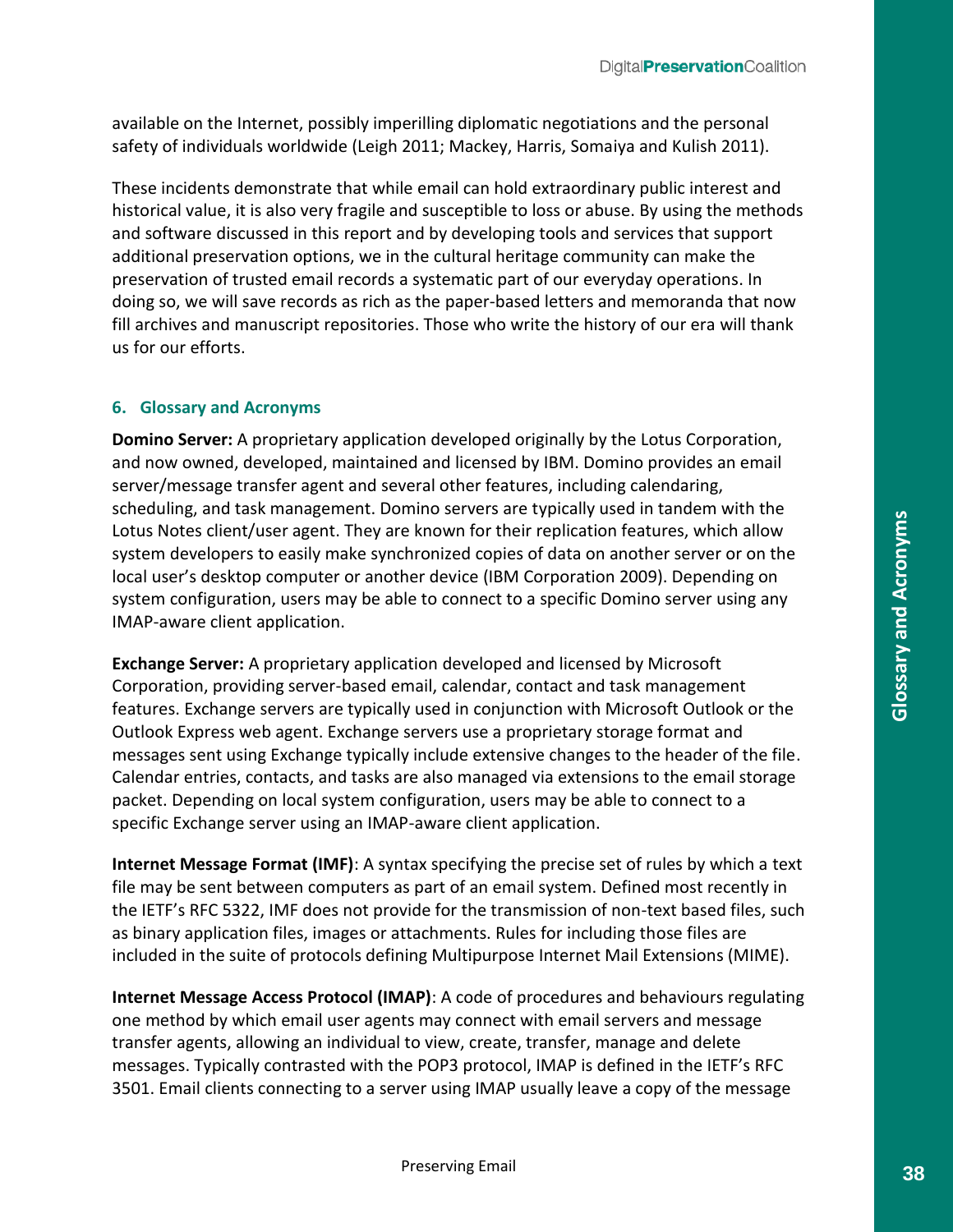Digital**Preservation**Coalition

on the server, unless the user explicitly deletes a message or has configured the client software with rules that automatically delete messages meeting defined criteria.

**Internet Engineering Task Force (IETF)**: An informal, open group of system engineers, vendors, computer operators and interested individuals who define the standard protocols by which the Internet operates, via a set of working groups and meetings. The IETF issues Internet standards in a Request for Comments (RFC) format.

**Messaging Application Programming Interface (MAPI)**: A proprietary but open protocol for accessing and manipulating messages stored in the Microsoft Exchange Server and related parts of the Exchange/Outlook architecture. By defining a set of objects, functions, and methods, Simple and Extended MAPI can be used to add messaging functionality (including message creation, transfer, deletion and categorization) or develop applications to capture and store email from an Exchange server.

**Message Transfer Agent (MTA)**: software that transfers a message from one computer to another within a client/server architecture defined by the Simple Mail Transfer Protocol. Multiple MTAs may handle a message before it is delivered to its final destination.

**Migration**: The process of converting an email message or messages from one storage format to another storage format. Migration can be completed using tools built into an MTA or UA, or by stand-alone migration tools, such as Xena, Aid4Mail and Emailchemy.

**Milter**: an extension for the popular Postfix and Sendmail mail transfer agents, allowing for the identification, sorting and filtering of messages while they are in transit from the sending to the receiving server. Although milters are typically used to identify and quarantine spam and viruses, they can also be used to identify and filter messages for capture to an external email store.

an email message or messages from one storage<br>
stration can be completed using tools built into an<br>
on tools, such as Xena, Aid4Mail and Emailchemy.<br>
Sostix and Sendmail mail transfer agents, allowing for<br>
of messages whil **Multipurpose Internet Mail Extensions (MIME)**: A protocol for including non-ASCII information in email messages. Specified in IETF RFC 2045, 2046, 2047, 4288, 4289 and 2049, MIME defines the precise method by which non-Latin characters, multipart bodies, attachments and inline images may be included in email messages. MIME is necessary because email supports only seven-bit, not eight-bit ASCII characters. It is also used in other communication exchange mechanisms, such as HTTP. Software such as message transfer agents, email clients, and web browsers typically include interpreters that convert MIME content to and from its native format, as needed.

**Post Office Protocol (POP3)**: an Internet Protocol that defines the ways in which an email user agent may connect to an email server to retrieve and manage email messages that the server or client is holding in storage. POP3 typically moves email messages from the server to the client machine and deletes the server copy, although it is typically possible to direct the server to maintain the message by setting a configuration directive in the email client.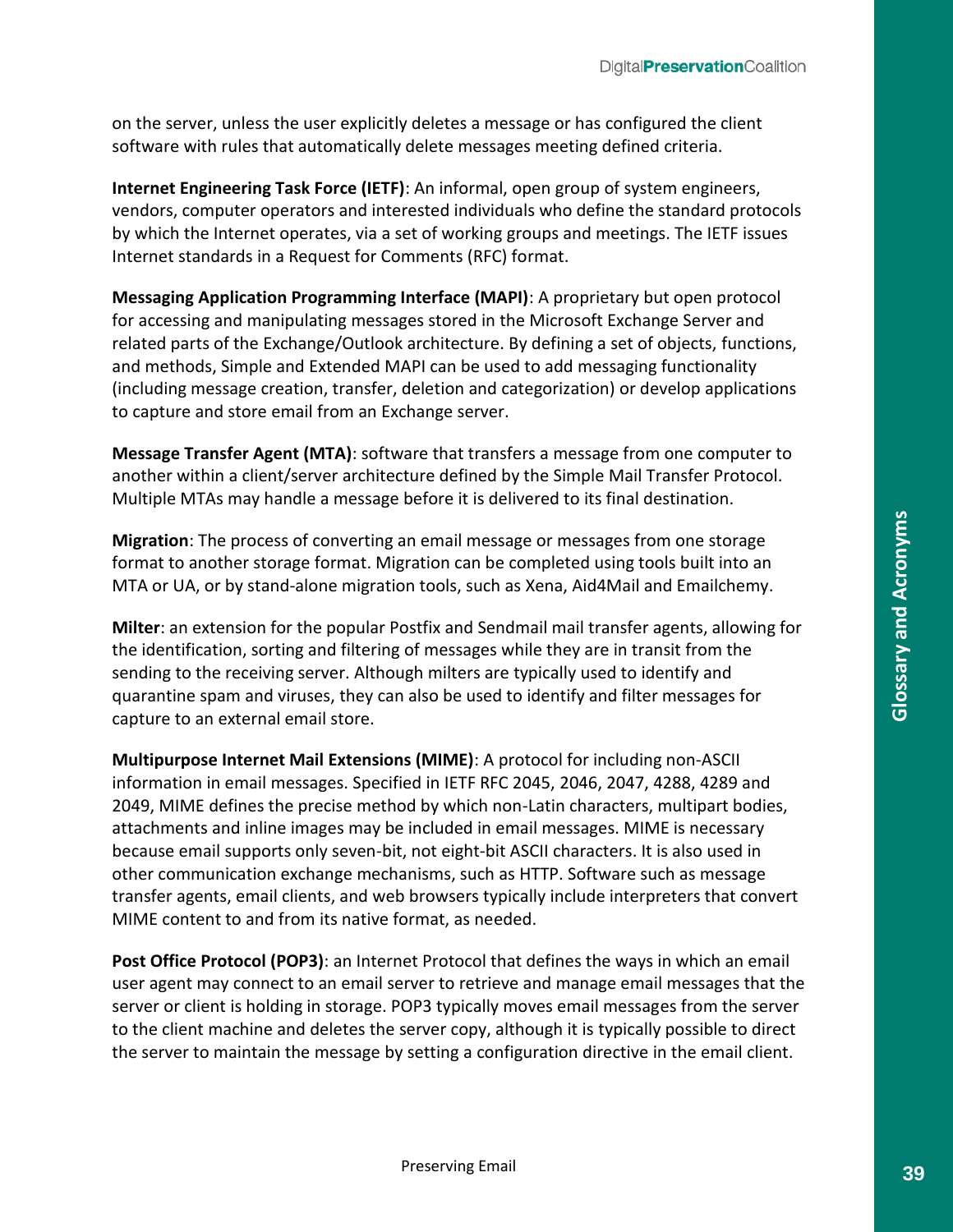**PST:** .pst is a file extension for local 'personal stores' written by the program Microsoft Outlook. PST files contain email messages and calendar entries using a proprietary but open format, and they may be found on local or networked drives of email end users. Several tools can read and migrate PST files to other formats.

**Single Instance Storage**: a method by which a computer system keeps and points to one copy of a message, document or other data, even though the data is shared among multiple users or accounts, thereby de-duplicating information and saving storage space.

**Simple Mail Transfer Protocol (SMTP)**: A set of rules that defines how outgoing email messages are transmitted from one Mail Transfer Agent to another across the Internet, until they reach their final destination. Defined most recently in IETF RFC 5321.

**User Agent**: Software that interacts with an email server to retrieve and send messages, and with the end user to create, store, edit, delete, print, classify and otherwise manipulate email messages.

**Unstructured Data/Records**: Data or records that do not conform to a specified data model or which cannot be queried using a standardized syntax, but which are stored in a file system. Records such as email messages, correspondence stored in personal workspaces, text/instant messages, and blog postings tend to include unstructured data, although email headers provided some structured data for each message.

# **7. Further Reading**

The following resources are particularly useful. Complete citations for each item can be found in the References section.

<span id="page-45-0"></span>David Bearman's 1994 article, 'Managing Electronic Mail' outlines the major social, technical and legal issues that any email preservation project needs to address. It is particularly useful in suggesting ways that systems designs can support the effective implementation of policies. Tools developed since 1994 make Bearman's approach much more practical now, than at the time of publication.

External and the method of the method of blog postings tend to include unstructured data,<br>e structured data for each message.<br>extructured data for each message.<br>All preservation project needs to address. It is<br>the structur Maureen Pennock's 2006 'Curating Emails' remains essential reading, reviewing the major challenges to email preservation, and summarizing some prospective approaches. She places particular emphasis on the need to manage email effectively during its period of creation and active use so that is left in a preservation-ready format. The work also outlines the major conceptual approaches that can be used to preserve email, with somewhat less description of particular tools or services.

Richard Cox's 2008 book chapter on email preservation reviews the history of attempts that the archival profession has made in preserving email messages and their content, suggesting that the best approaches will understand and preserve them as the organic outcome of our professional and personal lives. Cox suggests that those wishing to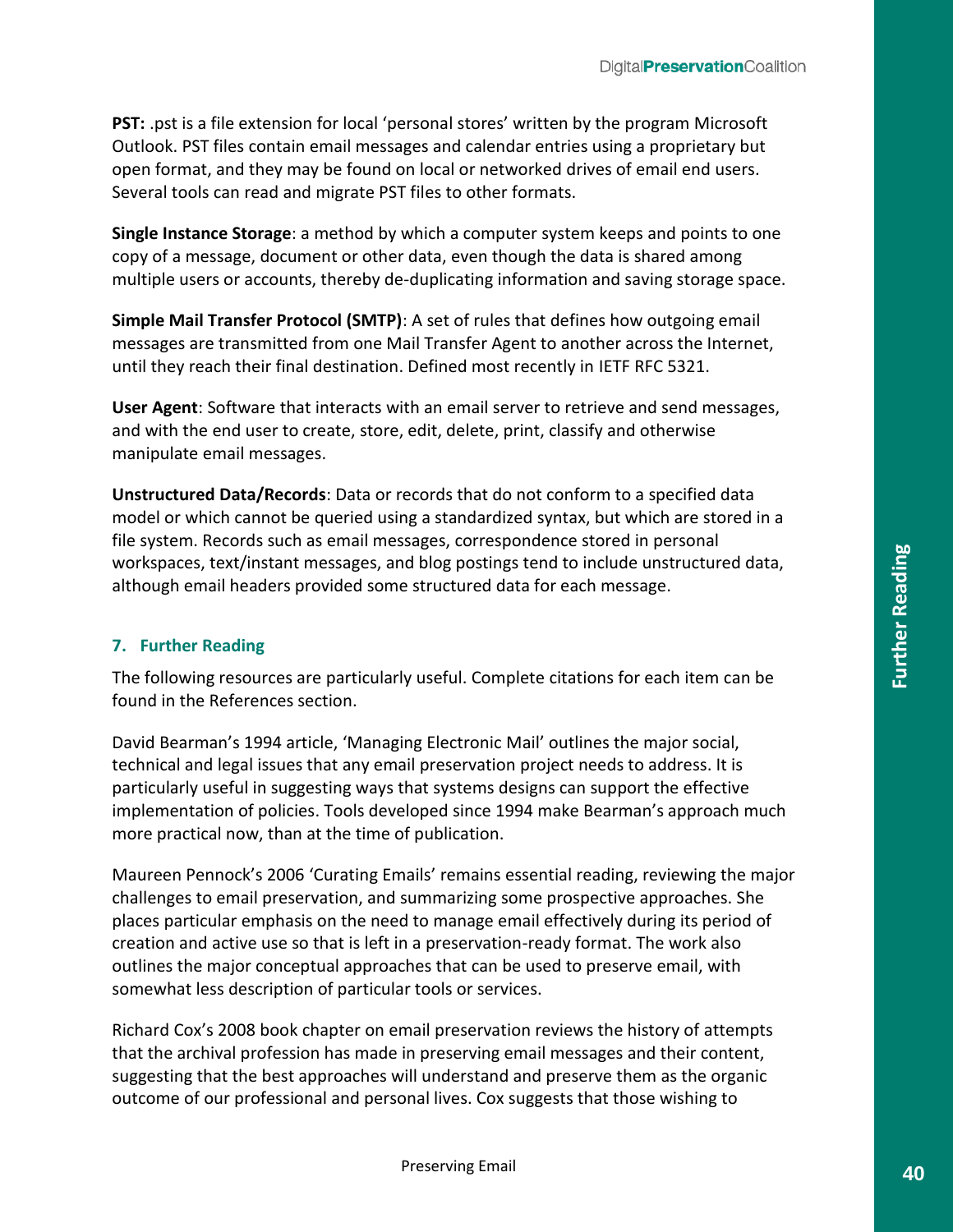preserve email draw on concepts and procedures from both the records management and manuscript archives traditions, but the chapter contains relatively little direct implementation advice.

Gareth Knight's 2009 report on email migration tools, completed for the InSPECT project, includes a description and analysis of the structure of an email message, identifying 14 properties of the message header and 50 properties of the message body that must be maintained during migration if an email is to be considered authentic and complete. The report also outlines a procedure for testing whether particular email migration tools preserve those properties and applies that procedure to three specific tools.

Andrea Goethals' and Wendy Gogel's 2010 iPres conference paper, outlining Harvard University's plan to support email preservation within a local digital repository, provides an example of attempts to integrate email preservation into existing library and archival services. Reviewing major challenges and discussing the formation of the project team and implementation decisions, the authors outline the process that led them to choose an XML format for preservation, noting relevant administrative issues and outlining prospective deposit and processing workflows.

# **8. References**

- Anderson, C., 2011. Help Create an Email Charter! TEDChris: The Untweetable. Available at: http://tedchris.posterous.com/help-create-an-email-charter [Accessed July 15, 2011].
- <span id="page-46-0"></span>Ashenfelder, M., 2011a. Personal Archiving in the Cloud. The Signal: Digital Preservation. Available at: http://blogs.loc.gov/digitalpreservation/2011/06/personal-archivingin-the-cloud/ [Accessed June 9, 2011].
- hail Charter! <u>TEDChris: The Untweetable</u>. Available at:<br>
help-create-an-email-charter [Accessed July 15,<br>
iving in the Cloud. <u>The Signal: Digital Preservation</u>.<br>  $\frac{200}{200}$ <br>  $\frac{200}{200}$ <br>  $\frac{200}{200}$ <br>  $\frac{200}{200}$ Ashenfelder, M., 2011b. When I Go Away: Getting Your Digital Affairs in Order. The Signal: Digital Preservation. Available at: http://blogs.loc.gov/digitalpreservation/2011/07/when-i-go-away-getting-yourdigital-affairs-in-order/ [Accessed July 3, 2011].
- Bailey, S., 2011a. Paying Lip Service to the User. Records Management Futurewatch. Available at: http://rmfuturewatch.blogspot.com/2011/06/paying-lip-service-touser.html [Accessed June 10, 2011].
- Bailey, S., 2011b. Email Management: Fifteen Wasted Years and Counting. Available at: http://e-records.chrisprom.com/?p=2284 [Accessed June 20, 2011].
- Baron, J., 2010. The Future of Email Preservation. Available at: www.archives.gov/recordsmgmt/pdf/baron-raco2010.pdf [Accessed June 20, 2011].
- Barzun, J. and Graff, H.F., 1992. The Modern Researcher 5th edn., Fort Worth, Texas: Harcourt Brace Jovanovich College Publishers.
- Beagrie, N., 2005. Plenty of Room at the Bottom? Personal Digital Libraries and Collections. D-Lib Magazine, 11(06). Available at: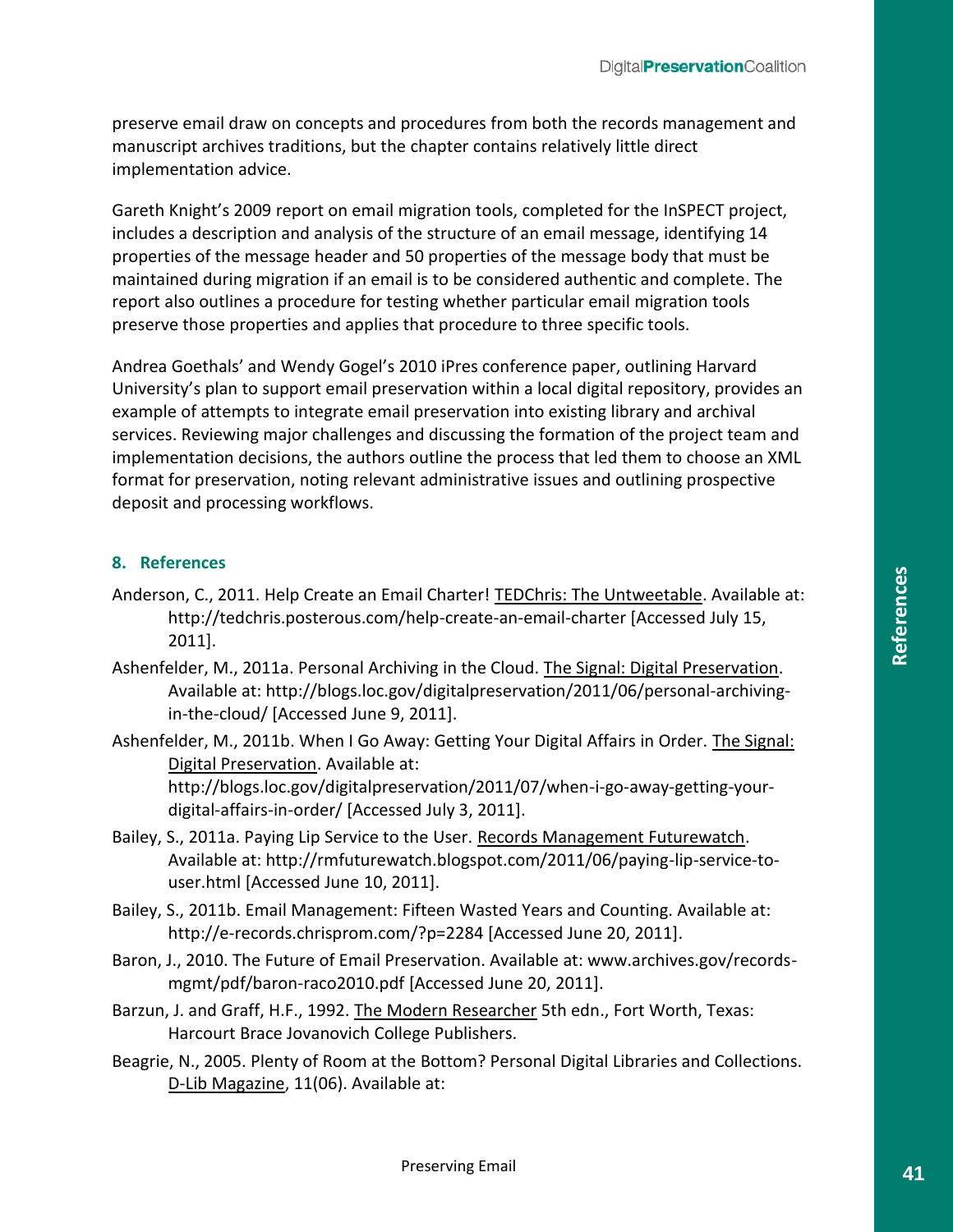http://www.dlib.org/dlib/june05/beagrie/06beagrie.html [Accessed August 30, 2011].

- Bearman, D., 1993. The Implications of Armstrong v. Executive of the President for the Archival Management of Electronic Records. American Archivist, 56(4), pp. 674-689.
- Bearman, D., 1994. Managing Electronic Mail. Archives and Manuscripts, 22(1), pp. 28–50.
- Bearman, D. and Hedstrom, M., 2000. Reinventing Archives for Electronic Records: Alternative Service Delivery Options. In American Archival Studies: Readings in Theory and Practice. Society of American Archivists, pp. 549–567.
- Beebe, D., 2008. Enterprise Vault and Discovery Accelerator: Email Archiving and Discovery Solution Implementation and the Legal Landscape. Denver Colorado: Regis University. Available at: http://adr.coalliance.org/codr/fez/view/codr:288 [Accessed June 3, 2011].
- Billsus, D. and Hilbert, D., Seamless Electronic Mail Capture With User Awareness And Consent. Available at: http://www.google.com/patents?hl=en&lr=&vid=USPATAPP11620850&id=BL2iAAA AEBAJ&oi=fnd&dq=%22email+archiving%22&printsec=abstract#v=onepage&q=%22 email%20archiving%22&f=false [Accessed June 11, 2011].
- BlogForever Project, 2011. BlogForever Project Website. Available at: http://blogforever.eu/ [Accessed July 20, 2011].
- Boudrez, F., 2006. Filing and Archiving Email, Antwerp: Expertisecentrum DAVID vzw. Available at: http://www.expertisecentrumdavid.be/docs/filingArchiving\_email.pdf [Accessed June 3, 2011].
- ed July 20, 2011].<br>
Email, Antwerp: Expertisecentrum DAVID vzw.<br>
trisecentrumdavid.be/docs/filingArchiving\_email.pdf<br>
02. <u>DAVID: Archiving Email</u>, Antwerp: City of Antwerp<br>
02. <u>DAVID: Archiving Email</u>, Antwerp: City of A Boudrez, F. and Van Den Eynde, S., 2002. DAVID: Archiving Email, Antwerp: City of Antwerp Archives. Available at: http://www.expertisecentrumdavid.be/davidproject/teksten/Rapporten/Report4.p df [Accessed June 3, 2011].
- Brodkin, J., 2011. The MIME Guys: How Two Internet Gurus Changed E-mail Forever. Network World. Available at: http://www.networkworld.com/news/2011/020111 mime-internet-email.html?page=1 [Accessed August 31, 2011].
- Brogan, M. and Vreugdenburg, S., 2008. 'You've Got Mail': Accountability and End User Attitudes to Email Management. In Proceedings of the 4th International Conference on e-Government. RMIT University Melbourne Australia, pp. 63–69.
- Buckles, G., 2011. Custodial Email Preservation Email Infestation. eDiscovery Journal, (March 2011). Available at: http://ediscoveryjournal.com/2011/03/custodial-emailpreservation-%E2%80%93-email-infestation/ [Accessed August 30, 2011].
- California Digital Library, 2011. Web Archiving Service. Available at: http://webarchives.cdlib.org/ [Accessed July 18, 2011].
- Carden, M., 2011. Email Message sent to Christopher Prom on July 19, 2011. Copy available from recipient upon request.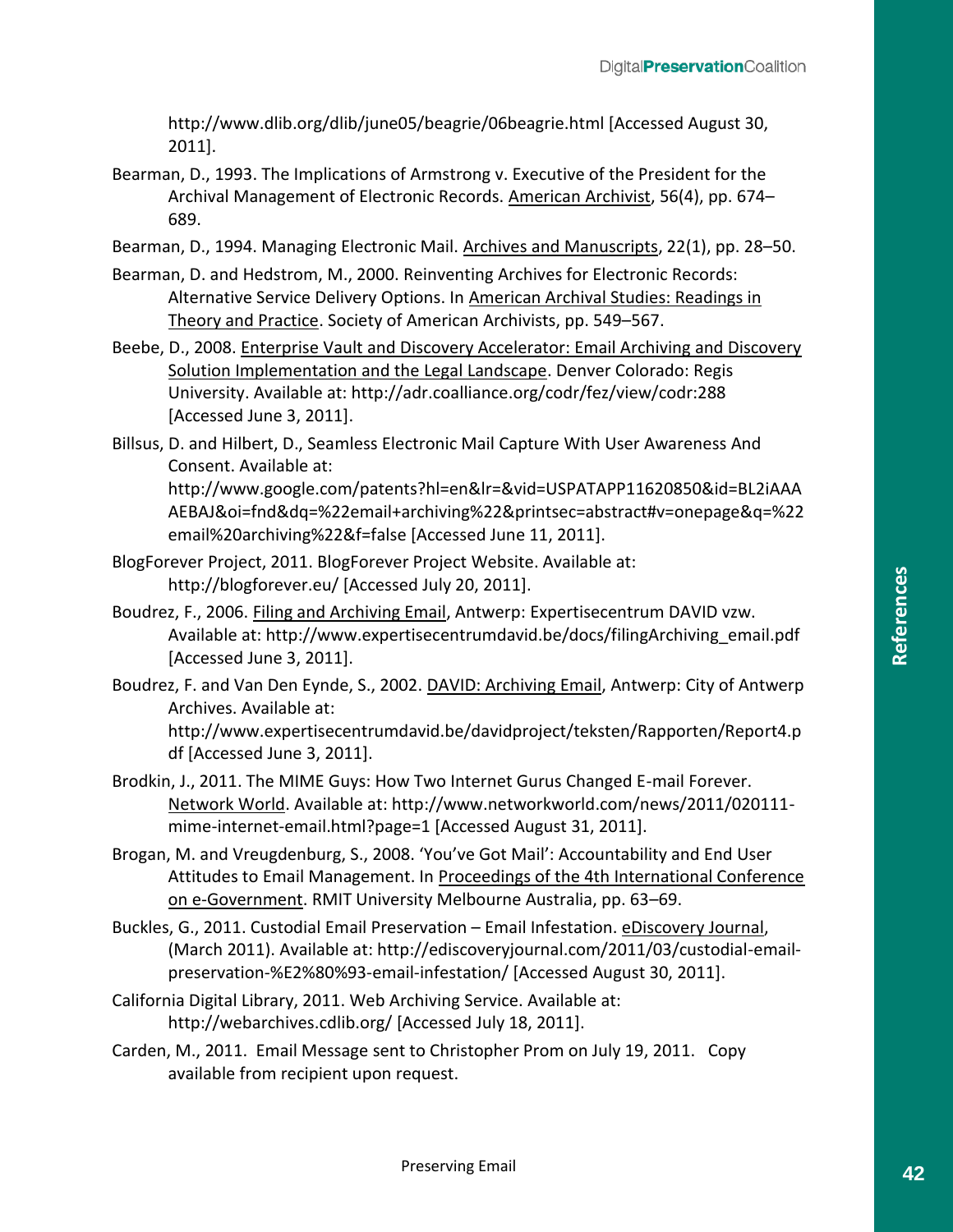- Carroll, E. and Romano, J., 2011. Your Digital Afterlife: When Facebook, Flickr and Twitter Are Your Estate, What's Your Legacy?, Berkeley, CA: New Riders.
- Cavender, A., 2010. Backing Up a Campus Email Account: GMail, iCal, and a Desktop Application. ProfHacker - The Chronicle of Higher Education. Available at: http://chronicle.com/blogPost/Backing-Up-a-Campus-Email-A/25992/ [Accessed July 16, 2011].
- Charlesworth, A., 2009. Digital Lives: Legal and Ethical Issues: A Discussion Paper, London: The British Library. Available at: http://britishlibrary.typepad.co.uk/files/digitallives-legal-ethical.pdf [Accessed June 10, 2011].
- Chatelain, J.-Luc and Garrie, D.B., 2007. The Good, the Bad and the Ugly of Electronic Archiving: An Essay on the State of Enterprise Information Management. Journal of Legal Technology Risk Management, 2(1), pp. 90–97.
- Cole, R. and Eklund, P., 1999. Analyzing an Email collection using formal concept analysis. In Principles of Data Mining and Knowledge Discovery. Proceedings of the Third European Conference, PKDD'99*.* (Lecture Notes in Artificial Intelligence Vol. 1704). Berlin, Germany, pp. 309–15.
- comScore, Inc., 2011. Email Evolution: Web-based Email Shows Signs of Decline in the U.S. While Mobile Email Usage on the Rise. Available at: http://www.comscore.com/Press\_Events/Press\_Releases/2011/1/Webbased\_Email\_Shows\_Signs\_of\_Decline\_in\_the\_U.S.\_While\_Mobile\_Email\_Usage\_o n\_the\_Rise [Accessed July 17, 2011].
- Consultative Committee for Space Data Systems, 2002. Reference Model for an Open Archival Information System (OAIS), Available at: http://public.ccsds.org/publications/archive/650x0b1.pdf [Accessed June 10, 2011].
- Cox, R.J., 2008. Chapter 7: Electronic Mail and Personal Recordkeeping. In Personal Archives and a New Archival Calling: Readings, Reflections and Ruminations. Duluth, Minnesota: Litwin Books, pp. 201–42.
- Crispin, M., 2003. RFC 3501 Internet Message Access Protocol Version 4, Revision 1. Available at: http://tools.ietf.org/html/rfc3501 [Accessed August 30, 2011].
- Crook, C., 2010. Climategate and the Big Green Lie Politics The Atlantic. Available at: http://www.theatlantic.com/politics/archive/2010/07/climategate-and-the-biggreen-lie/59709/ [Accessed July 22, 2010].
- Croxall, B., 2010. Backing up Your Social Network v2.0. Profhacker The Chronicle of Higher Education. Available at: http://chronicle.com/blogs/profhacker/backing-upyour-social-network-v20/26890 [Accessed June 6, 2011].
- Dale, R. and Ambacher, B. eds., 2007. Trustworthy Repositories Audit & Certification (TRAC): Criteria and Checklist, Chicago, Illinois: CRL.
- Decline\_in\_the\_U.S.\_While\_Mobile\_tmail\_Usage\_o<br>
2011].<br>
20111.<br>
2013. Reference Model for an Open<br>
2013. Worldble at:<br>
2013. Worldble at:<br>
2014. Havia and Personal Recordkeeping. In <u>Personal</u><br>
2014.<br>
2014.<br>
2014. Message Digital Preservation Testbed, 2003. From Digital Volatility to Digital Permanence: Preserving Email, The Hague: Dutch National Archives. Available at: http://en.nationaalarchief.nl/sites/default/files/docs/kennisbank/volatilitypermanence-email-en.pdf.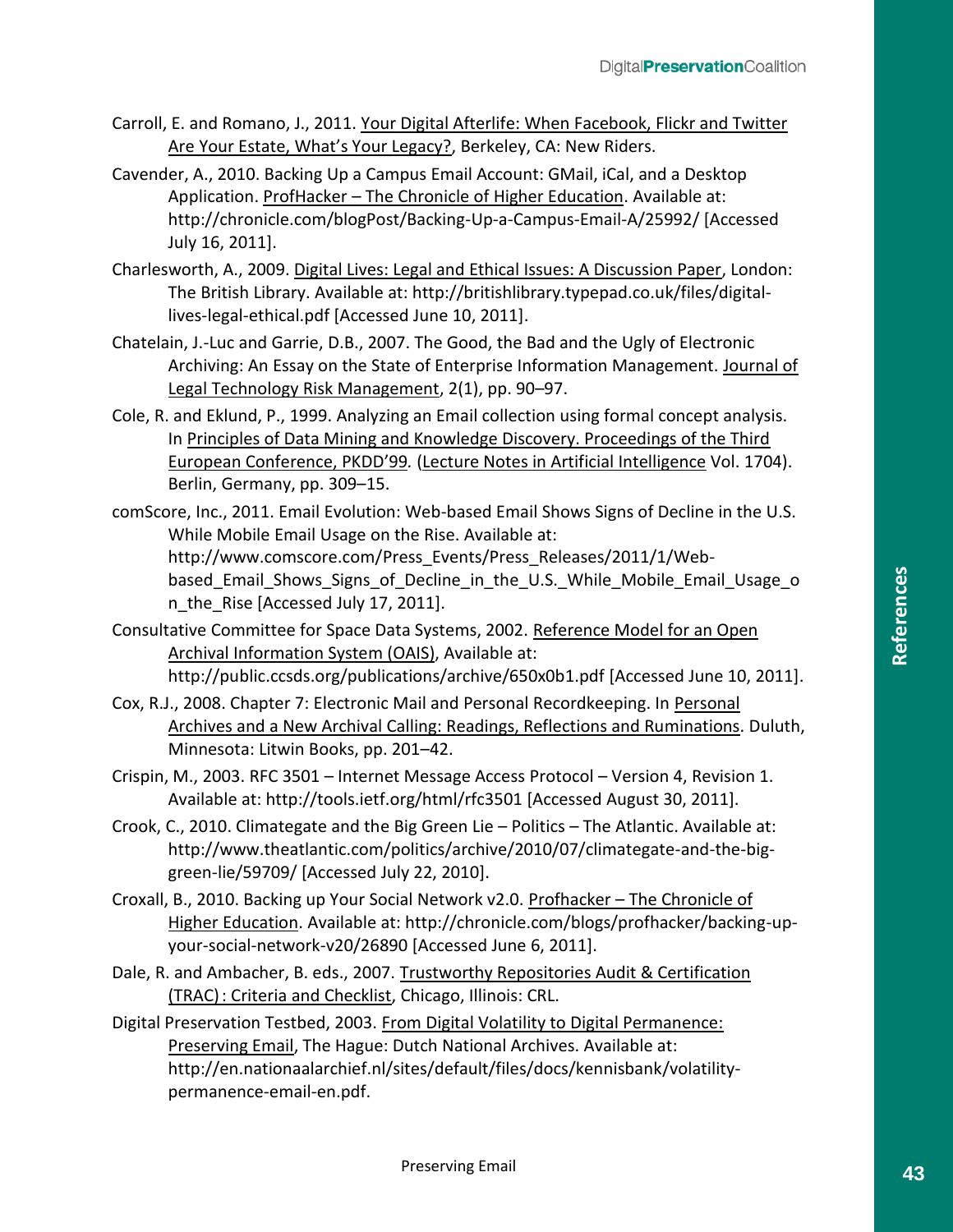- DRAMBORA Project, Digital Repository Audit Method and Risk Assessment. Available at: http://www.repositoryaudit.eu/ [Accessed July 22, 2010].
- Enneking, N., 1998. Managing Email: Working Toward an Effective Solution. Records Management Quarterly, 32(3), p. 24.
- ExactByte, LLC, 2011. Tweetymail Website. Available at: http://tweetymail.com/ [Accessed July 16, 2011].
- ExactTarget, 2010. Is email on the decline? Event360.com. Available at: http://www.event360.com/blog/is-email-on-the-decline/ [Accessed July 17, 2011].
- Fallows, J., 2011. Hacked! The Atlantic. Available at: http://www.theatlantic.com/magazine/archive/2011/10/hacked/8673/# [Accessed November 11, 2011].
- Foggo, G., Grosso, S., Harrison, B. and Rodriguez-Barrera, J.V., 2007. Comparing E-Discovery in the United States, Canada, the United Kingdom, and Mexico. Newsletter of the Committee on Commercial & Business Law Litigation, Section of Litigation, American Bar Association, 8(4). Available at: http://www.mcmillan.ca/Files/BHarrison\_ComparingE-Discoveryintheunitedstates.pdf [Accessed June 3, 2011].
- Freeman, E. and Gelernter, D., 1996. Lifestreams: a Storage Model For Personal Data. ACM SIGMOD Record, 25(1), pp. 80–86.
- Gewirtz, D., 2007. Where Have All the Emails Gone?, Palm Bay, Fla.: Zatz. Available at: http://www.worldcat.org/title/where-have-all-the-emails-gone/oclc/227004599 [Accessed July 10, 2011].
- Gewirtz, D., 2009. Some Bush-era Emails Restored, Many Still Lost to History. Anderson Cooper 360 Blogs. Available at: http://ac360.blogs.cnn.com/2009/12/14/somebush-era-emails-restored-many-still-lost-to-history/ [Accessed July 7, 2011].
- Goethals, A. and Gogel, W., 2010. Reshaping the Repository: The Challenge of Email Archiving. In 7th International Conference on Preservation of Digital Objects (iPRES2010*)*. Vienna, Austria. Available at: http://www.ifs.tuwien.ac.at/dp/ipres2010/schedule.html [Accessed June 2, 2011].
- Gorton, D., Murthy, U., Vemuri, S. and Perez-Quinones, M.A., 2007. Email-Set Visualization: Facilitating Re-Finding in Email Archives. Available at: http://eprints.cs.vt.edu/archive/00000956/ [Accessed June 9, 2011].
- Emails Gone?, Palm Bay, Fla.: Zatz. Available at:<br>
(where-have-all-the-emails-gone/oclc/227004599<br>
ils Restored, Many Still Lost to History. <u>Anderson</u><br>
http://ac360.blogs.cnn.com/2009/12/14/some-<br>
http://ac360.blogs.cnn.c Green, M., Soy, S., Gunn, S. and Galloway, P., 2002. Coming to TERM: Designing the Texas Email Repository Model. D-Lib Magazine, 8(9). Available at: http://www.dlib.org/dlib/september02/galloway/09galloway.html [Accessed June 2, 2011].
- Gregory, A., 2010. 13 Tools to Back Up Your Social Media Content. SitePoint. Available at: http://www.sitepoint.com/backup-social-media-profiles/ [Accessed July 16, 2011].
- Gruenspecht, J., 2011. 'Reasonable' Grand Jury Subpoenas: Asking for Information in the Age of Big Data. Harvard Journal of Law & Technology, 24(1), pp. 543-62.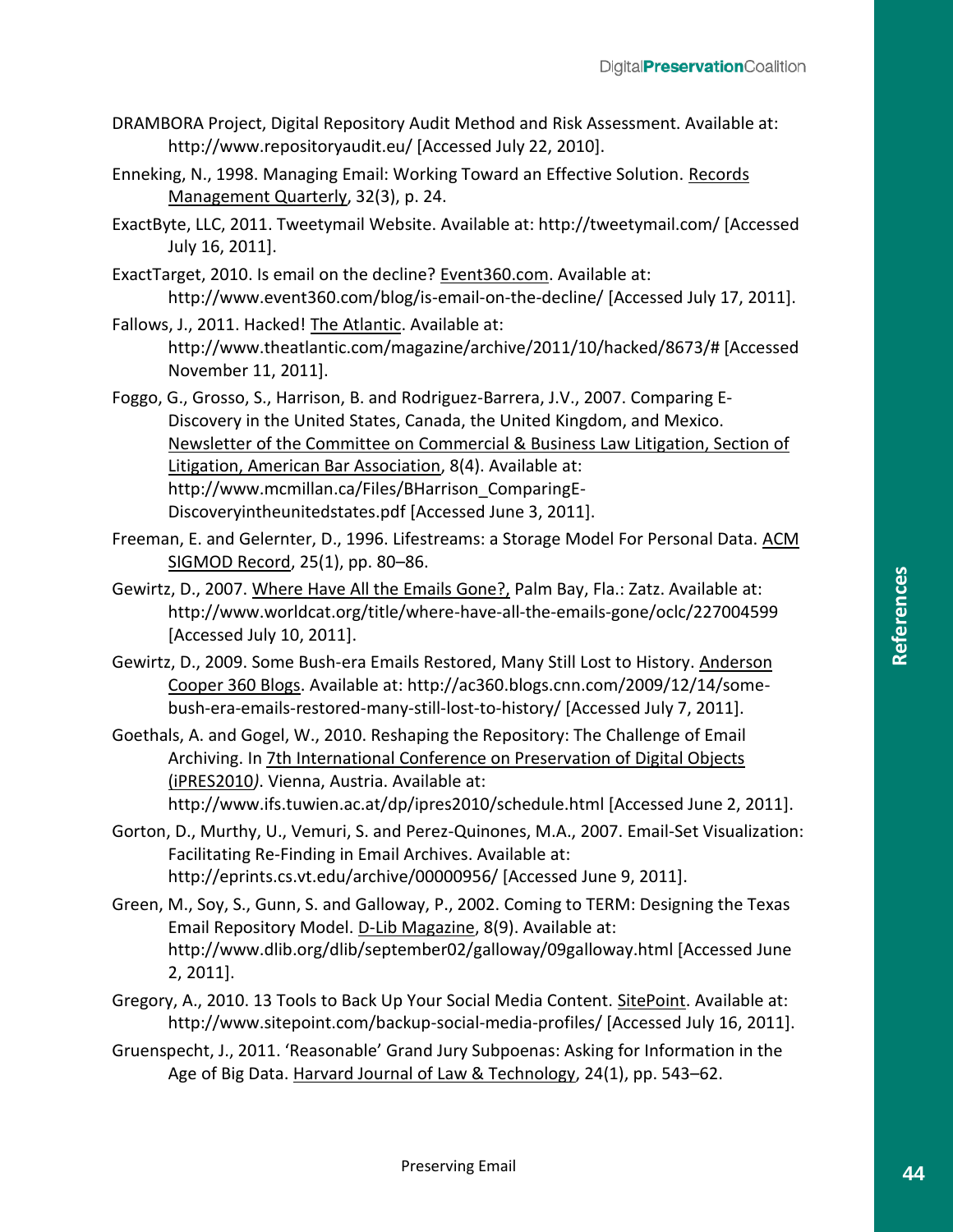- The Guardian, 2011. Hacked Climate Science Emails. Available at: http://www.guardian.co.uk/environment/hacked-climate-science-emails [Accessed November 27, 2011].
- Guy, M., 2011. Preserving your Emails. JISC Beginner's Guide to Digital Preservation. Available at: http://blogs.ukoln.ac.uk/jisc-bgdp/2011/03/02/preserving-youremails/ [Accessed June 3, 2011].
- Hall, E., 2005. RFC 4155 The Application/Mbox Media Type. Available at: http://tools.ietf.org/html/rfc4155 [Accessed August 31, 2011].
- Harbaugh, L.G., 2010. Sorting through Email Archiving Tools. Network World. Available at: http://www.networkworld.com/reviews/2010/101110-email-archiving-test.html [Accessed July 4, 2011].
- Harbaugh, L.G., 2011. Iron Mountain Wins Email Archiving Test. Network World. Available at: http://www.networkworld.com/reviews/2011/022111-email-archiving-test.html [Accessed July 4, 2011].
- Hill, B.W., 2011. The Forrester Wave<sup>TM</sup>: Message Archiving Software, Q1 2011 Forrester Research. Available at: http://www.forrester.com/rb/Research/wave%26trade%3B\_message\_archiving\_so ftware,\_q1\_2011/q/id/53276/t/2 [Accessed July 4, 2011].
- How-To Geek, 2007. Force Outlook 2007 to Download Complete IMAP Items. *How-To Geek*. Available at: http://www.howtogeek.com/howto/microsoft-office/forceoutlook-2007-to-download-complete-imap-items/ [Accessed July 16, 2011].
- **Example 1.1**<br>
Archivet Complete-Imap-items/ [Accessed July 16, 2011].<br>
In ili is Harder than it Sounds: Steven Howard |<br>
Frign: Preserving Email: Directions and Perspective.<br>
Arrisprom.com/?p=2192 [Accessed August 30, 201 Howard, S., 2011. Why Preserving Email is Harder than it Sounds: Steven Howard | Practical E-Records. In DPC Briefing: Preserving Email: Directions and Perspective. Available at: http://e-records.chrisprom.com/?p=2192 [Accessed August 30, 2011].
- Hunter, P., 2007. Email Meets Enron to Bring Lawyers Down on Big Corporations. Computer Fraud & Security, 2007(5), pp. 18–20.
- Hyry, T. and Onuf, R., 1997. The Personality of Electronic Records: The Impact of New Information Technology on Personal Papers. Archival Issues, 22(1), pp. 37–44.
- IBM Corporation, 2009. Demo: Lotus Domino Replication Basics. Available at: http://www-10.lotus.com/ldd/dominowiki.nsf/dx/domino-replication-basics [Accessed September 19, 2011].
- Internet Archive, 2011. Archive-It.org. Available at: http://www.archive-it.org/ [Accessed July 18, 2011].
- Internet Memory Foundation, 2011. Archivethe.net. Available at: http://internetmemory.org/en/index.php/projects/atn [Accessed July 18, 2011].
- InterPARES Project, Project Website. Available at: http://www.interpares.org/ [Accessed July 30, 2011].
- Jackson, T., 2009. The E-mail Optimisation Toolkit, London: ARK Group.
- Jensen, C., 2010. Letting scholars auto-archive (a pragmatic solution to the acquisition and archiving of born-digital material at The Royal Library of Denmark). Presentation to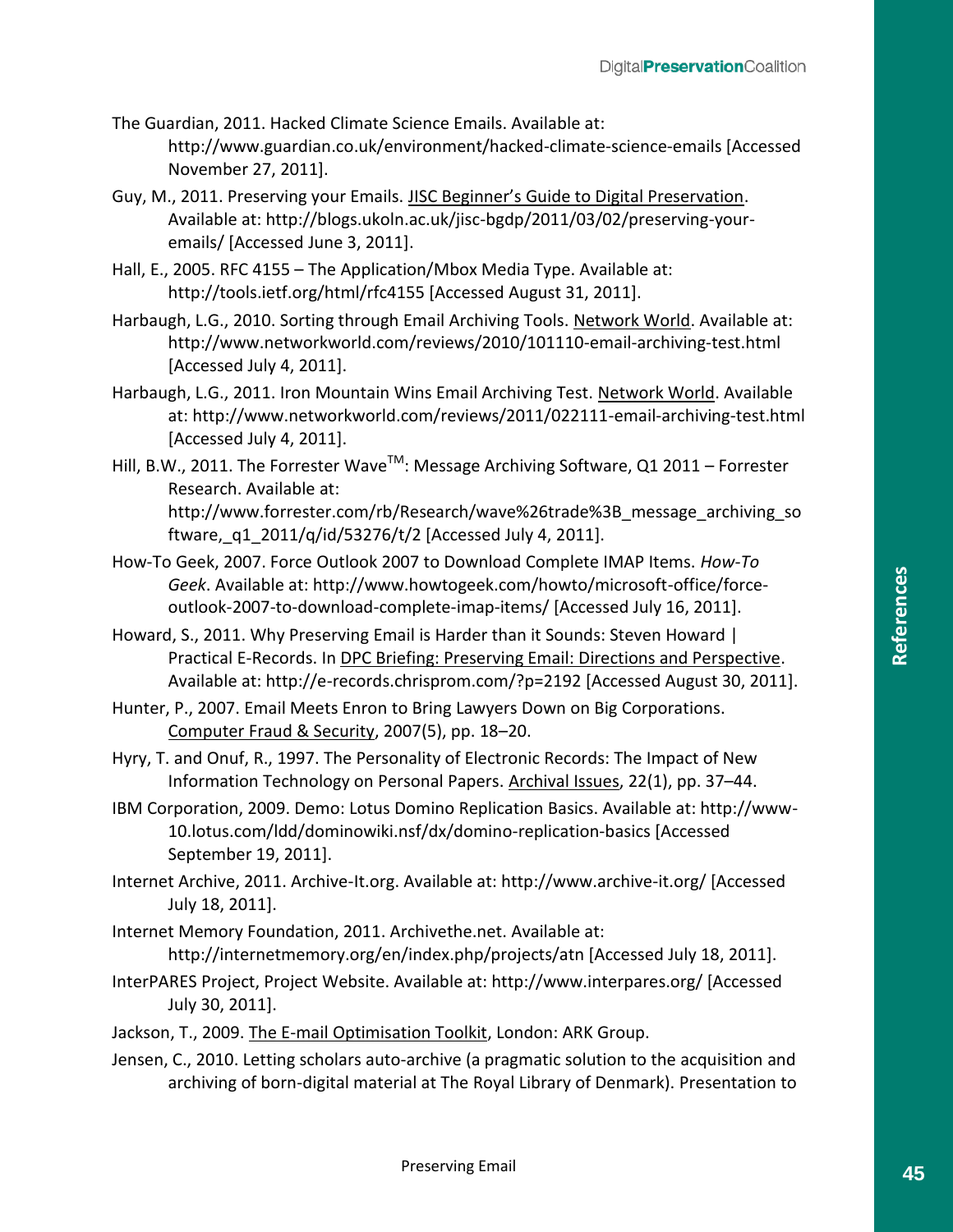4th Conference of LIBER Manuscript Librarians Group: "Meeting with manuscripts, today and tomorrow", 27 May, 2010, Rome Italy. Copy available from author.

- Juhnke, D., 2003. Electronic Discovery in 2010. Information Management Journal, 37, pp. 34–42.
- Klensin, J., 2008. RFC 5321 Simple Mail Transfer Protocol. Internet Engineering Task Force. Available at: http://tools.ietf.org/html/rfc5321 [Accessed July 20, 2011].
- Klyne, G., 2003. An XML Format for Mail and Other Messages. Available at: http://www.ninebynine.org/IETF/Messaging/draft-klyne-message-xml-00.txt [Accessed June 2, 2011].
- Knight, G., 2009. InSPECT Email Testing Report. InSPECT: Investigating Significant Properties of Electronic Content. Available at: http://www.significantproperties.org.uk/email-testingreport.html [Accessed June 17, 2011].
- Lappin, J., 2011. Preserving E-mail Records Management Perspectives. Thinking Records. Available at: http://thinkingrecords.co.uk/2011/08/11/preserving-e-mail-recordsmanagement-perspectives/ [Accessed August 18, 2011].
- Leigh, D., 2011*. Wikileaks: Inside Julian Assange's War on Secrecy* 1st edn., New York: Public Affairs.
- Levsen, L., 2009. Comprehensive Network Analysis Shows Climategate Likely to Be a Leak. Watts Up With That? Available at:

http://wattsupwiththat.com/2009/12/07/comprhensive-network-analysis-showsclimategate-likely-to-be-a-leak/ [Accessed July 18, 2011].

- Li, Y. and Somayaji, A., 2005. Securing Email Archives through User Modeling. In Proceedings of 21st Annual Computer Security Applications Conference. pp. 547– 556
- Library of Congress, 2010. Extractor Tool Helps Preserves Microsoft Outlook Emails and Attachments. Library of Congress Digital Preservation: News and Events. Available at:

http://www.digitalpreservation.gov/news/2010/20100924news article pedals em ail\_tool.html [Accessed May 25, 2011].

- Library of Congress, 2011. NDIIPP Partner Tool and Service Inventory. Available at: http://www.digitalpreservation.gov/partners/resources/tools/index.html [Accessed August 31, 2011].
- Lorenz, C., 2007. The Death of E-mail. Slate Magazine. Available at: http://www.slate.com/id/2177969/ [Accessed July 17, 2011].
- Mackenzie, M.L., 2002. Storage and Retrieval of E-mail in a Business Environment: An Exploratory Study. Library and Information Science Research, 24(4), pp 357-372.
- on Kinaysis Shows Chinategate Likely to be a Leak.<br>
at:<br>
at:<br>
at:<br>
at:<br>
at:<br>
Finall Archives through User Modeling. In<br>
Email Archives through User Modeling. In<br>
Email Archives through User Modeling. In<br>
<u>mouter Security A</u> Mackey, R., Harris, J., Somaiya, R. and Kulish, N., 2011. All Leaked U.S. Cables Were Made Available Online as WikiLeaks Splintered. The Lede: New York Times. Available at: http://thelede.blogs.nytimes.com/2011/09/01/all-leaked-u-s-cables-were-madeavailable-online-as-wikileaks-splintered/ [Accessed September 20, 2011].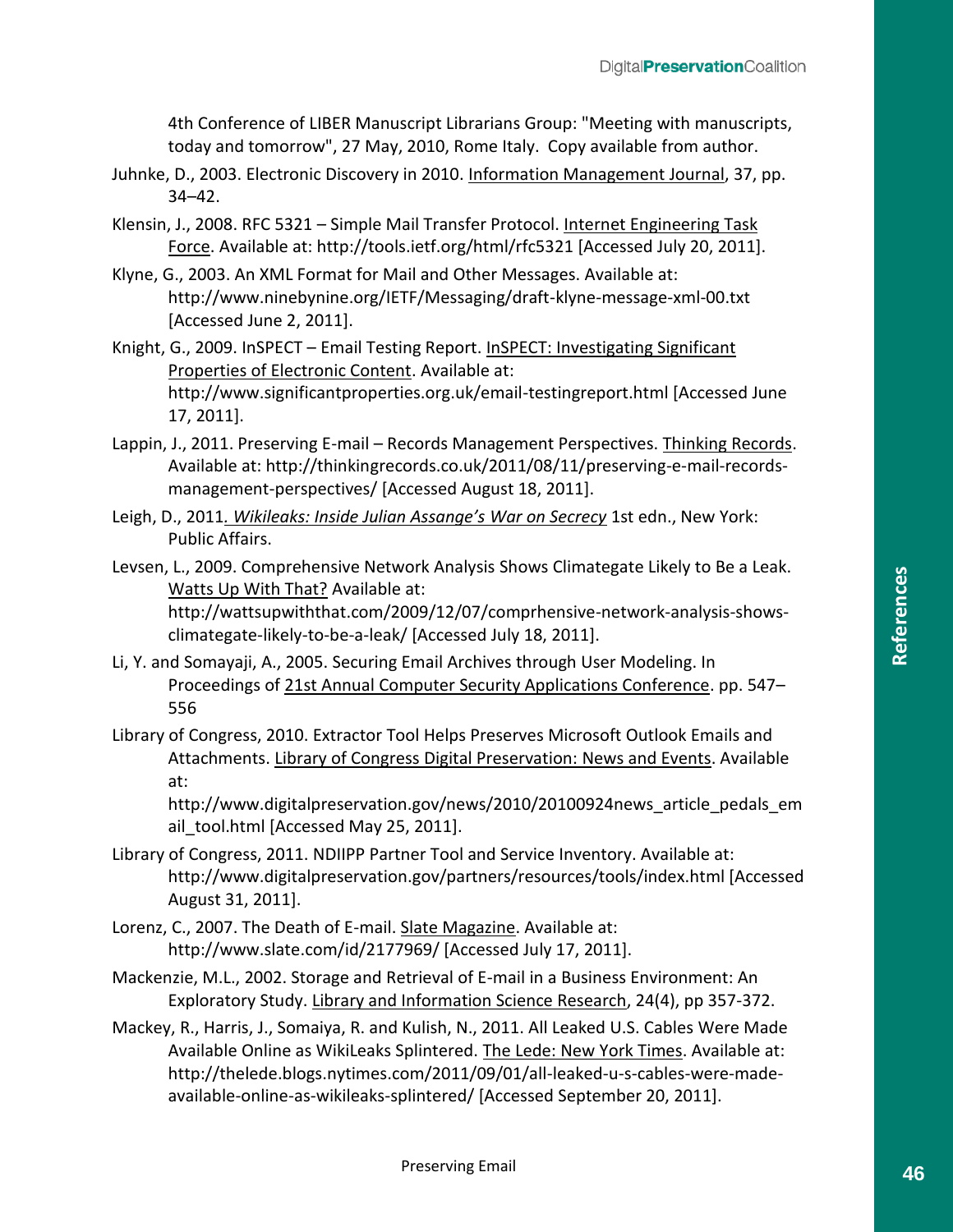Maher, W., 1992. Chaos and the Nature of Archival Systems. Presented at the Society of American Archivists 56th Annual Meeting Montreal, Quebec, Canada, September 15, 1992. Available at:

http://www.library.illinois.edu/archives/workpap/chaosshort.pdf [Accessed July 10, 2011].

- Marshall, C.C., 2007. How People Manage Personal Information Over a Lifetime. In Personal Information Management. Seattle, WA: University of Washington Press, pp. 57–75.
- Marshall, C.C., 2008a. Rethinking Personal Digital Archiving Part 1: Four Challenges from the Field. D-Lib Magazine, 14(4). Available at: http://www.dlib.org/dlib/march08/marshall/03marshall-pt1.html [Accessed July 17, 2011].
- Marshall, C.C., 2008b. Rethinking Personal Digital Archiving, Part 2: Implications for Services, Applications, Institutions. D-Lib Magazine, 14(3/4). Available at: http://www.dlib.org/dlib/march08/marshall/03marshall-pt2.html [Accessed August 31, 2011].
- Meyer, C., 2009. Evolutions in Email Style and Usage. In Science and Technology for Humanity (TIC-STH), 2009 IEEE Toronto International Conference. pp. 609–612.
- Microsoft Corporation, 2011. Outlook 2010 MAPI Reference. Available at: http://msdn.microsoft.com/en-us/library/cc765775.aspx [Accessed August 18, 2011].
- Milicchio, F. and Gehrke, W., 2007. Electronic Mail. In Distributed Services with OpenAFS. Springer Berlin Heidelberg, pp. 237–262. Available at: http://dx.doi.org/10.1007/978-3-540-36634-8\_9 [Accessed July 13, 2011].
- Ministry of Justice, 2011. Civil Procedure Rules Homepage, 57th Update. Available at: http://www.justice.gov.uk/guidance/courts-and-tribunals/courts/procedurerules/civil/index.htm [Accessed September 19, 2011].
- Minor, D., 2008. Mail Account XML Schema: How Internet Messages Can Be Stored as XML. Available at: http://siarchives.si.edu/cerp/David\_Minor\_CERP\_symp.pdf [Accessed May 25, 2011].
- Moidu, S., 2009. Share Photos and Videos Anywhere You Have Email. Facebook. Available at: http://www.facebook.com/blog.php?post=109768117130 [Accessed July 17, 2011].
- -us/library/cc765775.aspx [Accessed August 18,<br>
ctronic Mail. In <u>Distributed Services with OpenAFS</u>.<br>
237–262. Available at:<br>
-3-540-36634-8\_9 [Accessed July 13, 2011].<br>
Ire Rules Homepage, 57th Update. Available at:<br>
47 Morris, E., 2011. Did My Brother Invent E-Mail With Tom Van Vleck? (Part Three). NYTimes.com. Available at: http://opinionator.blogs.nytimes.com/2011/06/21/didmy-brother-invent-e-mail-with-tom-van-vleck-part-three/ [Accessed June 23, 2011].
- Multicians.org, 2011. Multics History. Available at: http://www.multicians.org/history.html [Accessed July 6, 2011].
- Myers, J., 1996. RFC 1939 Post Office Protocol Version 3. Internet Engineering Task Force. Available at: http://tools.ietf.org/html/rfc1939 [Accessed July 24, 2011].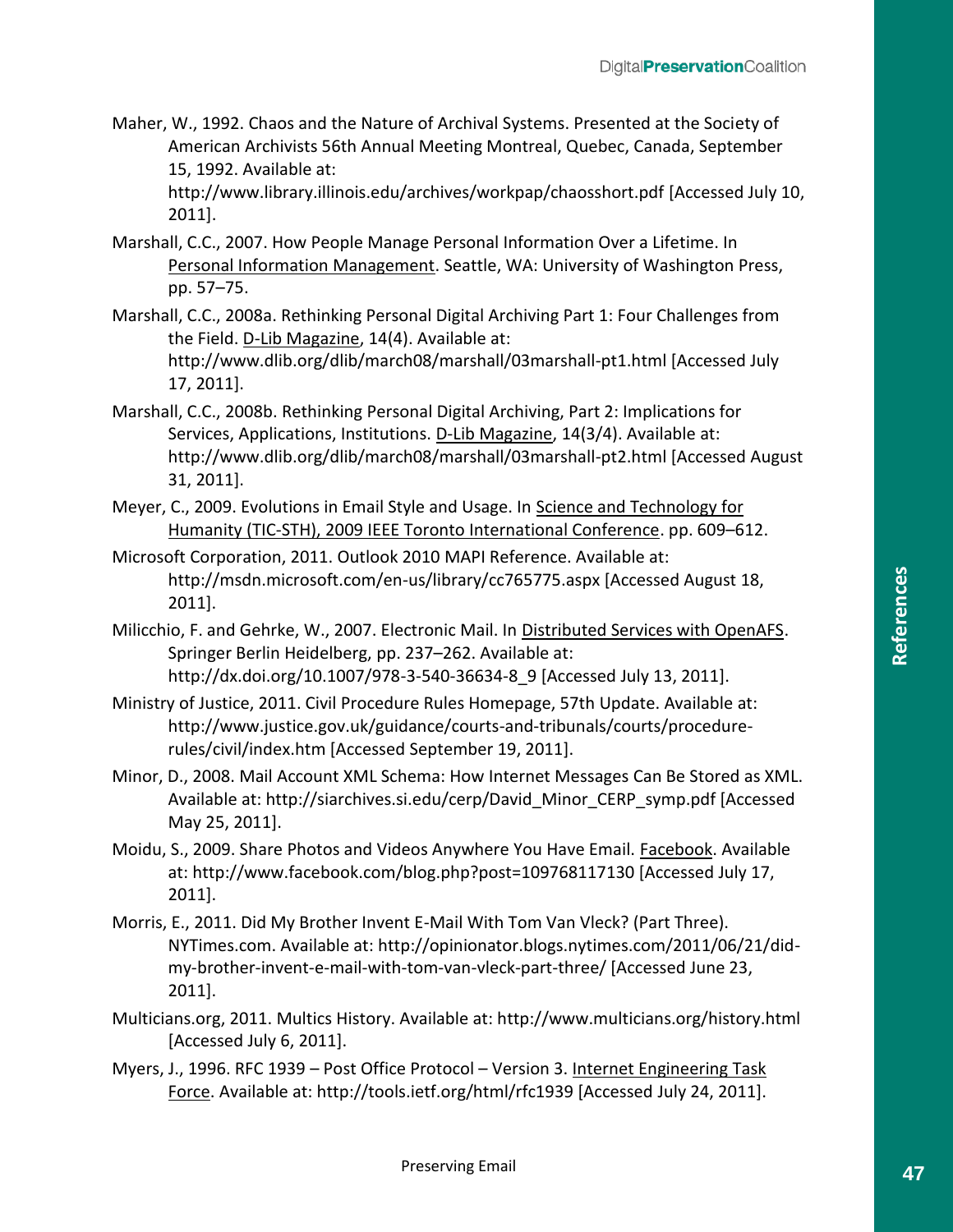- National Library of Australia, 2011. PADI Digital Preservation Tools. Available at: http://www.nla.gov.au/padi/topics/535.html [Accessed August 31, 2011].
- North Carolina Office of Archives and History, 2009. Preservation of Electronic Mail Collaboration Initiative: Technical Resources. Available at: http://www.records.ncdcr.gov/emailpreservation/ [Accessed August 31, 2011].
- Nuffly.com, 2011. Services Nuffly.com. Available at: http://nuffly.com/services [Accessed July 16, 2011].
- Open Planets Foundation, 2011. Community Website. Available at: http://www.openplanetsfoundation.org/ [Accessed August 31, 2011].
- Paquet, L., 2000. Appraisal, Acquisition and Control of Personal Electronic Records: From Myth to Reality. Archives and Manuscripts, 20(2), pp. 71– 91.
- Partridge, C., 2008. The Technical Development of Internet Email. Annals of the History of Computing, IEEE, 30(2), pp. 3–29.
- PeDALS Project, 2010. PeDALS Email Extractor Software | Sourceforge, Available at: http://sourceforge.net/projects/pedalsemailextr/ [Accessed July 16, 2011].
- Pennock, M., 2006. Curating E-Mails: A Life-cycle Approach to the Management and Preservation of E-mail Messages. In DCC Digital Curation Manual. Digital Curation Centre. Available at: http://www.dcc.ac.uk/sites/default/files/documents/resource/curation-

manual/chapters/curating-e-mails/curating-e-mails.pdf [Accessed June 2, 2011].

- Perer, A., Shneiderman, B. and Oard, D.W., 2006. Using Rhythms of Relationships to Understand E-mail Archives. Journal of the American Society for Information Science and Technology, 57(14), pp. 1936-1948.
- Perry, T.S., 1992. Electronic Mail Forces for Social Change. Spectrum, IEEE, 29(10), pp. 30– 32.
- Pinguelo, F.M. and Gonnello, F.J., 2010. Zubulake Revisited: Ineffective Lit Holds and Sloppiness Lead To Wheel of Sanctions. e-Lessons Learned. Available at: http://ellblog.com/?p=2009#more-2009 [Accessed July 22, 2011].
- analy mess countents/resource countents<br>and schemes considered and 2, 2011].<br>
D.W., 2006. Using Rhythms of Relationships to<br>
urnal of the American Society for Information<br>
), pp. 1936–1948.<br>
See for Social Change. <u>Spectru</u> Potter, M., 2002. XML For Digital Preservation: XML Implementation Options for E-Mails. Available at: www.imaginar.org/dppd/DPPD/183%20pp%20XML.pdf [Accessed June 2, 2011].
- Prom, C., 2010. Email Management and Preservation Guidelines. Practical E-Records. Available at: http://e-records.chrisprom.com/?page\_id=1301 [Accessed July 16, 2011].
- Prom, C., 2010. Software/Tools. Practical E-Records. Available at: http://erecords.chrisprom.com/?page\_id=175 [Accessed August 31, 2011].
- Prom, C., 2011. About the iKive Personal Archives Service. Available at: http://www.ikive.com/about/ [Accessed September 20, 2011].
- Pukkawanna, S., Visootfiviseth, V. and Pongpaibool, P., 2006. Classification of Web-based Email Traffic in Thailand. In International Symposium on Communications and Information Technologies, 2006. ISCIT '06*.* pp. 440–445.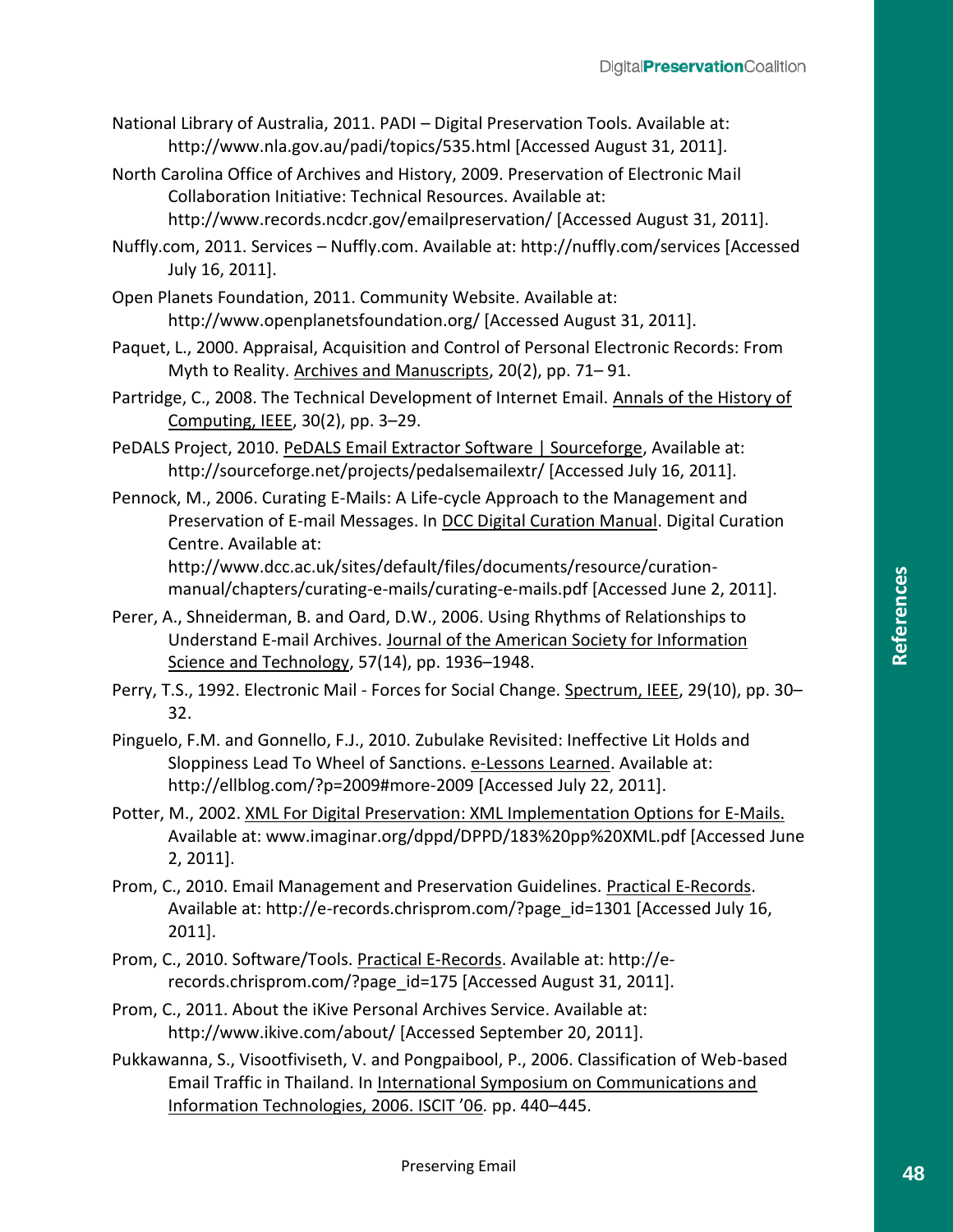- Radicati Group, Inc., 2011a. Email Statistics Report, 2011–2015, Executive Summary. Available at: http://www.radicati.com/?p=7261 [Accessed July 17, 2011].
- Radicati Group, Inc., 2011b. Email Archiving Market, 2011–2015: Executive Summary. Available at: http://www.radicati.com/?p=7359 [Accessed July 21, 2011].
- Rafe, N., 2011. Backupify is More than a Backup Service. Rafe's Radar | CNET News. Available at: http://news.cnet.com/8301-19882\_3-20030614-250.html [Accessed June 6, 2011].
- Resnick ed., 2008. RFC 5322 Internet Message Format. Available at: http://tools.ietf.org/html/rfc5322 [Accessed June 7, 2011].
- Ritchel, M., 2010. E-Mail's Big Demographic Split. New York Times | Bits Blog. Available at: http://bits.blogs.nytimes.com/2010/12/21/e-mails-big-demographic-split/ [Accessed July 17, 2011].
- Schmidt, L., 2011. Preserving the H-Net Email Lists: A Case Study in Trusted Digital Repository Assessment. American Archivist, 74(1), pp. 257–296.
- Schmitz Fuhrig, L., 2011. Guidelines for Managing Your Work and Personal Email. The Atlantic – Technology. Available at:

http://www.theatlantic.com/technology/archive/2011/04/guidelines-formanaging-your-work-and-personal-email/237961/ [Accessed April 29, 2011].

- Schmitz Fuhrig, L. and Adgent, N., 2008. Preserving Historical Correspondence: Email Preservation Progress and Future Directions. Available at: http://siarchives.si.edu/cerp/CERP\_EMCAP\_symp.pdf [Accessed June 10, 2011].
- Scholtes, J., 2006a. A View on Email Management: Balancing Multiple Interests and Realities of the Workplace. KMWorld, pp. S6–7.
- Scholtes, J., 2006b. Efficient and Cost-Effective Email Management with XML. **KMWorld**, p. S16.
- Shallcross, M., 2011. The MeMail Project. Practical E-Records. Available at: http://erecords.chrisprom.com/?p=1965 [Accessed September 1, 2011].
- Smallwood, R., 2008. Taming the Email Tiger: Email Management for Compliance, Governance, and Litigation Readiness: A Management Guide Original edn, New Orleans, LA: Bacchus Business Books.
- Smithsonian Institution Archives, 2008. The Collaborative Electronic Records Project. Available at: http://siarchives.si.edu/cerp/ [Accessed May 25, 2011].
- Snyder, J., 2007. Symantec's Enterprise Vault finds what you're looking for. Available at: http://www.networkworld.com/reviews/2007/061107-symantec-test.html [Accessed August 18, 2011].
- deepinvent Software GmgH, 2011. MailStore Home, Available at: http://www.mailstore.com/en/mailstore-home.aspx [Accessed July 16, 2011].
- o. Preserving Historical Contespondence. Ether<br>Ire Directions. Available at:<br>
ERP\_EMCAP\_symp.pdf [Accessed June 10, 2011].<br>
anagement: Balancing Multiple Interests and<br>
World, pp. S6–7.<br>
Effective Email Management with XML Srinivasan, A. and Baone, G., 2008. Classification Challenges in Email Archiving. In C.-C. Chan, J. Grzymala-Busse, & W. Ziarko, eds. Rough Sets and Current Trends in Computing. Lecture Notes in Computer Science. Springer Berlin / Heidelberg, pp. 508–519. Available at: http://dx.doi.org/10.1007/978-3-540-88425-5\_53.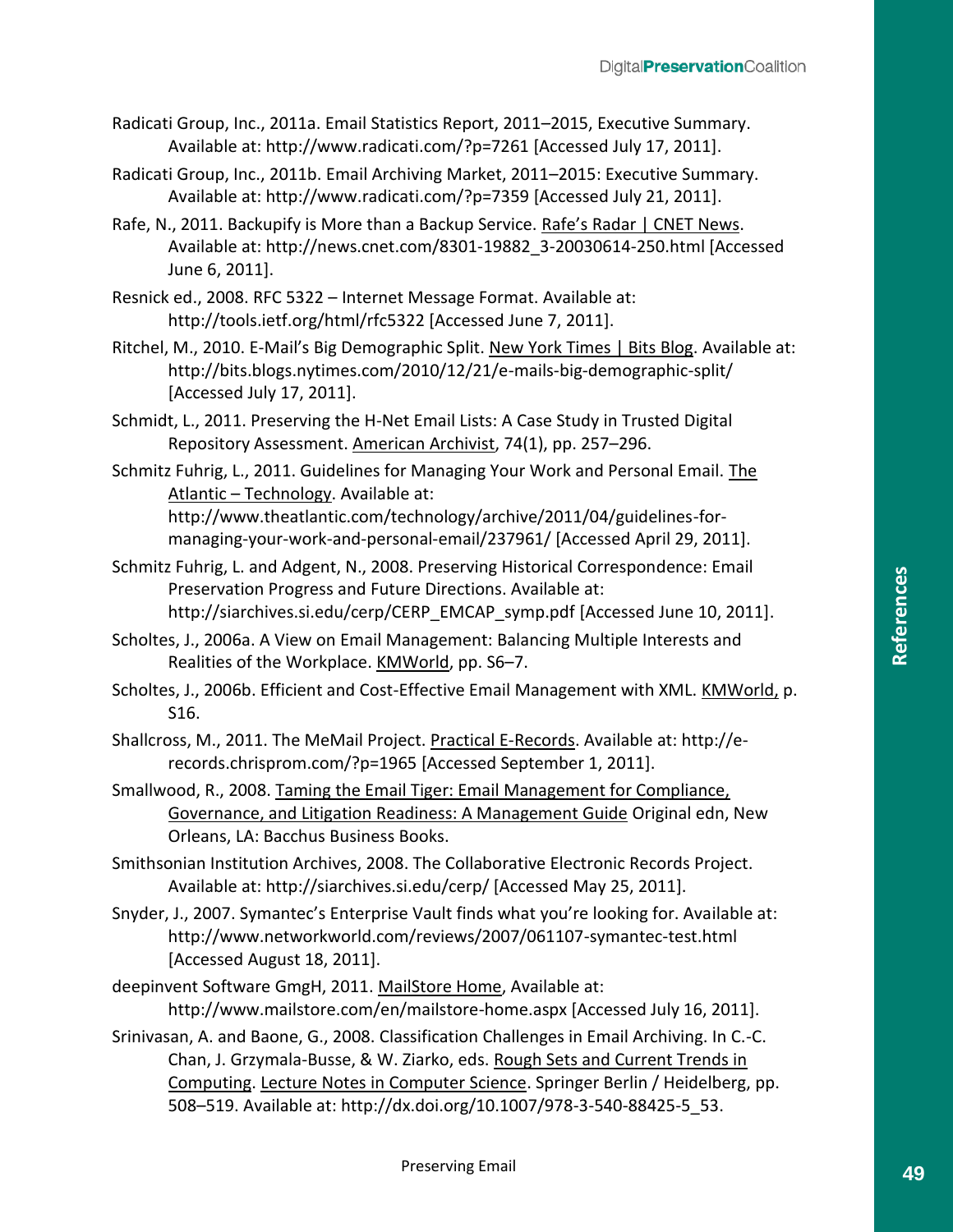- Stanford University, Mobisocial Laboratory, 2011. Muse Home Page. Available at: http://mobisocial.stanford.edu/muse/ [Accessed September 19, 2011].
- Sudarsky, S. and Hjelsvold, R., 2002. Visualizing electronic mail. In Proceedings of. the Sixth International Conference on Information Visualisation, 2002*.* pp. 3–9.
- Swartz, N., 2006. New Rules for E-Discovery. Information Management Journal, 40(6), pp. 22–26.
- Symantec Corporation, 2011. Enterprise Vault Product Page. Available at: http://www.symantec.com/business/enterprise-vault [Accessed July 4, 2011].
- The Sunlight Foundation, 2011. Sarah's Inbox | A Project of the Sunlight Foundation. Available at: http://sarahsinbox.com/ [Accessed July 11, 2011].
- Tobias, D.R., 2011. Dan's Mail Format Site. Available at: http://mailformat.dan.info/ [Accessed August 31, 2011].
- UK Web Archiving Consortium, 2011. UK Web Archive. Available at: http://www.webarchive.org.uk/ukwa/ [Accessed September 19, 2011].
- Universities of Oxford and Manchester, 2008. Paradigm Project Homepage. Available at: http://www.paradigm.ac.uk/ [Accessed September 19, 2011].
- University of North Carolina School of Information and Library Science, 2011. LifeTime Library Thought to Be The First Nationwide. *New Release*. Available at: http://sils.unc.edu/news/2011/SILS-lifetime-library [Accessed September 19, 2011].
- University of Virginia, 2011. Project Blacklight. Available at: http://projectblacklight.org/ [Accessed August 30, 2011].
- US Supreme Court, 2010. *Federal Rules of Civil Procedure*. Legal Information Institute, Cornell University. Available at: http://www.law.cornell.edu/rules/frcp/ [Accessed July 22, 2011].
- Vanhoutte, E. and den Branden, R.V., 2009. Describing, Transcribing, Encoding, and Editing Modern Correspondence Material: A Textbased Approach. Literary and Linguistic Computing, 24(1), pp. 77–98.
- SILS-litetime-library [Accessed September 19, 2011].<br>
Scolight. Available at: http://projectblacklight.org/<br>
Solight. Available at: http://projectblacklight.org/<br>
2009. Describing, Transcribing, Encoding, and Editing<br>
2009 Viegas, F.B., Boyd, D., Nguyen, D.H., Potter, J. and Donath, J., 2004. Digital Artifacts for Remembering and Storytelling: Posthistory and Social Network Fragments. In Proceedings of the 37th Annual Hawaii International Conference on System Sciences, 2004*.*. 10 pages. Available at:

http://ieeexplore.ieee.org/xpls/abs\_all.jsp?arnumber=1265287 [Accessed June 10, 2011].

- Villanova University, 2011. VuFind. Available at: http://vufind.org/ [Accessed August 30, 2011].
- Van Vleck, T., 2010. The History of Electronic Mail. Available at: http://www.multicians.org/thvv/mail-history.html [Accessed July 6, 2011].
- Wagner, F., Krebs, K., Mega, C., Mitschang, B. and Ritter, N., 2008a. Towards the Design of a Scalable Email Archiving and Discovery Solution. In P. Atzeni, A. Caplinskas, & H. Jaakkola, eds. Advances in Databases and Information Systems. Lecture Notes in